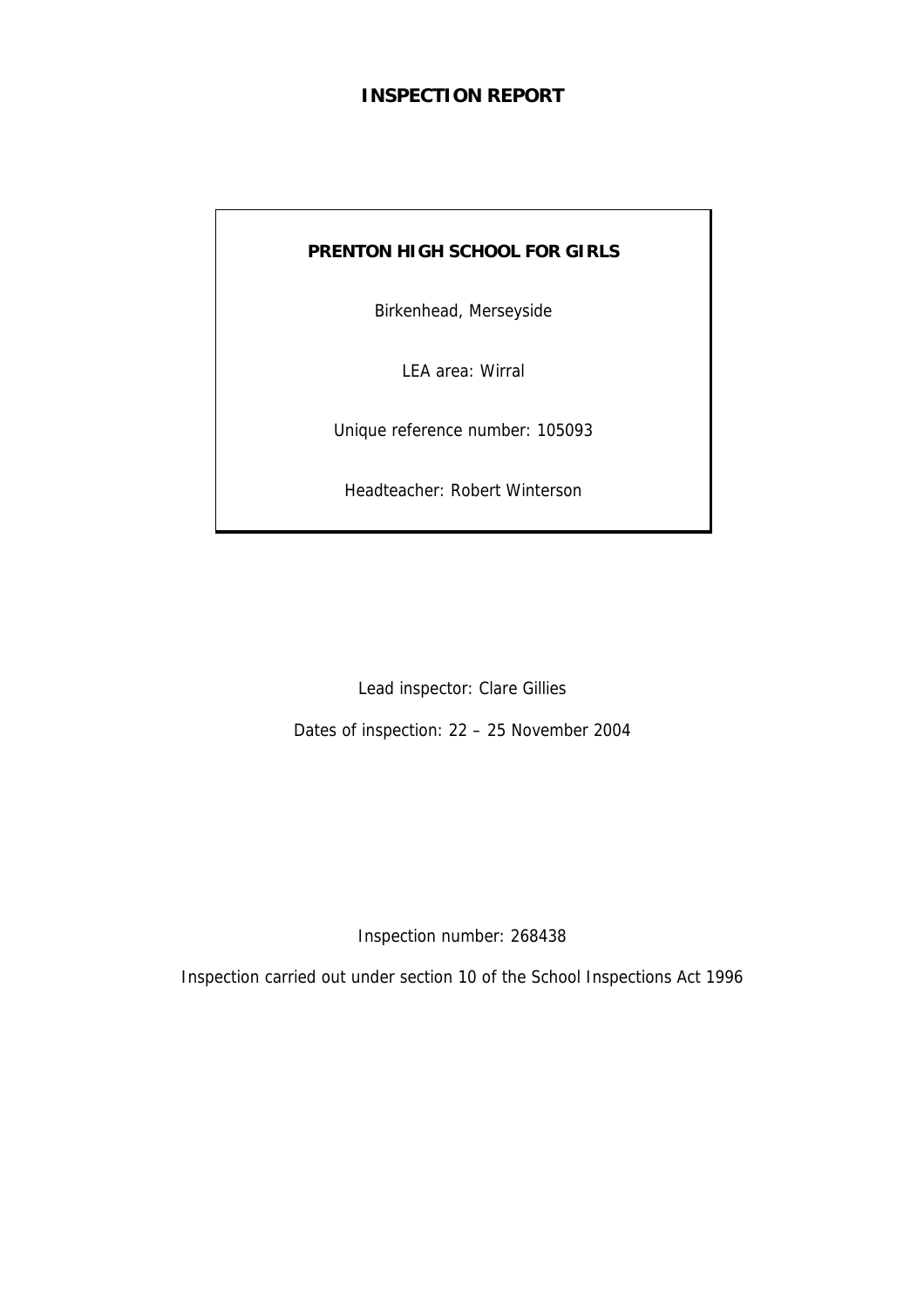#### © Crown copyright 2005

This report may be reproduced in whole or in part for non-commercial educational purposes, provided that all extracts quoted are reproduced verbatim without adaptation and on condition that the source and date thereof are stated.

Further copies of this report are obtainable from the school. Under the School Inspections Act 1996, the school must provide a copy of this report and/or its summary free of charge to certain categories of people. A charge not exceeding the full cost of reproduction may be made for any other copies supplied.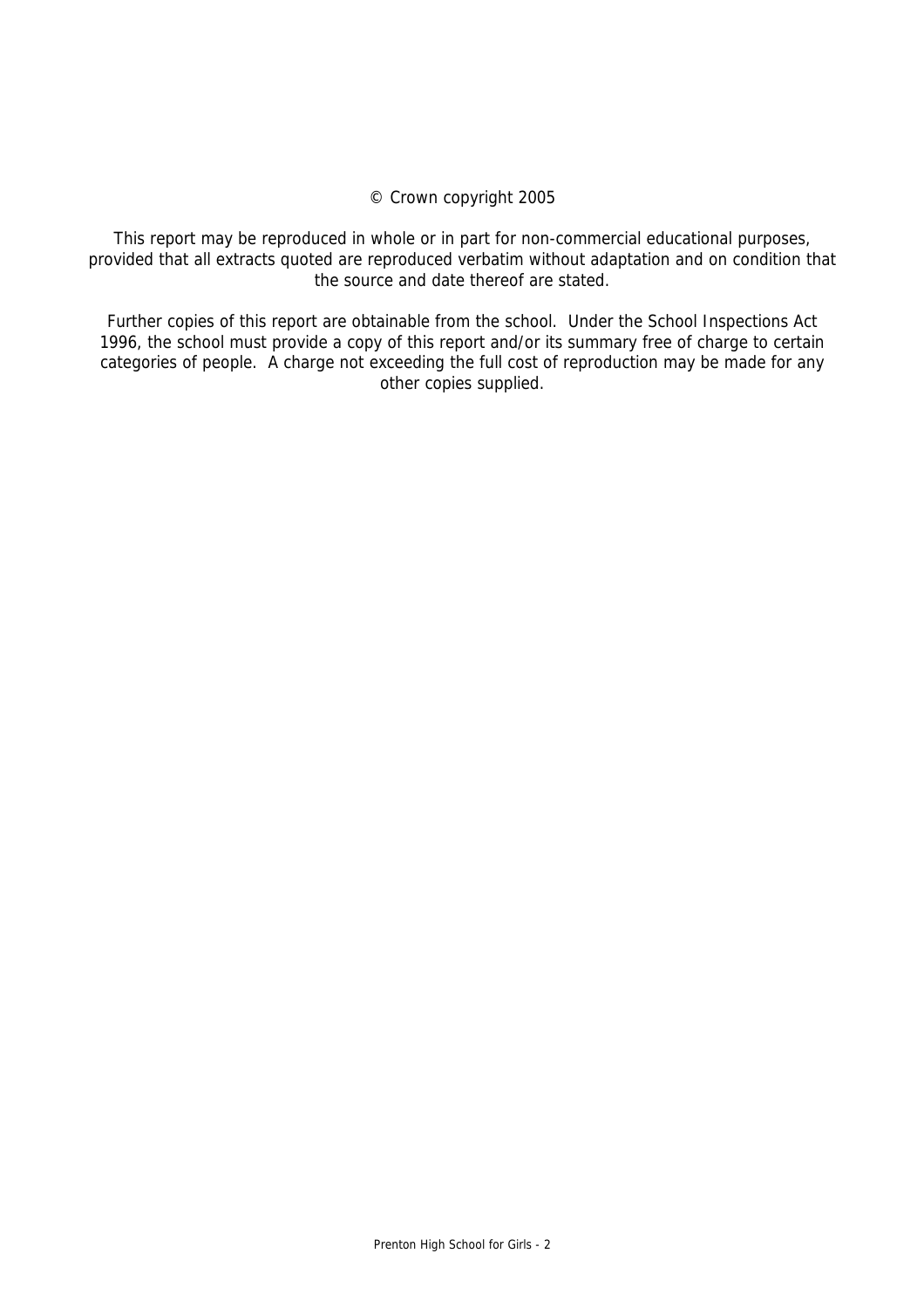### **INFORMATION ABOUT THE SCHOOL**

| Type of school:                                       | Comprehensive                                 |
|-------------------------------------------------------|-----------------------------------------------|
| School category:                                      | Community                                     |
| Age range of pupils:                                  | $11 - 16$                                     |
| Gender of pupils:                                     | Girls                                         |
| Number on roll;                                       | 761                                           |
| School address:                                       | <b>Hesketh Avenue</b><br>Birkenhead<br>Wirral |
| Postcode:                                             | <b>CH42 6RR</b>                               |
| Telephone number:                                     | 0105 844 8113                                 |
| Fax number:                                           | 0151 643 9588                                 |
| Appropriate authority:<br>Name of chair of governors: | Governing body<br>Mr Joseph Roper             |
| Date of previous inspection:                          | April 1999                                    |

# **CHARACTERISTICS OF THE SCHOOL**

Prenton High is a smaller than average 11-16 school, with 761 girls on roll. Over 95 per cent of pupils are white, with very few pupils from minority ethnic backgrounds. For about three per cent of pupils English is an additional language but practically all of them speak English fluently. Close to 40 per cent of pupils take free school meals - well above average. A significant number of pupils are in care. The school's catchment includes areas with low levels of employment, low income, poor health, a high percentage of child poverty and where few parents have experienced higher education. Taken as a whole, pupils' socio-economic home situations are well below average.

The percentage of pupils with special educational needs, including those with Statements of Special Educational Needs, is above average. The predominant special needs are for social, emotional and behavioural difficulties, dyslexia and physical disability. In past years, with three girls' grammar schools in the Wirral, standards on entry have been at least below average but the present Year 7 entered the school with average standards.

The school received an achievement award in 2002. It is part of an Education Action Zone and also receives funds through the Excellence in Cities initiative. It has strong links with Birkenhead Sixth Form College and Wirral Metropolitan College. The local authority has entered into a private finance arrangement to rebuild five of its secondary schools. Prenton High has endured over two years of building work, which is still not complete. Further details of this are given in the two introductory paragraphs under the heading Part B and in paragraph 32.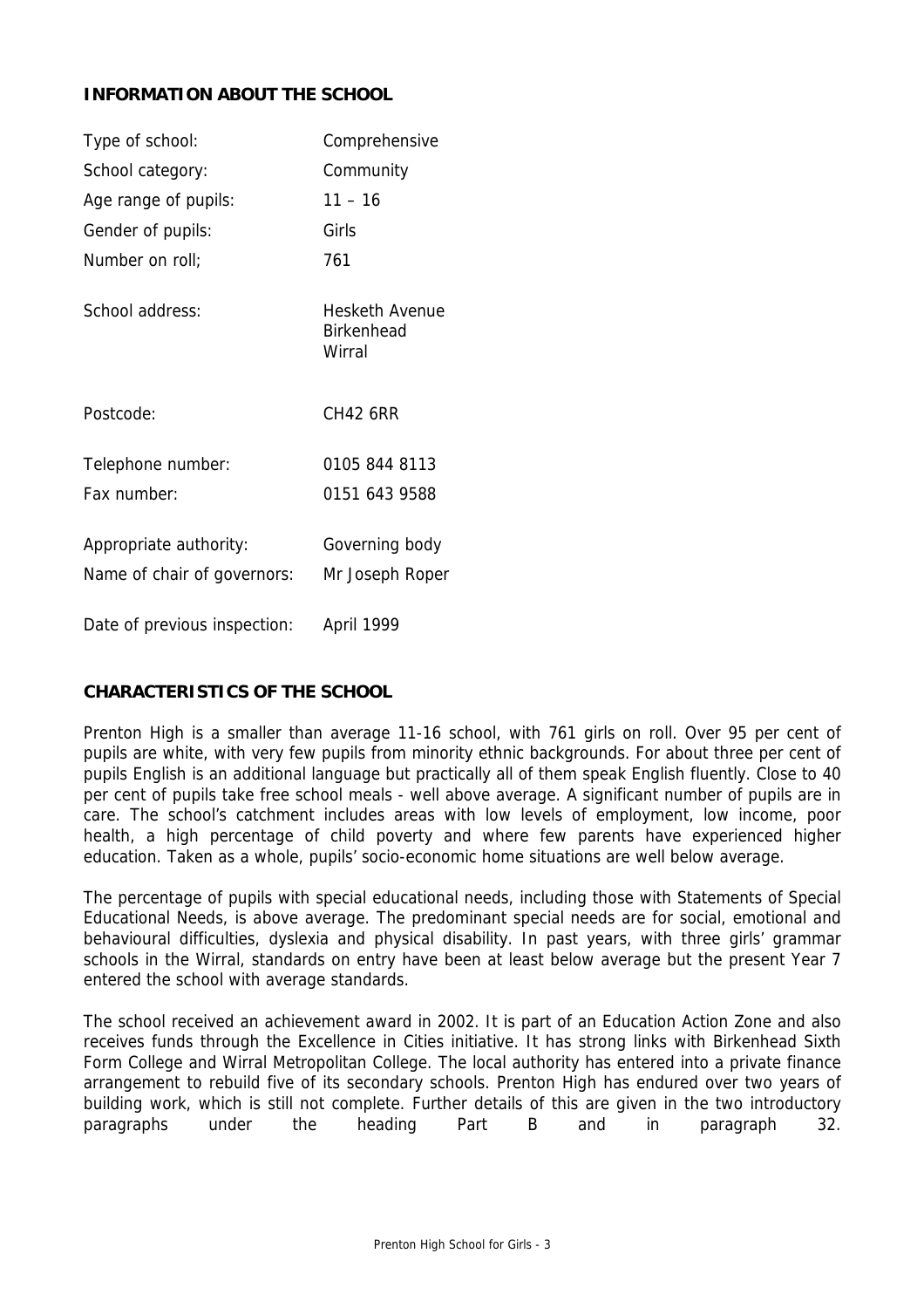# **INFORMATION ABOUT THE INSPECTION TEAM**

| Members of the inspection team |                      |                | <b>Subject responsibilities</b>                       |
|--------------------------------|----------------------|----------------|-------------------------------------------------------|
| 20597                          | <b>Clare Gillies</b> | Lead inspector | English as an additional language                     |
|                                |                      |                | Work-related learning                                 |
| 9334                           | Jenny Mynett         | Lay inspector  |                                                       |
| 33185                          | Patricia Nathan      | Team inspector | English                                               |
|                                |                      |                | Media studies                                         |
|                                |                      |                | Drama                                                 |
| 6756                           | Pat Hanage           | Team inspector | <b>Mathematics</b>                                    |
| 8864                           | Peter Clifton        | Team inspector | Science                                               |
| 30899                          | Ken Boden            | Team inspector | Art and design                                        |
| 19096                          | Sylvia McClean       | Team inspector | Design and technology                                 |
| 14704                          | Jeff Cooling         | Team inspector | Geography                                             |
| 20877                          | David Pink           | Team inspector | History                                               |
| 32211                          | Brendan Geoghegan    | Team inspector | Information<br>communication<br>and<br>technology     |
| 16042                          | Paula Haes           | Team inspector | French                                                |
|                                |                      |                | Spanish                                               |
| 7222                           | Alan Watson          | Team inspector | <b>Music</b>                                          |
|                                |                      |                | Special educational needs                             |
| 33131                          | <b>Glen Hayes</b>    | Team inspector | Physical education                                    |
|                                |                      |                | Dance                                                 |
| 27226                          | <b>Richard Cribb</b> | Team inspector | Religious education                                   |
|                                |                      |                | Citizenship, personal, social and health<br>education |

The inspection contractor was:

 Cambridge Education Associates Demeter House Station Road Cambridge

CB1 2RS

Any concerns or complaints about the inspection or the report should be made initially to the contractor. The procedures are set out in the leaflet 'Complaining about Ofsted Inspections', which is available from Ofsted Publications Centre (telephone 07002 637833) or Ofsted's website (www.ofsted.gov.uk).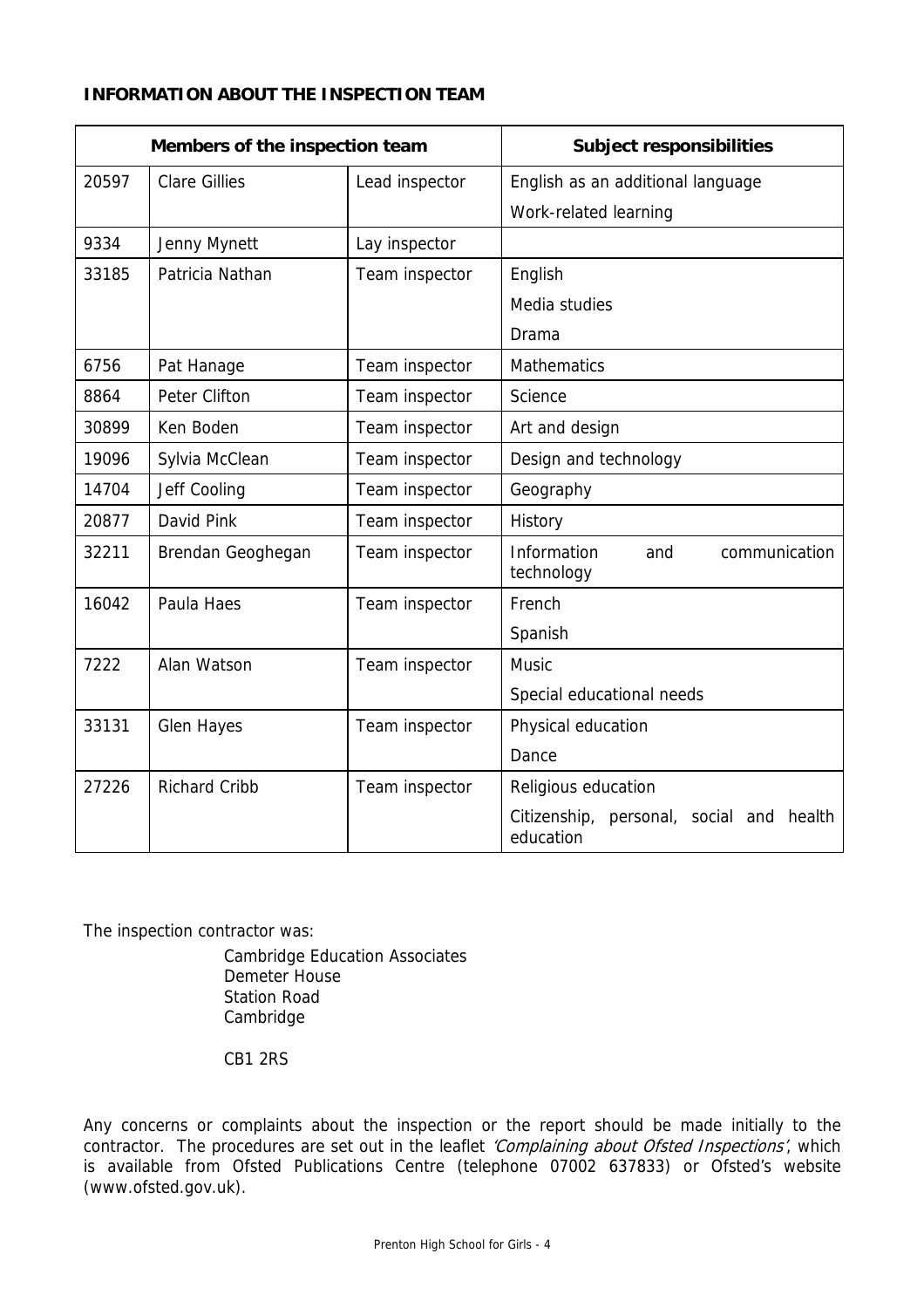# **REPORT CONTENTS**

|                                                                                                                                    | Page |    |
|------------------------------------------------------------------------------------------------------------------------------------|------|----|
| <b>PART A: SUMMARY OF THE REPORT</b>                                                                                               | 6    |    |
| PART B: COMMENTARY ON THE MAIN INSPECTION FINDINGS                                                                                 |      |    |
| <b>STANDARDS ACHIEVED BY PUPILS</b>                                                                                                | 8    |    |
| Standards achieved in subjects and courses                                                                                         |      |    |
| Pupils' attitudes, values and other personal qualities                                                                             |      |    |
| <b>QUALITY OF EDUCATION PROVIDED BY THE SCHOOL</b>                                                                                 | 13   |    |
| Teaching and learning<br>The curriculum<br>Care, guidance and support<br>Partnership with parents, other schools and the community |      |    |
| <b>LEADERSHIP AND MANAGEMENT</b>                                                                                                   | 20   |    |
| <b>OTHER SPECIFIED FEATURES</b>                                                                                                    | 22   |    |
| Work-related learning                                                                                                              |      |    |
| <b>PART C: THE QUALITY OF EDUCATION IN SUBJECTS AND COURSES</b><br><b>SUBJECTS AND COURSES IN KEY STAGES 3 AND 4</b>               |      | 23 |
| <b>PART D: SUMMARY OF THE MAIN INSPECTION JUDGEMENTS</b>                                                                           | 41   |    |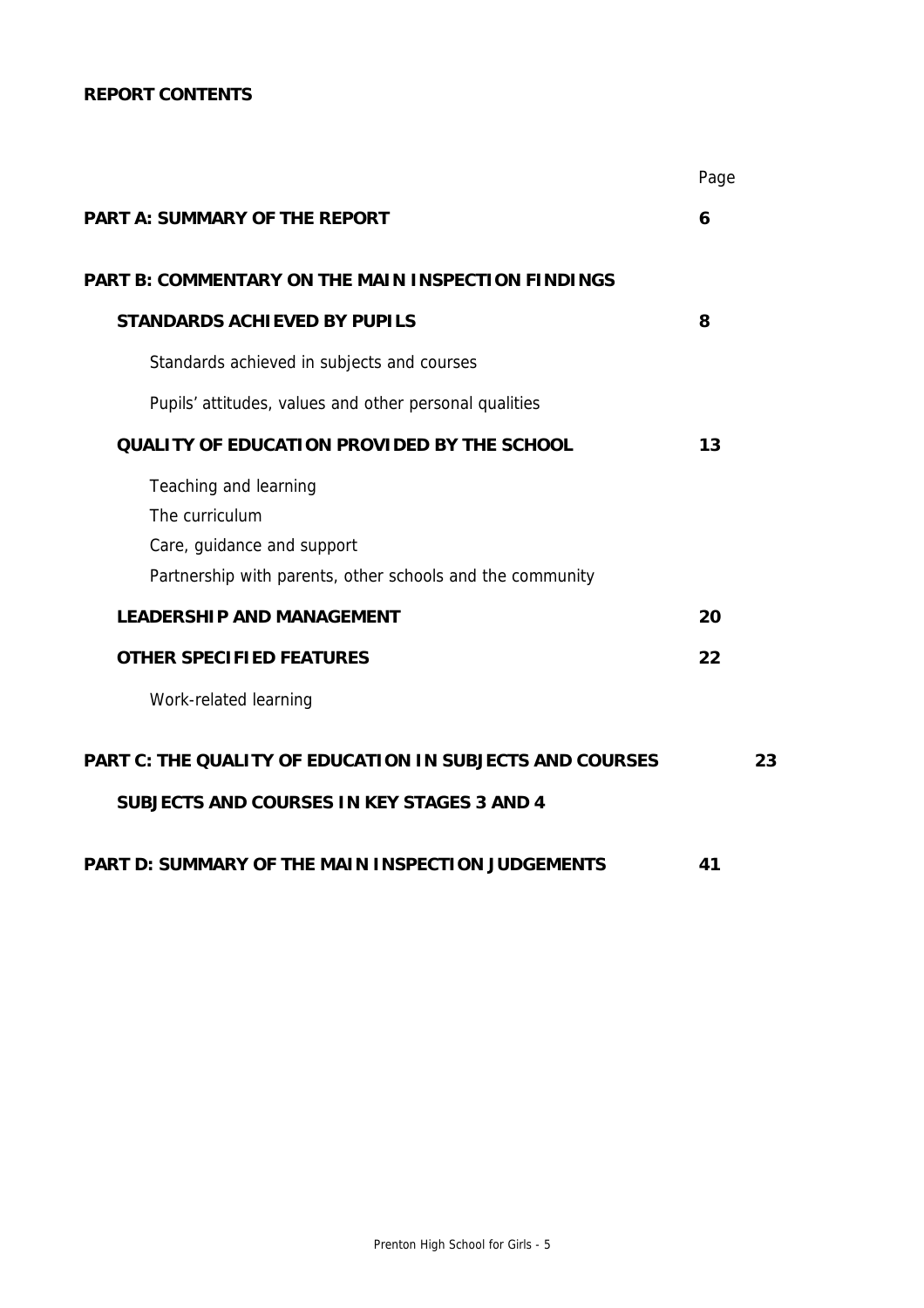# **PART A: SUMMARY OF THE REPORT**

All staff are to be commended for coping as well as possible with the long delays the school has experienced with its building programme. For over two years this has made life very difficult for all members of the school community.

## **OVERALL EVALUATION**

**The overall effectiveness of the school is good.** Standards are average and pupils achieve well. Teaching and learning are good. Leadership and management are good at all levels. The school provides good value for money.

The school's main strengths and weaknesses are:

- Pupils achieve well because teaching and learning are good.
- Leadership and management are good. The headteacher has managed to keep spirits up during the building work and has kept staff focused on teaching and learning.
- Pupils receive very good care and support whatever their particular needs. Those with difficult home situations are encouraged and nurtured very well.
- Attendance is well below average. It is part of the reason why GCSE results were below average in 2004. Punctuality is poor and the school is not consistent enough about recording and following up lateness.
- Pupils behave well and most of them are mature, articulate and caring. They get on well together and are respectful of other cultural traditions.
- Most pupils participate fully in everything the school offers and in Years 10 and 11 they are helped to follow courses that suit their interests and aspirations.
- English, drama, media studies and design and technology are effective and well-organised departments.
- Arrangements for teaching modern foreign languages are unsatisfactory. The introduction of Spanish in Year 9 has not been successful.

The school's effectiveness has improved well since its last inspection in April 1999: standards and teaching in mathematics are better; more learning support assistants are employed so that pupils with special educational needs are supported well; standards in Years 10 and 11 are more consistent across subjects; statutory requirements for information and communication technology in Years 10 and 11 are met; performance management is in place; and pupils' spiritual development is better. The use of form time in the morning is more purposeful but its quality is still variable. The school still does not meet the statutory requirement to provide a daily act of collective worship.

#### **STANDARDS ACHIEVED**

| Performance compared with: |                        |      | similar<br>schools |      |      |
|----------------------------|------------------------|------|--------------------|------|------|
|                            |                        | 2002 | 2003               | 2004 | 2004 |
| Year 11                    | GCSE/GNVQ examinations |      |                    |      |      |

Key: A - well above average; B – above average; C – average; D – below average; E – well below average For Year 11, similar schools are those whose pupils attained similarly at the end of Year 9.

**In all years achievement is good;** overall standards are average and in several subjects standards are above the national average.

Years 7 to 9: English Year 9 national test results have been average or higher since 2001. In 2004, the percentage of pupils reaching Level 5 improved in English, mathematics and science and exceeded the school's targets. However, only in English did the percentage of pupils reaching the higher levels go up, so the overall point score for the three subjects was below that attained in 2003, when it was in line with the national average. Present standards are above average in art and design and design and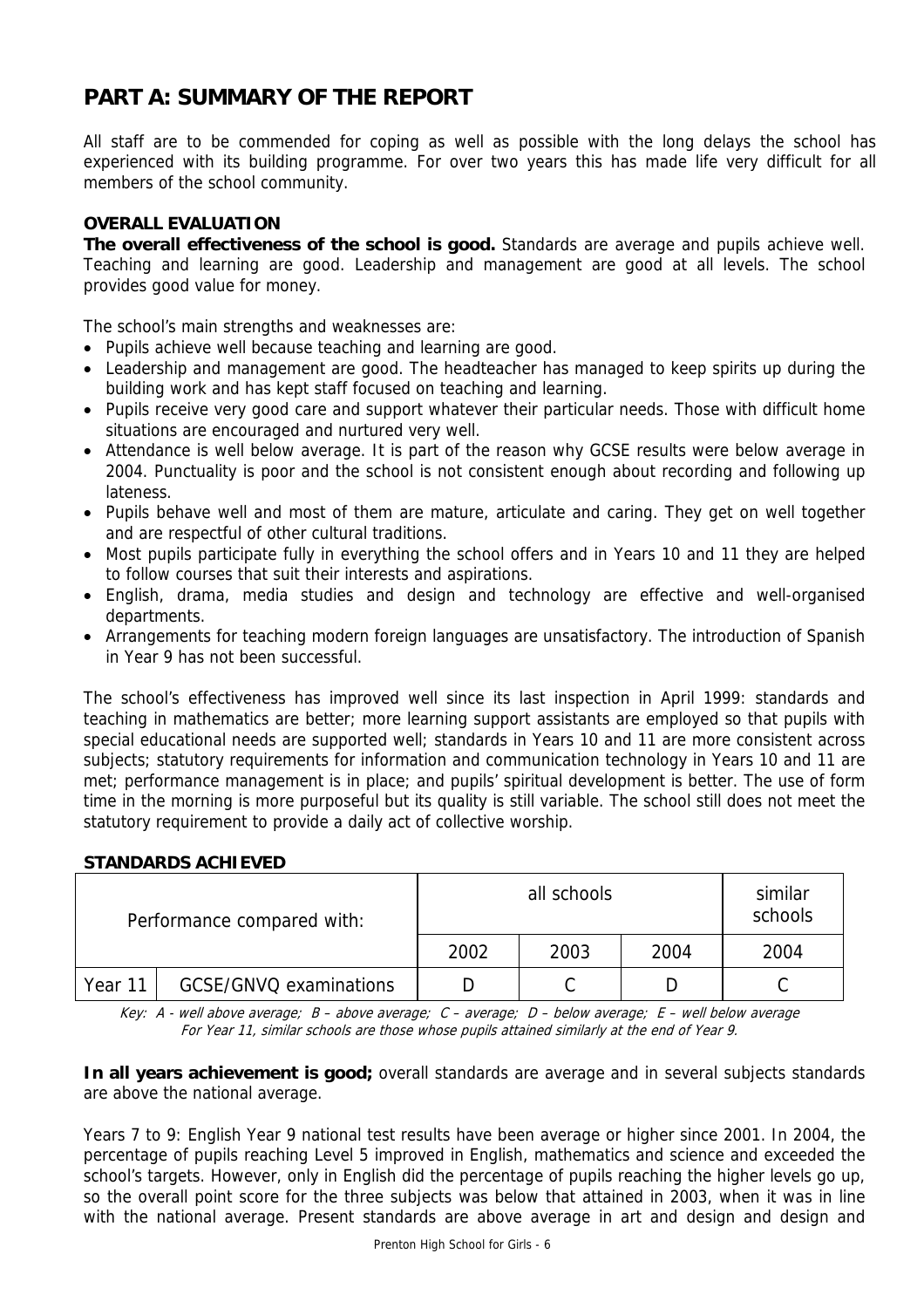technology, below average in science, French, Spanish and religious education and average in all other subjects.

Years 10 and 11: before 2004, GCSE examination results were improving. Results reflect the pupils' standards on entry to the school so the drop in the percentage of pupils attaining five GCSE grades A\*- C in 2004 was expected. Other factors were the disruption caused by the building works and some pupils' poor attendance. Nevertheless, GCSE results improved in several subjects in 2004 – they were above average in English, art and design, French, GNVQ ICT, media studies, design and technology and physical education. The percentage of A\*/A grades was high in art and design, drama and media studies. Results in mathematics, dance and Spanish were well below average. Present standards are above average in art and design, design and technology, drama, ICT, media studies and citizenship, below average in mathematics, geography, history and Spanish and average in all other subjects.

**Pupils' personal qualities, including their spiritual, moral, social and cultural development, are good.** Most of them have positive attitudes to work and behave well, although a small number of girls are inconsiderate and spoil a few lessons. Bullying does happen occasionally but most pupils acknowledge that it is rarely serious and that the school deals with it well and will not tolerate it. Attendance is well below average and punctuality is poor – both have a negative impact on the standards that some pupils achieve. The school has recently stepped up its procedures for tackling absence but those for monitoring punctuality are not tight enough.

#### **QUALITY OF EDUCATION**

**The quality of education provided by the school is good. The quality of teaching and learning is good.** Both have improved since the last inspection. During the inspection teaching was very good in almost one third of lessons seen. Teaching in English, design and technology, ICT and physical education is often very good. In these subjects there are examples of pupils achieving very well because the teaching is innovative or consistently effective.

The curriculum is good overall with some effective arrangements for pupils who wish to study vocational courses, some off-site. Dance, drama and media studies are popular GCSE options. Extracurricular activities are very good and pupils appreciate them. Arrangements for pupils' care and welfare are very good, with well-organised child protection procedures, and staff and outside agencies, working effectively to help pupils stay on track.

Academic support, advice and guidance are good. The school's partnership with parents is satisfactory – the school is keen to involve parents in their daughters' education but with some parents this is a challenge. The school's partnership with the community is satisfactory and its links with other schools and colleges are good and developing well - for example, with teachers working in primary schools and collaborating with other secondary schools.

#### **LEADERSHIP AND MANAGEMENT**

Leadership and management overall are good. The headteacher has successfully focused on raising standards combined with offering high levels of support for all pupils. The senior leadership team members work well together. The school successfully supports all pupils to achieve their best and to offer equality of opportunity. A core of dedicated and hard-working governors has provided steadfast encouragement throughout the difficulties of the building programme and their work is good. The school does not meet the statutory requirement to provide a daily act of collective worship.

## **PARENTS' AND PUPILS' VIEWS OF THE SCHOOL**

Parents are generally satisfied with the school, although they have concerns about the effect of the building programme on pupils' learning. Pupils are very satisfied with the school and many appreciate that they are taught well and feel safe and well cared for.

#### **IMPROVEMENTS NEEDED**

The most important things the school should do to improve are: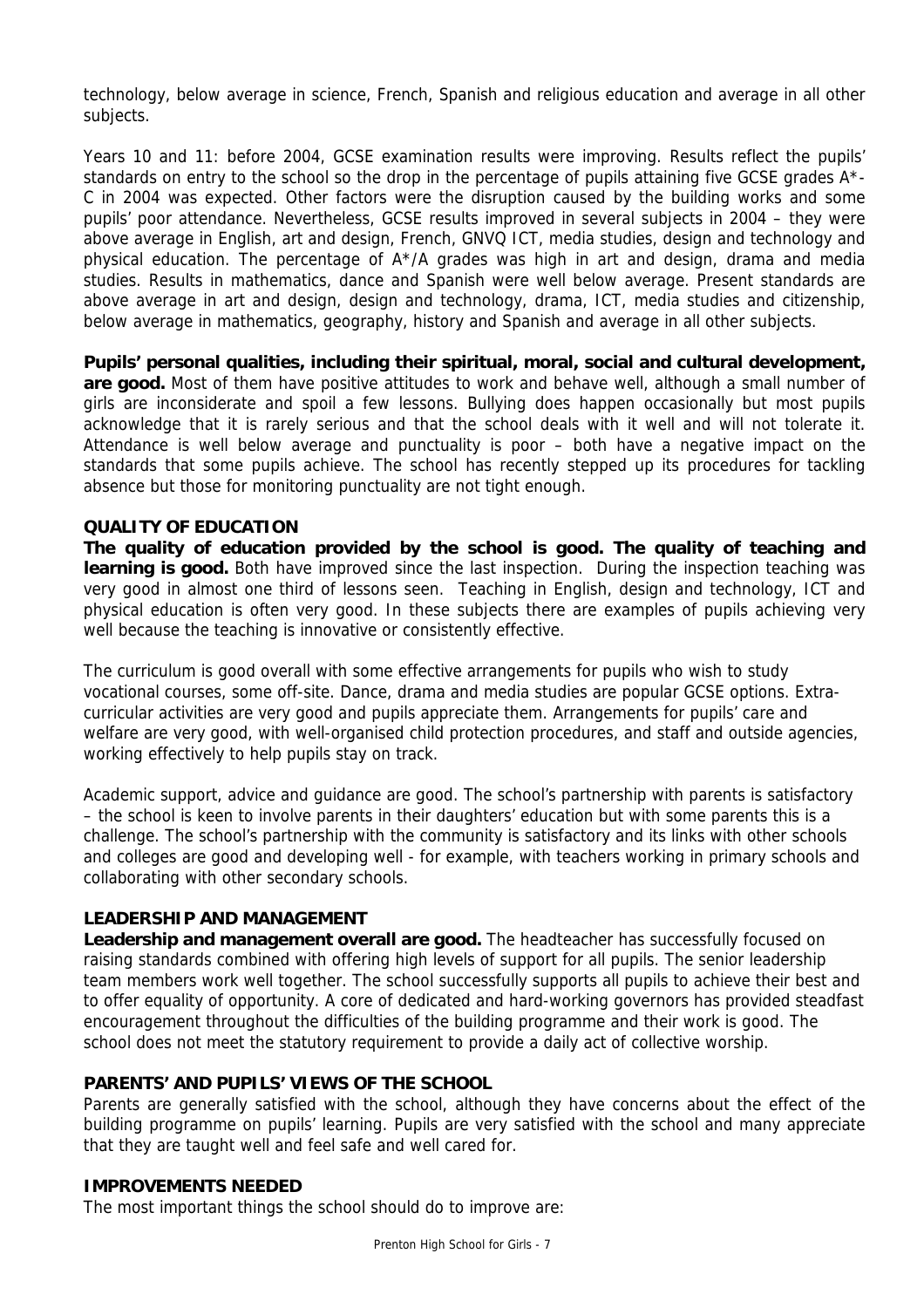- Persevere with all efforts to improve attendance and tackle punctuality with a similar determination.
- Improve the quality of teaching and learning in French and Spanish.
- Move forward as fast as possible to complete the building works.
- and, to meet statutory requirements:
- Introduce a daily act of collective worship.

# **PART B: COMMENTARY ON THE INSPECTION FINDINGS**

Already the signs of a better and more stimulating environment are evident. Several new classrooms are complete and good use is made of the new sports hall. Nevertheless, overshadowing the atmosphere and life of the school is the building programme that has been going on, with numerous interruptions, since September 2002. It should have been finished by December 2003. Present Year 9 pupils have only experienced secondary school education surrounded by a building site and the Year 11 pupils who left in the summer of 2004 studied for their GCSEs in the same situation. A significant number of Year 11 pupils were poor attenders. The school and local education authority made many additional arrangements to try and work around the building problems but it was not possible for them to remove all the obstacles to teaching and learning.

The director of education and cultural services for Wirral notes that "the school has had to endure almost daily disruption over three years". Examples of specific construction issues that have had a negative impact on teaching and learning are described in paragraph 32. What cannot be quantified is the exhaustion and frustration which the headteacher, senior leadership team, all teachers, and pupils indirectly, have experienced for so long. These have sapped morale and enthusiasm for learning and taken energy away from teaching. The air is often dusty, construction noise is distracting, cleaning is poor, pathways are muddy and access to the school is difficult and changes regularly. Governors, parents and neighbours are rightly concerned about the situation as it has been going on for so long. This report should be read with an understanding that the building works have had, and continue to have, a significant negative impact on all areas of school life.

#### **STANDARDS ACHIEVED BY PUPILS**

#### **Standards achieved in subjects and courses**

Achievement in all years is good. Standards in all years are average overall. Before 2004, the overall trend in GCSE examination results was upwards, in line with that seen nationally. Although GCSE results fell in 2004, this had been expected.

#### **Main strengths and weaknesses**

- English Year 9 test results have been average or higher since 2001.
- In 2004 GCSE results were above average in English, art and design, French, GNVQ ICT, media studies, design and technology and physical education.
- GCSE results in mathematics, dance and Spanish were well below average in 2004.
- Pupils with special educational needs achieve well.

#### **Commentary**

1. English Year 9 test results have been average or higher since 2001. Pupils achieve well in this subject in Years 7 to 9. In 2004, the percentage of pupils reaching the expected level for their age (Level 5) improved in English, mathematics and science and exceeded the school's targets. Only in English, however, did the percentage of pupils reaching the higher levels go up; the percentage of pupils reaching the higher levels in mathematics and science dropped. Hence the overall point score for English, mathematics and science combined was below that attained in 2003, when it was in line with the national average.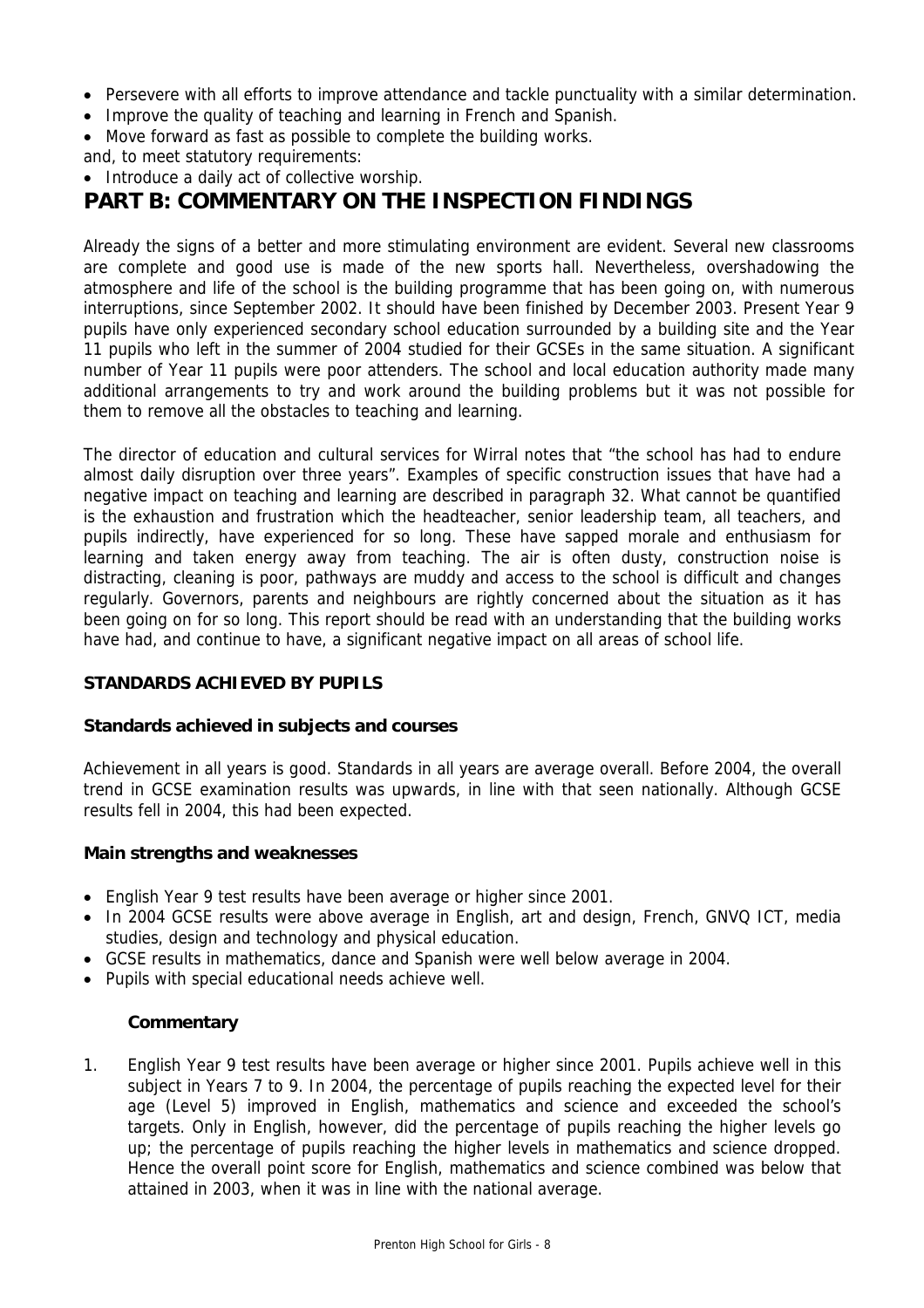# **Standards in national tests at the end of Year 9 – average point scores in 2004**

| Standards in: | School results | National results |
|---------------|----------------|------------------|
| English       | 34.0(33.2)     | $n/a$ (33.4)     |
| mathematics   | 32.6(34.5)     | 35.5(35.4)       |
| science       | 30.3(32.8)     | 33.1(33.6)       |

There were 153 pupils in the year group. Figures in brackets are for the previous year. National figures for English were not available at the time of the inspection.

2. Before 2004, the overall trend in GCSE examination results was upwards, in line with that seen nationally. For several years GCSE results have reflected pupils' standards on entry to the school, measured by tests taken in Year 7. In both 2003 and 2004 the percentage of pupils attaining five GCSE grades A\*-C exceeded the school's predictions. Although GCSE results fell in 2004, this had been expected. These pupils showed the lowest attainment on entry for several years and did not attain well in the Year 9 mathematics tests in 2002; only 30 per cent of them gained GCSE mathematics at grade A\*-C. Further significant factors were the disruption caused by the building works and the poor and erratic attendance of some pupils, particularly in Year 11.

**Standards in GCSE/GNVQ examinations at the end of Year 11 in 2004** 

|                                                        | School results             | <b>National results</b>    |
|--------------------------------------------------------|----------------------------|----------------------------|
| Percentage of pupils gaining 5 or more A*-C<br>grades  | 39(47)                     | 53 (52)                    |
| Percentage of pupils gaining 5 or more A*-G<br>grades  | 93 (89)                    | 91 (91)                    |
| Percentage of pupils gaining 1 or more A*-G<br>grades  | 99 (95)                    | 97 (96)                    |
|                                                        | New points: 269.2          | New points: 281.7          |
| Average point score per pupil (best eight<br>subjects) | Old points: 32.6<br>(32.2) | Old points: 34.9<br>(34.7) |

There were 157 pupils in the year group. The percentages include the equivalent GCSE grades obtained in GNVQ assessments. Figures in brackets are for the previous year. A new points system was introduced in 2004.

3. Nevertheless, as the following table shows, GCSE results improved in several subjects in 2004, particularly art and design, media studies, GNVQ information and communication technology (ICT) and dual award science. GCSE results were above average in English, art and design, French, GNVQ ICT, media studies, design and technology and physical education. Relative to their other subjects, pupils did particularly well in English, design and technology and physical education. The percentage of A\*/A grades was high in art and design, drama and media studies. Results in mathematics, dance and Spanish were well below average.

# **GCSE RESULTS 2003 and 2004 (percentage with grades A\*-C) - Bold type shows where performance was above average in 2004**

|                  | 2003 | Nationa<br>2004 | 2004 | Comments on 2004 results                   |
|------------------|------|-----------------|------|--------------------------------------------|
| English language | 66   | 56              | 58   | In language and literature, the percentage |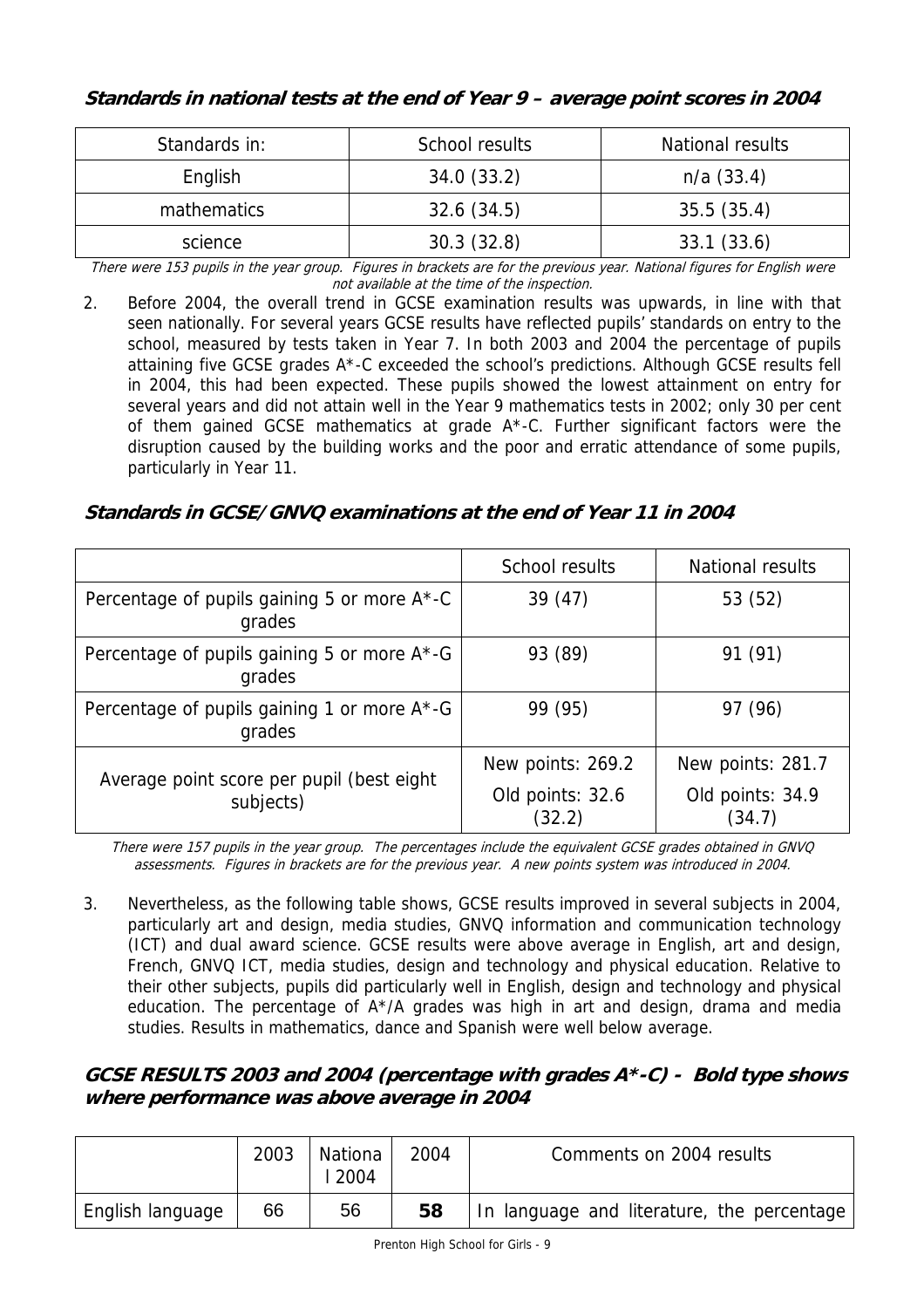| English literature | 71 | 64  | 56 | of $A^*/A$ grades improved.      |
|--------------------|----|-----|----|----------------------------------|
| <b>Mathematics</b> | 37 | 49  | 31 |                                  |
| Science (overall)  | 46 | 48  | 38 | 12 pupils took separate sciences |
| Art and design     | 59 | 68  | 69 | 25% A*/A grades                  |
| Dance              | 6  | n/a | 30 |                                  |
| Drama              | 78 | 68  | 62 | 33% A*/A grades                  |
| French             | 61 | 52  | 88 | Taken by eight pupils            |
| Spanish            | 41 | 58  | 36 | Taken by eleven pupils           |
| Geography          | 28 | 62  | 26 | Taken by 19 pupils               |
| History            | 39 | 64  | 39 |                                  |
| <b>GNVQ ICT</b>    | 54 | n/a | 72 |                                  |

| <b>ICT</b>            |    | 57 | 38 |                                   |
|-----------------------|----|----|----|-----------------------------------|
| Media studies         | 86 | 58 | 96 | Almost 25% A*/A grades            |
| <b>Music</b>          | 67 | 69 | 59 |                                   |
| DT (overall)          | 75 | 53 | 63 | Taken by over half the year group |
| Physical<br>education | 70 | 58 | 61 |                                   |

4. The GCSE results must be seen in the light of the significant building problems, and the fact that several pupils were absent or attended irregularly. Mathematics requires constant reinforcement and revision, whereas pupils who have been absent can catch up better in practically based subjects such as physical education or design and technology. Present standards, shown in the table below are encouraging and the inspection supports the school's confidence that GCSE results will improve in 2005.

|                       | Years 7 to 9     |                | Years 10 and 11  |              |  |
|-----------------------|------------------|----------------|------------------|--------------|--|
|                       | <b>Standards</b> | Achievement    | <b>Standards</b> | Achievement  |  |
| English               | Average          | Good           | Average          | Good         |  |
| <b>Mathematics</b>    | Average          | Good           | Below average    | Satisfactory |  |
| Science               | Below average    | Satisfactory   | Average          | Satisfactory |  |
| Art                   | Above average    | Very good      | Above average    | Good         |  |
| Design and technology | Above average    | Good           | Above average    | Good         |  |
| Geography             | Average          | Satisfactory   | Below average    | Satisfactory |  |
| History               | Average          | Good           | Below average    | Satisfactory |  |
| French                | Below average    | Unsatisfactory | Average          | Good         |  |
| Spanish               | Below average    | Unsatisfactory | Below average    | Satisfactory |  |
| ICT                   | Average          | Good           | Above average    | Good         |  |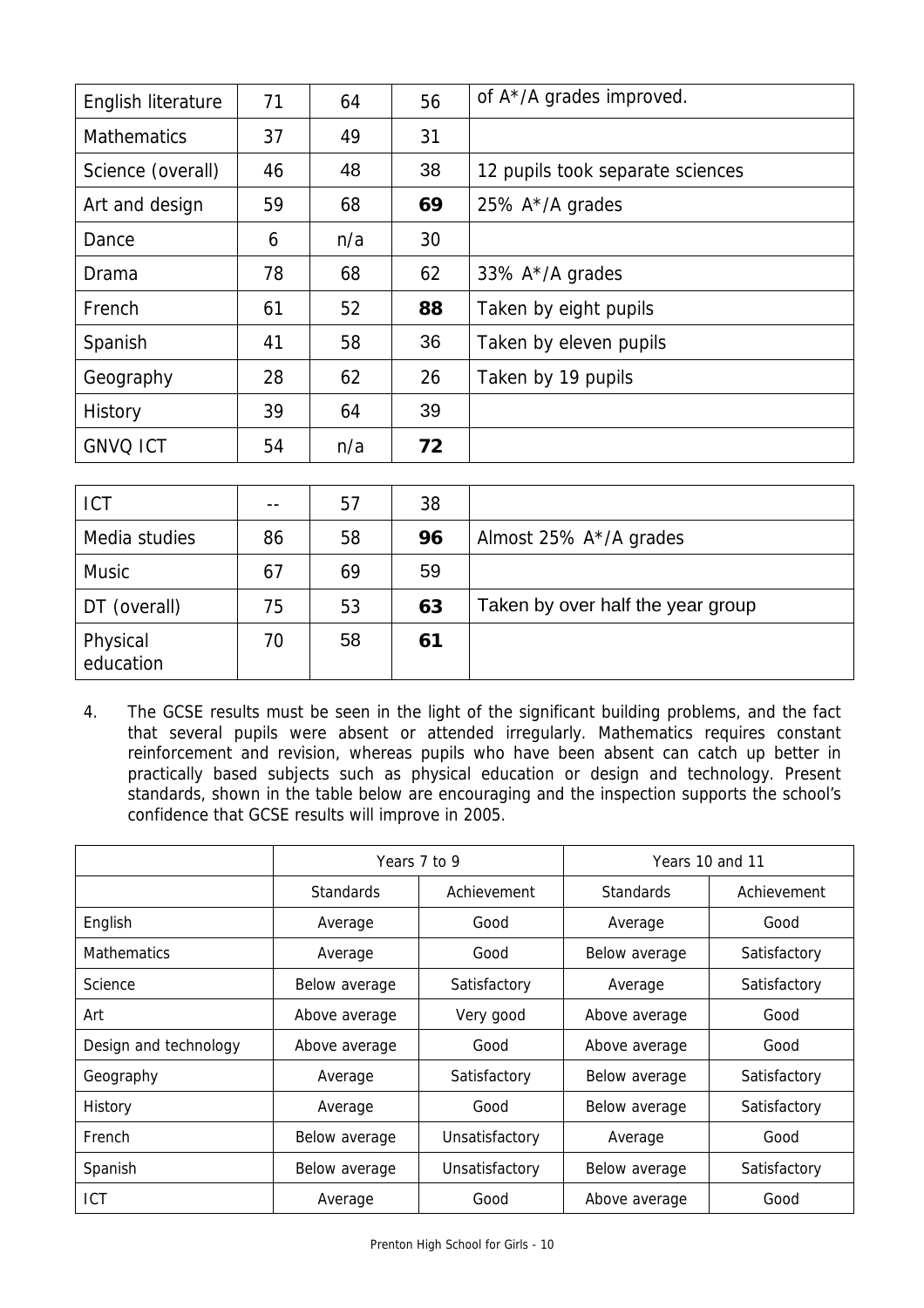| <b>Music</b>        | Average       | Good | Average       | Good |
|---------------------|---------------|------|---------------|------|
| Physical education  | Average       | Good | Average       | Good |
| Religious education | Below average | Good | Average       | Good |
| Citizenship         | Average       | Good | Above average | Good |

5. Pupils with special educational needs achieve well in all years. Analysis of the 2004 GCSE results shows that these pupils made significant progress in relation to their capabilities. They also achieved well in the Duke of Edinburgh Award scheme and the work-related curriculum, in part because of effective management in lessons and other support sessions. Pupils with special educational needs progress well in improving their reading and spelling ages and those with statements make good progress towards the targets set at their reviews. They also make good progress in gaining self-confidence, social development and organisational skills. Standards have improved since the previous inspection, particularly amongst older pupils. Pupils who speak English as an additional language achieve well, as do those pupils who are gifted and talented.

#### **Pupils' attitudes, values and other personal qualities**

The attitudes and behaviour of pupils are good. Pupils' personal development, including their spiritual, moral, social and cultural development, is good. Attendance and punctuality are poor.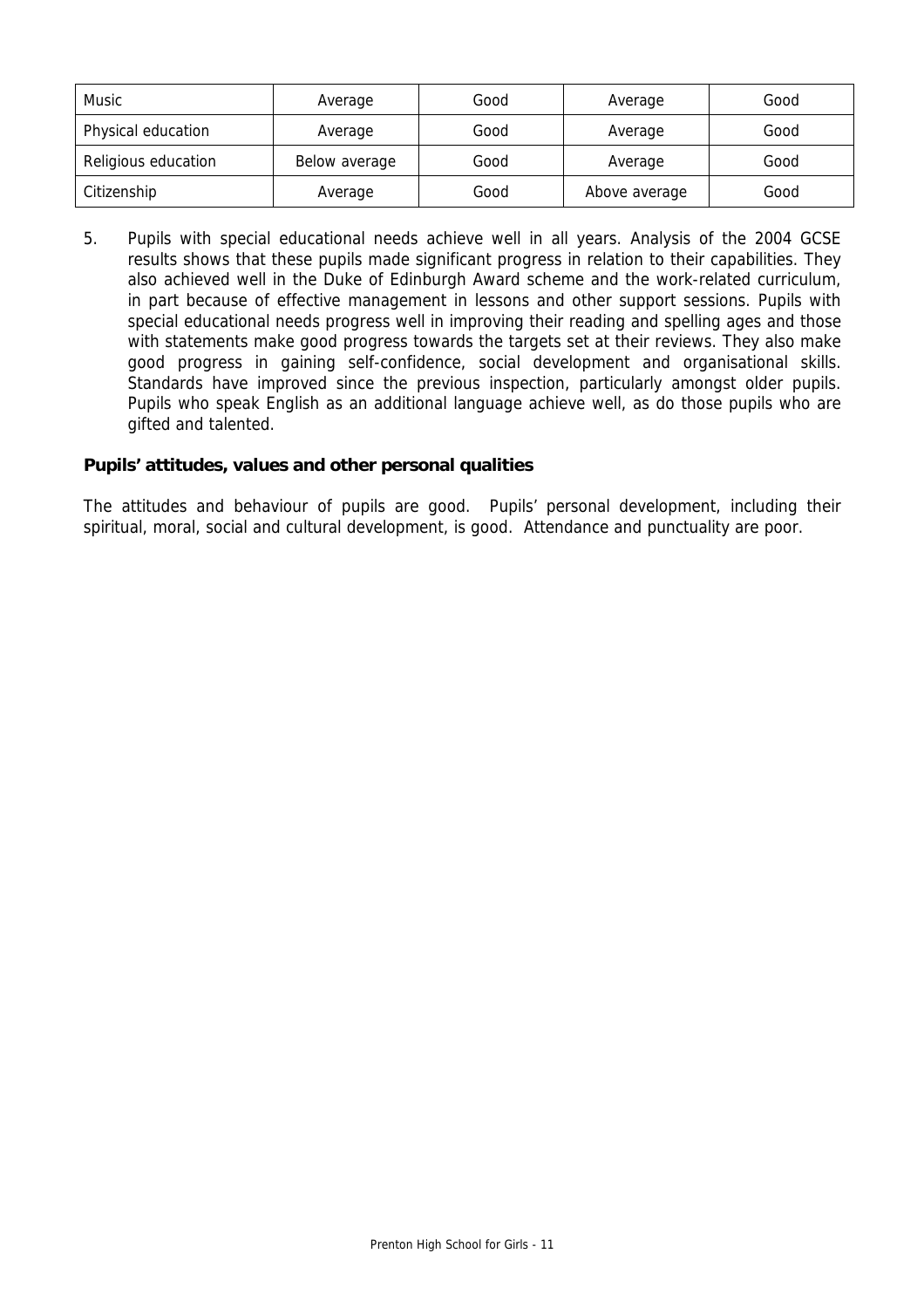#### **Main strengths and weaknesses**

- The good attitudes and behaviour of most pupils enable them to make good progress because they are well motivated and keen to learn.
- Too many pupils are not attending school regularly or arriving on time, and this has a negative impact on their attitudes and achievement.
- Relationships throughout the school are good they generate a harmonious atmosphere in which learning is respected.
- The school promotes pupils' spiritual, moral, social and cultural awareness well.

#### **Commentary**

- 6. Pupils' attitudes and behaviour were very good and a strength of the school at the time of the last inspection. The long-running building problems have affected a few pupils, making them less tolerant and considerate. Pupils and parents generally have positive views about the school. Parents are pleased by the way pupils are encouraged to behave well, work hard and achieve their best. Pupils speak enthusiastically of the good teachers, who make lessons interesting, and of their own keenness to learn and to participate in all the school provides. Pupils take full advantage of the many clubs, sporting activities and trips that are offered to help enrich their learning experience. Pupils with special educational needs are well motivated and eager to learn, which is reflected in their attitudes towards school and their good behaviour.
- 7. Most pupils behave well in lessons and around the school, responding well within the difficult circumstances presented by the building site. The school has effective behaviour strategies and an appropriate focus on promoting good behaviour and supporting those individuals who find this difficult. Pupils understand the clearly defined programme of rewards and sanctions and enjoy accumulating credit points. In the majority of lessons pupils learn without being disturbed by others. However, there is a small number of girls whose behaviour is unsatisfactory. A small minority can be deliberately rude or disruptive in lessons they find difficult. Often they do not understand work because they have missed previous lessons or sometimes the teaching does not capture their interest and attention.
- 8. The school is successfully using its learning mentors, the student support room and an alternative curriculum to help and retain disaffected pupils and those with behavioural problems. The school has a strict code of conduct and applies exclusions as part of its behaviour management system. The level of short, fixed-term exclusions increased last year owing to a zero tolerance approach to disruptive behaviour, some of which resulted from pupils' increasing frustrations with the delayed building work. The use of short exclusions is generally effective and the number of pupils re-offending is declining. The level of permanent exclusions is in line with local schools and this sanction is applied only for significant misdemeanours.

#### **Ethnic background of pupils Exclusions in the last school year**

| Categories used in the Annual School<br>Census | No of<br>pupils on<br>roll | <b>NUTTIVEL OF</b><br>fixed<br>period<br>exclusions | Numbe<br>permal<br>exclus |
|------------------------------------------------|----------------------------|-----------------------------------------------------|---------------------------|
| White - British                                | 699                        | 116                                                 | 5                         |
| White – any other White background             | 4                          |                                                     |                           |
| Mixed - White and Asian                        |                            |                                                     |                           |

| No of<br>pupils on<br>roll | Number of<br>fixed<br>period<br>exclusions | Number of<br>permanent<br>exclusions |
|----------------------------|--------------------------------------------|--------------------------------------|
|                            | 116                                        |                                      |
|                            |                                            |                                      |
|                            |                                            |                                      |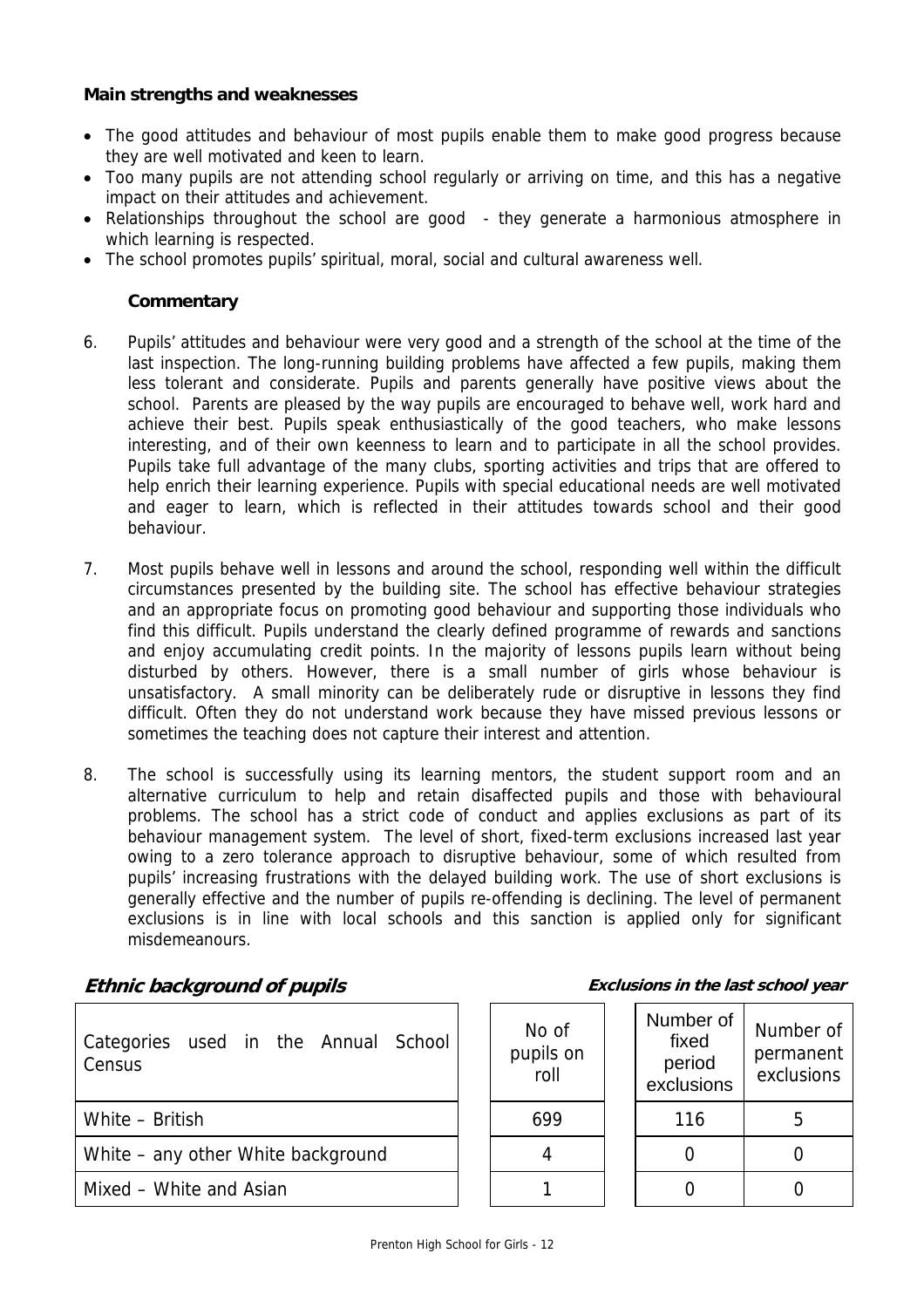| Mixed – any other mixed background                     |  |    |  |  |
|--------------------------------------------------------|--|----|--|--|
| Asian or Asian British - Indian                        |  |    |  |  |
| Asian or Asian British - Bangladeshi                   |  | 12 |  |  |
| Asian or Asian British - any other Asian<br>background |  |    |  |  |
| Chinese                                                |  |    |  |  |
| Any other ethnic group                                 |  |    |  |  |
| No ethnic group recorded                               |  |    |  |  |

The table gives the number of exclusions, which may be different from the number of pupils excluded.

9. As in several other schools in the Wirral, attendance and punctuality continue to be a problem. The majority of pupils are happy to come to school and learn. However, a significant number of pupils have poor attendance. The school's attendance is well below national figures. This is due to a number of school refusers and disaffected pupils who do not wish to attend, families who take holidays in term time, a proportion of pupils who are absent because of medical conditions and some with parent-condoned truancy. The school has a number of pupils with difficult home circumstances and this affects their attendance levels and contributes to these low figures. The poor levels of attendance and missed lessons are having a considerable impact on a small number of pupils' achievement, especially in Years 10 and 11.

# **Attendance in the latest complete reporting year (%)**

| Authorised absence |     | Unauthorised absence |     |
|--------------------|-----|----------------------|-----|
| School data:       | 8.5 | School data:         | 1 Q |
| National data:     |     | National data:       |     |

The table gives the percentage of half days (sessions) missed through absence for the latest complete reporting year.

- 10. Punctuality is also poor and the late arrival of a large number of pupils disrupts the morning tutor period. Pupils are often not challenged about their late arrivals and lateness is not recorded consistently – which does not encourage prompt arrival. The last inspection noted that the tutor period was not used productively. Its effectiveness now is dependent upon individual tutors. Where the time is used productively, in the majority of cases, it provides a positive start to the day.
- 11. The school has tightened up its absence and truancy procedures and is currently recruiting an attendance clerk. The heads of year are working closely with the attendance officer and the new educational social worker to monitor the situation and implement new response systems, including more home visits and prosecutions for the worst offending individuals.
- 12. Pupils respond well to the opportunities presented to take responsibility, develop their initiative and contribute to activities around school. Through the prefect system pupils undertake specific duties, develop their maturity and act as role models to the younger girls. The senior girls are successfully initiating ideas for fundraising and other activities. Relationships between staff and pupils and amongst the pupils themselves are generally good. There are few incidents of serious bullying, and when incidents do occur they are dealt with promptly and effectively. Year 11 pupils are being trained to act as peer mentors. Pupils and parents talk about the 'cattiness' and 'bitchiness' of some girls but feel the school has the right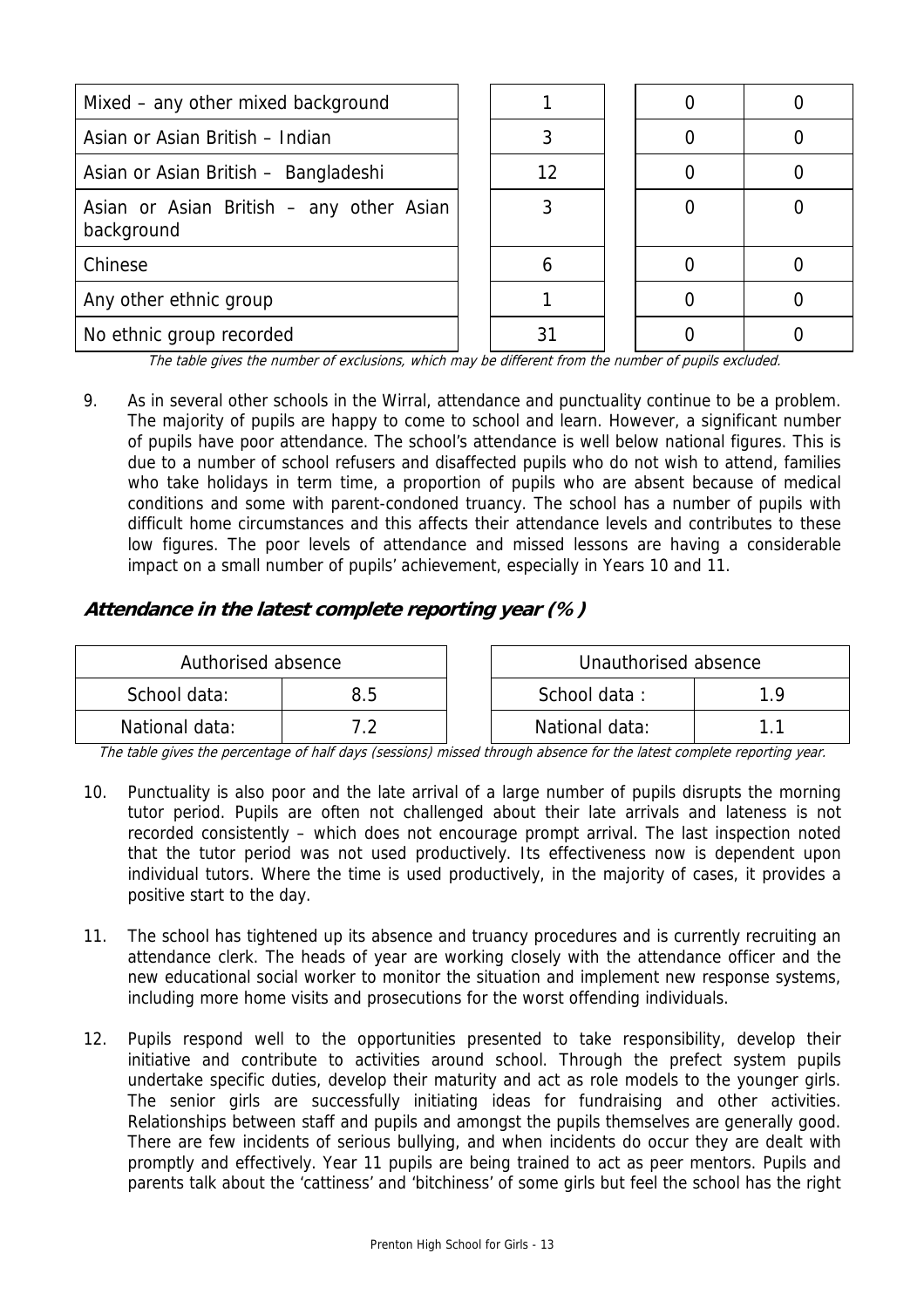approach to dealing with this and that neither bullying nor racism is a major problem in the school.

- 13. Pupils' spiritual development is supported well in several subjects, particularly art, music, physical education and personal, social and religious education. Personal. social and religious education, art and music develop pupils' self-awareness particularly well. Despite a very good opportunity for pupils to pray and reflect in an assembly on the Sudanese famine, tutorial sessions do not consistently provide spiritual opportunities. The school still does not meet its statutory obligation to provide a daily act of collective worship.
- 14. There is a clear moral code. Pupils clearly know what is right or wrong reflected in their generally good behaviour. This is reinforced well by teachers in personal, social and religious education and by staff around the school. Pupils are very aware of their responsibilities to the less fortunate. They participate well in fundraising for charities such as the Roy Castle Lung Cancer appeal, the Shoe Box appeal and Red Nose Day. In personal, social and religious education, pupils explore moral issues linked to topics like abortion, euthanasia and war. Consequently, they have a good understanding of how moral codes influence decisions that can affect their lives.
- 15. Pupils' social skills are particularly well developed in physical education lessons and through the extra-curricular choir and sports activities. A variety of trips - for example, those to the theatre - develops pupils' social and cultural awareness well. Trips to France and Spain play a part in the programme of developing pupils' confidence and awareness of social living. A large number of pupils play an important role in the life of the school through the school council, and working as prefects, form captains and sports captains and acting as reading mentors.
- 16. Pupils are very aware of the multi-cultural society in which they live. In music lessons, pupils have worked on West Indian, South African, Indian and Sudanese music and instruments. Within art lessons, pupils explore art from different ethnic backgrounds, including Islamic and Chinese art. They study many aspects of different faiths, particularly Islam, Hinduism, Sikhism and Judaism. The English programme in Year 9 helps pupils to explore, through literature, the cultural background to asylum seekers. Thus, pupils are very aware of the benefits that a multi-cultural society gives them. The few pupils from minority ethnic backgrounds are fully integrated into all aspects of school life.

#### **QUALITY OF EDUCATION PROVIDED BY THE SCHOOL**

The quality of education provided by the school is good.

Teaching and learning are good overall in all years. The quality of assessment of pupils' work is good.

#### **Main strengths and weaknesses**

- Teaching has Improved, with close to one-third being very good.
- Most teachers plan their lessons thoroughly and pupils learn well when they can sense a clear structure and purpose to what they are doing.
- Pupils learn well in most lessons because teachers guide their behaviour in a firm but friendly manner.
- Teachers mainly mark work regularly, constructively and with encouragement.
- Not all teachers use assessment wisely to plan lessons and help pupils know how to improve their subject skills and understanding.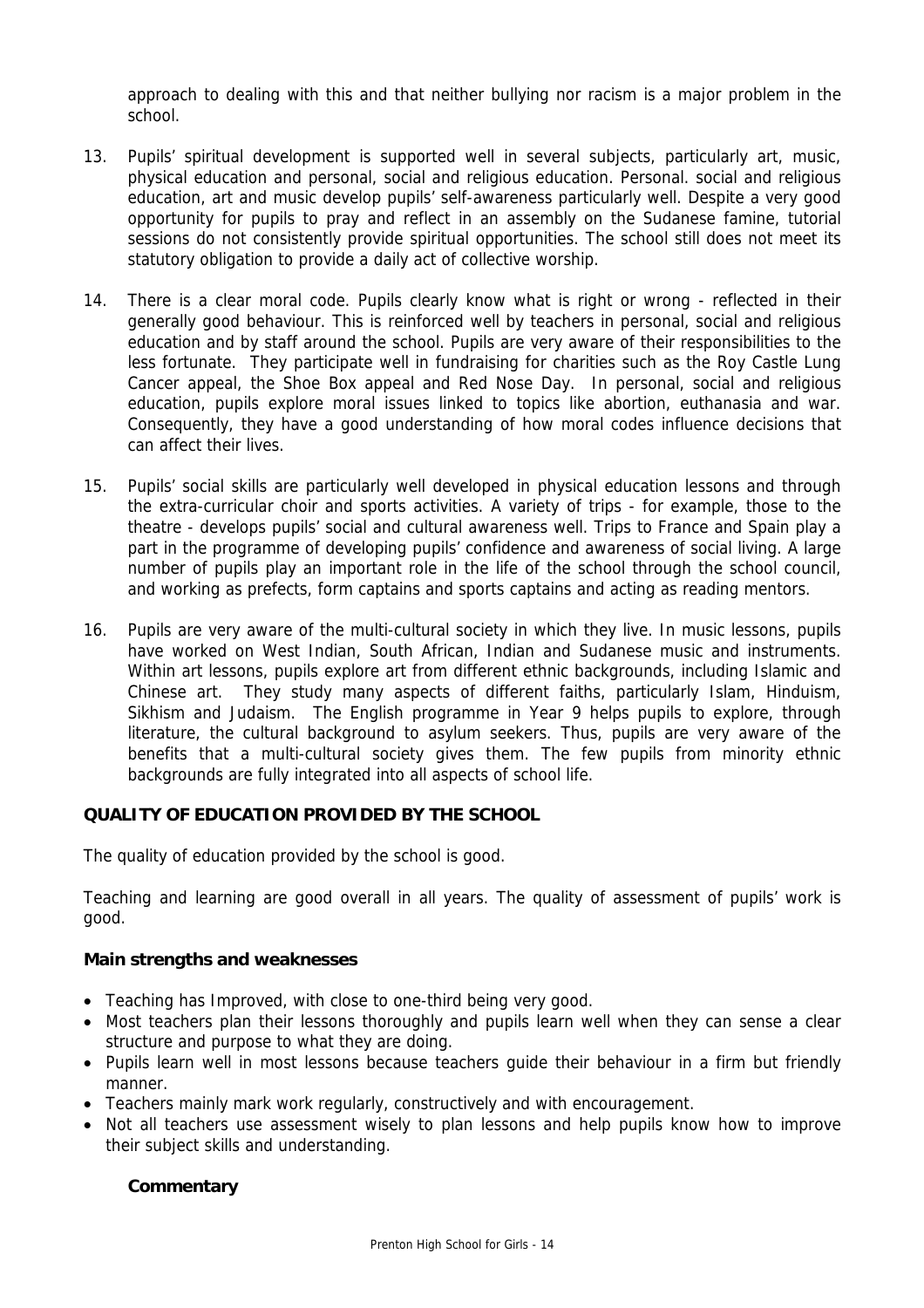17. Teaching has improved since the last inspection. Then, the percentage of very good teaching was less than 20 per cent - now it is 30 per cent. There was little difference between the quality of teaching in Years 7 to 9 and Years 10 and 11 as a whole. Most very good teaching was seen in Year 10 and in Year 7, although three of the unsatisfactory lessons were in Year 7. As at the time of the last inspection, most of the unsatisfactory teaching was in French and Spanish in Years 7 to 9. Such lessons do not move fast enough or include enough variety to keep pupils interested. The outcomes are that very few pupils opt to study either French or Spanish for GCSE and standards and achievement are not as good as they should be.

#### **Summary of teaching observed during the inspection in 124 lessons**

| Excellent | Very good | Good     | Satisfactory | Unsatisfactory | Poor  | Very Poor |
|-----------|-----------|----------|--------------|----------------|-------|-----------|
| (1%)      | 36 (29%)  | 46 (37%) | 33 (27%)     | 7(5.5%)        | 1(1%) | $0(0\%)$  |

The table gives the number of lessons observed in each of the seven categories used to make judgements about lessons; figures in brackets show percentages.

- 18. In GCSE lessons, all teaching was very good in drama, media studies and music. In all years it was predominantly good or better in English, art and design, citizenship, design and technology and physical education. Key features of the good lessons were the teachers' careful planning leading to a clear structure, firm but friendly control so that behaviour was not an issue, and several different sections and activities, often timed, so that pupils were kept busy. Examples of effective lessons included:
	- Imaginative work in personal education and citizenship such as improving the local neighbourhood – a project based on photographs taken during a local walk;
	- Stimulating pupils to develop their numerical skills by exploring mathematical puzzles and explaining their reasoning;
	- Using marked work to invite pupils to read out particular sentences from their English work as exemplars of good writing, or making the importance of personal preferences for literary appreciation very clear;
	- Linking science topics to everyday situations, seen when positive and negative charges were discussed in relation to overshoes worn in operating theatres;
	- Knowing when to stand back and when to offer support, noted particularly in ICT lessons with the result that pupils developed confidence to work independently;
	- Preparing pupils very well for individual art work by drawing out of them, through skilful questions, their understanding of how artists' work is developed;
	- The teacher choosing who will answer questions, so that all pupils have to be alert. This was observed in drama and media studies lessons particularly;
	- A subtle blend of humour and persistence, until the pupils give fully detailed answers in history which explain the full significance of events;
	- Pupils appreciating the teachers' own professionalism and performing skills in music so that they strove to do as well as possible;
	- Breaking down skills in physical education for example, in volleyball so that pupils mastered how to improve their own technique and had fun at the same time.
- 19. Only a few classrooms have interactive whiteboards, although all new classrooms have the necessary wiring installed. Several teachers use PowerPoint presentations effectively, although the quality of pictures displayed - for example, in French - is not always helpful. In an excellent Year 7 ICT lesson, the teacher used a whiteboard very well - pupils had to link up anagrams and words about ICT vocabulary. Teachers select Internet sites for pupils to research carefully - for example, on European tourism in geography or the suffragettes in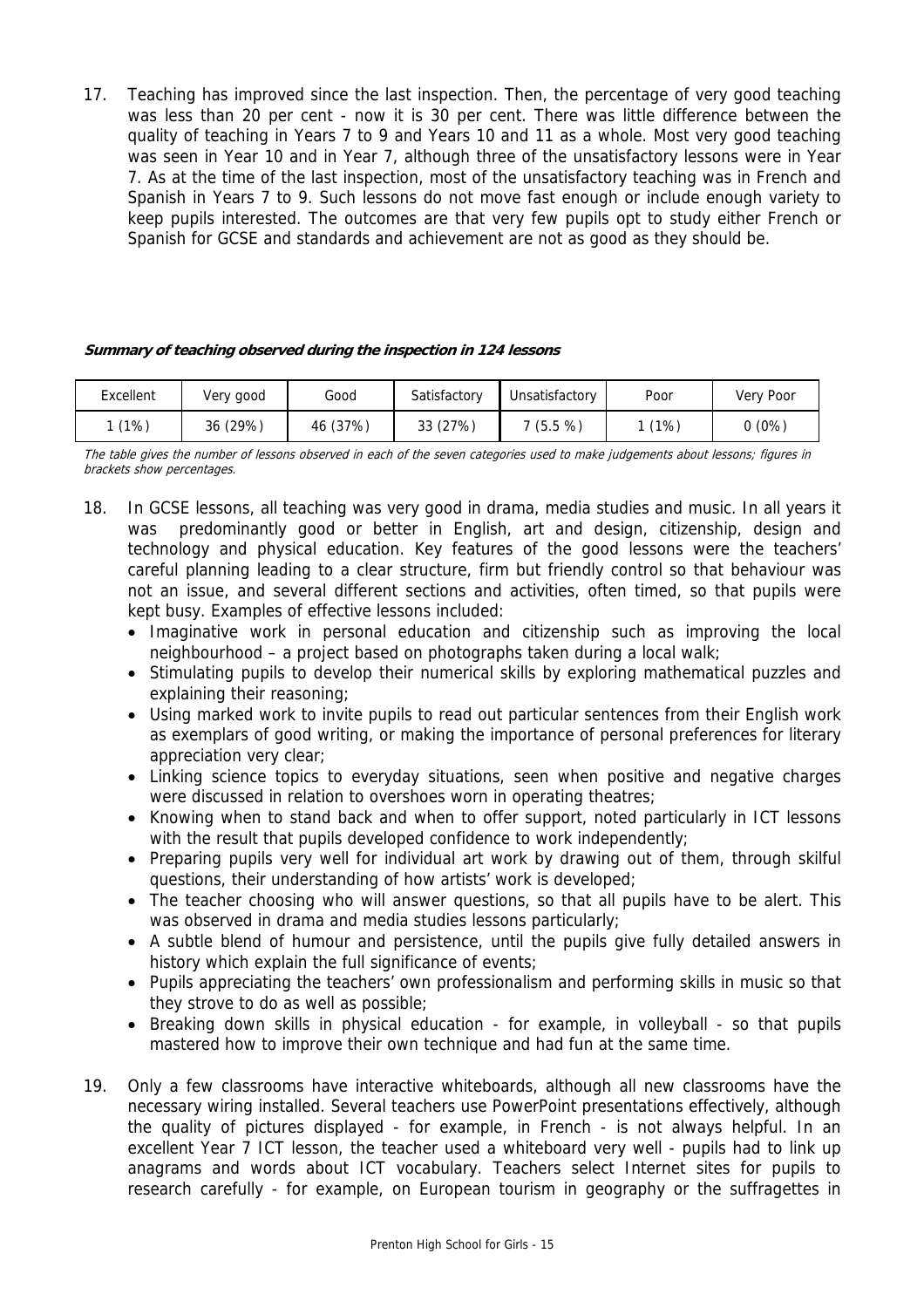history. Other technology, such as electronic keyboards and composition software in music, contributes much to pupils' learning.

- 20. Teachers prepare different work to match pupils' different abilities particularly well in English. Here, lower-attaining pupils receive extra information sheets, or study characters in literature using pictures or symbols, for example. Such variety benefits all pupils as it makes lessons interesting and lively. Challenge for higher attainers has improved, particularly in English, art and design, drama and media studies, resulting in more  $A^{\star}/A$  grades in GCSE and more higher levels in Year 9 English tests.
- 21. In mathematics, science, ICT and religious education, teachers are skilful at quickly assessing pupils' confidence with particular topics and spotting where more practice is needed. Mathematics and science raised the percentage of pupils reaching Level 5 in 2004 but did not maintain the improvement seen in 2003 at the higher levels. Pupils learn well when teachers pose stimulating questions during, not just at the end of, lessons, and wait long enough for pupils to consider before they respond. In design and technology pupils are encouraged to ask questions as they think about their projects and this self-evaluation has helped to keep GCSE results above average.
- 22. The teaching of pupils with special educational needs is good and they learn well and make good progress towards their targets. Small group and individual sessions away from main lessons, as well as support in lessons, effectively help pupils to learn. Good quality support teaching is provided by the nine classroom assistants, who work closely with teachers to plan, assess and monitor pupils' progress. In English, mathematics, art and design, design and technology, history, ICT, religious education and physical education, work is particularly well matched to pupils' individual needs; good learning is the result. In physical education, teachers adapt tasks and equipment so that all can join in.
- 23. Most teachers mark work regularly, and standards and achievement are routinely reported to parents. The whole-school marking policy is currently under review, as parts of it do not ensure consistency. The review is well led and good practice is being shared so, increasingly, courses and lessons are planned to match the range of pupils' needs more closely. Effective methods of structuring lessons, so that teaching makes clear what is to be learned and how this will be assessed, are built into staff training. In French and Spanish some marking is superficial.
- 24. Information on pupils' capabilities as they enter the school and settle into Year 7 is collated well. From this information targets are identified and distributed to all subjects. At the end of Year 7 assessments determine teaching groups or sets for some subjects in Years 8 and 9. Gifted and talented pupils are taught well overall. Following GCSE examinations the school carries out a detailed analysis of results and reviews performance in order to celebrate achievement and to identify action needed. The school receives very good advice from the local authority about systems for managing data, and has recently made a clerical appointment to support this work, which is good practice.
- 25. At individual subject and teacher level practice is not always consistent. The available information is not always used fully to inform teaching and learning plans, especially those for pupils of different abilities and to help pupils understand how to improve their work. Most pupils are aware of targets but are less clear about exactly what is required in specific subject knowledge, concepts and skills. Assessment is very good in ICT and good in English, science, design and technology, art and design, music, physical education, religious education and citizenship.
- 26. Where assessment arrangements are good, teachers develop pupils' ability for self-assessment so that they have a sharper understanding of strengths and weaknesses in their work and are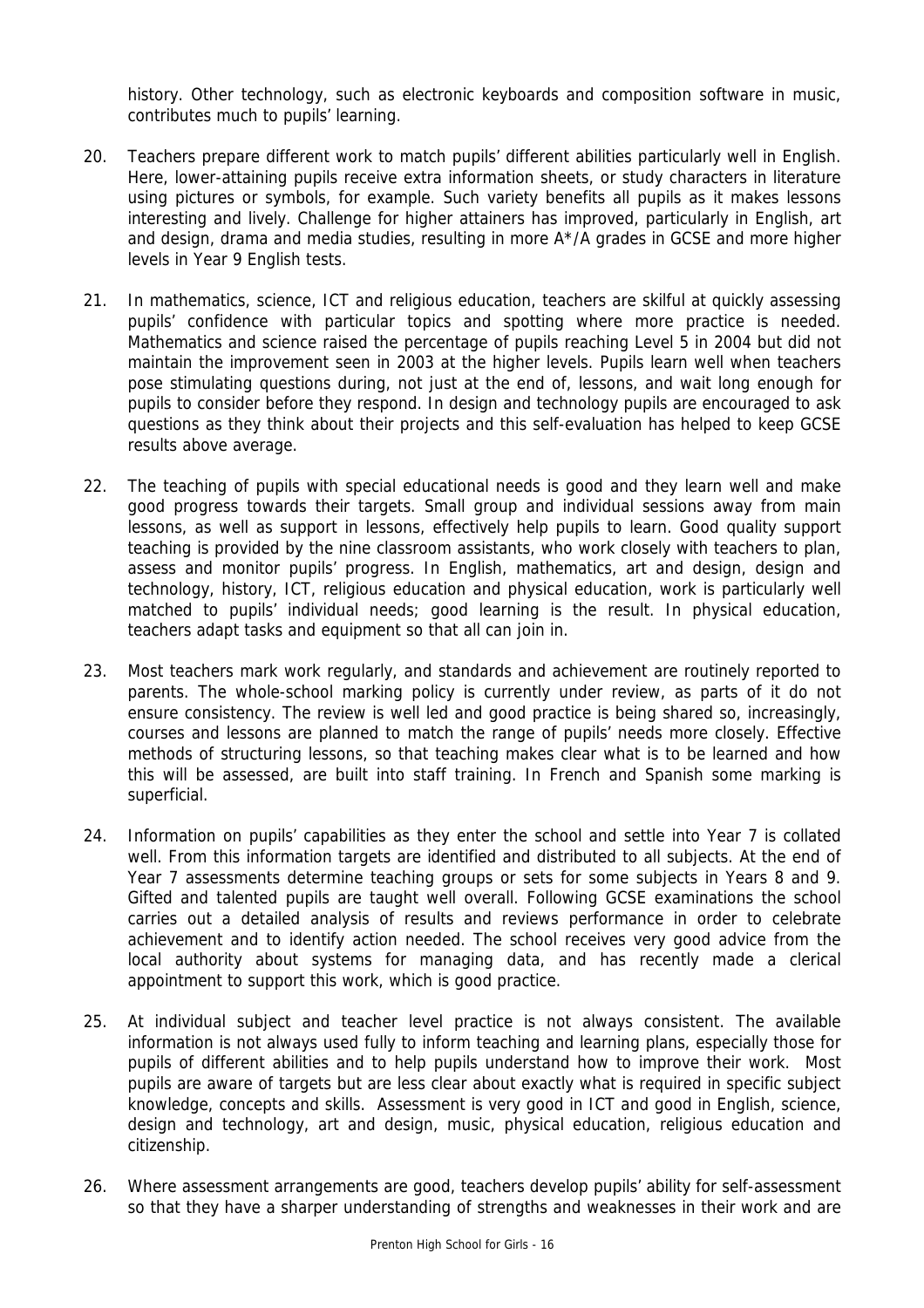therefore more capable of working towards their targets. In history, geography, French and Spanish, the arrangements are unsatisfactory because of weaknesses in determining National Curriculum levels and too little reference to assessment information to support pupils' learning.

#### **The curriculum**

The curriculum is good overall, particularly in Years 10 and 11. Opportunities for enrichment, including extra-curricular activities, are good. Despite some very good new facilities and good resources, the quality and quantity of accommodation and resources overall are unsatisfactory, mainly because of the incomplete building programme and its deficiencies.

#### **Main strengths and weaknesses**

- With the exception of providing a daily act of collective worship, statutory requirements are met.
- Pupils receive good advice on future career options.
- As well as dance, drama and media studies for GCSE, alternative arrangements effectively broaden pupils' curriculum choices.
- Building problems continue to affect curricular provision adversely.
- Arrangements for pupils to pick up a second foreign language in Year 9 have adversely affected standards and the number studying a foreign language for GCSE.

- 27. Under the leadership of a recently appointed assistant headteacher who has responsibility for the curriculum, the school has begun to clarify its long-term plans. Delays and disruptions caused by the building programme have made curriculum planning and innovation difficult. For example, proposals to broaden curriculum provision to cater more widely for Years 10 and 11 pupils' needs have received a cautious welcome from the governors' curriculum committee in view of the need to provide stability at a time of change. Science, physical education and dance have suffered particularly from the building problems. Nevertheless, the curriculum has been strengthened by the inclusion of dance, drama and media studies, which are increasingly popular options, two of which have strong results.
- 28. Apart from not providing a daily act of collective worship, many of the curriculum issues raised at the last inspection have been dealt with. The time for English, mathematics and science in Years 7 to 9 has now been equalised and arrangements for ICT are much better. The school acknowledges that its arrangements for pupils to study a second language in Year 9 have not generated enthusiasm for languages, and that this partly explains the low numbers in the French and Spanish groups. Steps have been taken to remedy this. The growth in the alternative curriculum for pupils whose needs are not met by a full school curriculum has been successful (see paragraphs 57 and 58).
- 29. Extra-curricular activities include general interest and leisure activities as well as curriculum support sessions. Most departments offer after-school sessions that reinforce pupils' subject learning. Despite the building programme, the reduced range of sporting activities still attracts good numbers of pupils. Athletics provision, in particular, has had to be adapted to suit the facilities available. Activities planned with gifted and talented pupils in mind have also been beneficial, in widening cultural experiences for all pupils - for example, through theatre and concert visits, London gallery visits and a trip to the Holocaust memorial. A recent visit to Tuscany gave pupils an insight into the artistic and gastronomic delights of this region. The school is committed to giving all pupils equal access to its curriculum and makes every effort to support pupils who wish to join in these visits.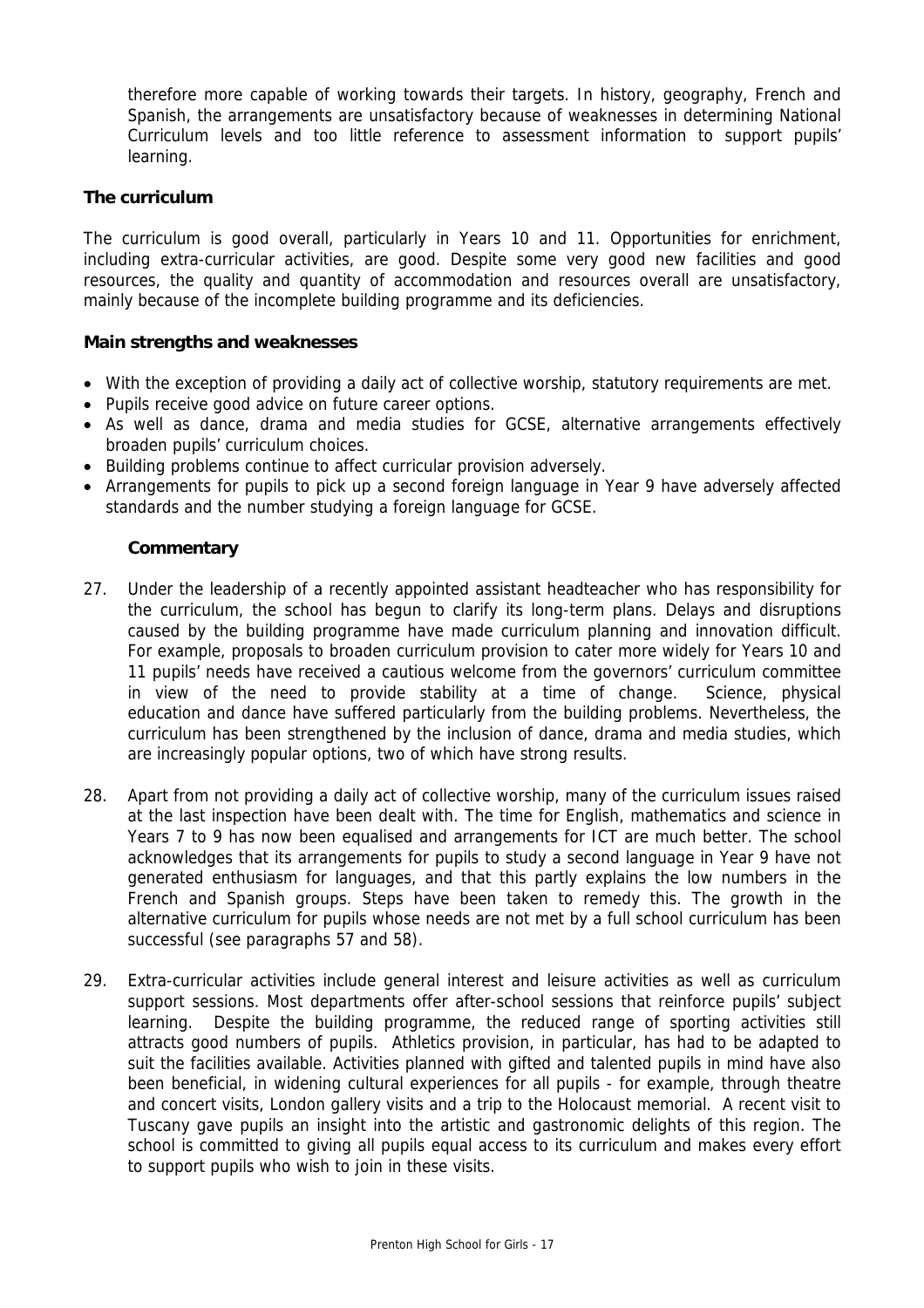- 30. Careers education is well organised and closely co-ordinated with the teaching of personal, social and citizenship education. Pupils receive good advice on future career pathways and the Aim Higher programme has successfully raised pupils' career expectations. Visits to universities and engineering companies, participation in Girls into Engineering and a sample of what a forensic science career would involve have all had a positive impact on pupils' aspirations. In addition to a Careers Fair - a regular feature for the past ten years – the school now holds a business simulation day. Such events receive good support from local business, industry and further education establishments. Work experience for all pupils in Year 10 is very well organised and thoroughly evaluated on pupils' return to school. These activities have contributed to the increased proportion of pupils going on to further study in recent years.
- 31. Teachers are well qualified and a significant number have taught at the school for many years. Apart from the failure to appoint a permanent head of geography, most departments have specialist staff. Expertise in English, physical education and design and technology is very good. The range and experience of non-teaching staff is also good. Resources to meet the needs of the curriculum offered are good in most departments. Very good resources support teaching and learning in physical education. A key strength is the number of

computers available for pupils, which is above that normally seen in a school of this size. The library provides a comfortable and quiet study area which is used well both during lessons and outside of lessons for independent study.

- 32. At present the accommodation does not allow the full curriculum to be taught effectively and it is therefore unsatisfactory overall. During the building works teachers have done their best to overcome the considerable problems generated by the construction. These have included:
	- At least ten days lost when the school was closed because it was not safe for pupils;
	- Unnecessary interruptions to lessons and evacuations when fire alarms were set off by building dust;
	- A textiles room which had no heating for one term and too few cookers in the food technology room;
	- Many months without any science laboratories;
	- A two-year delay in sorting out air conditioning for the computer network server room and the wrong size of computer benches so that the local authority had to step in and pay for different computers;
	- A mathematics room where the temperature often reached 80 degrees so that windows had to be opened and glass roofs blacked out;
	- Physical education taking place off site because the sports hall was not completed on time.
	- Computers destroyed and much information lost;
	- Totally inadequate facilities for drama;
	- Unattractive lavatories for pupils, housed outside the school buildings.
- 33. The accommodation is now very good for some subjects but not others. It is good in mathematics, art and design, design and technology, geography, ICT, music and physical education. The new sports hall is very good but hard playing surfaces, the gym and the fields cannot be used. The science laboratories are very good and there is a very good suite of rooms for English. The drama room is poor. The new French and Spanish rooms are too small for pupils to move around easily. Rooms are very attractively decorated with high quality displays. Storage for large musical instruments is inadequate. Although pupils are insulated from the developments outside in lessons, as they move around the school they come across ceiling panels removed for access, loose wires in corridors, steel fences, trenches, mud, and roped off sections around the outside - there is no doubt the school still functions within a building site.

#### **Care, guidance and support**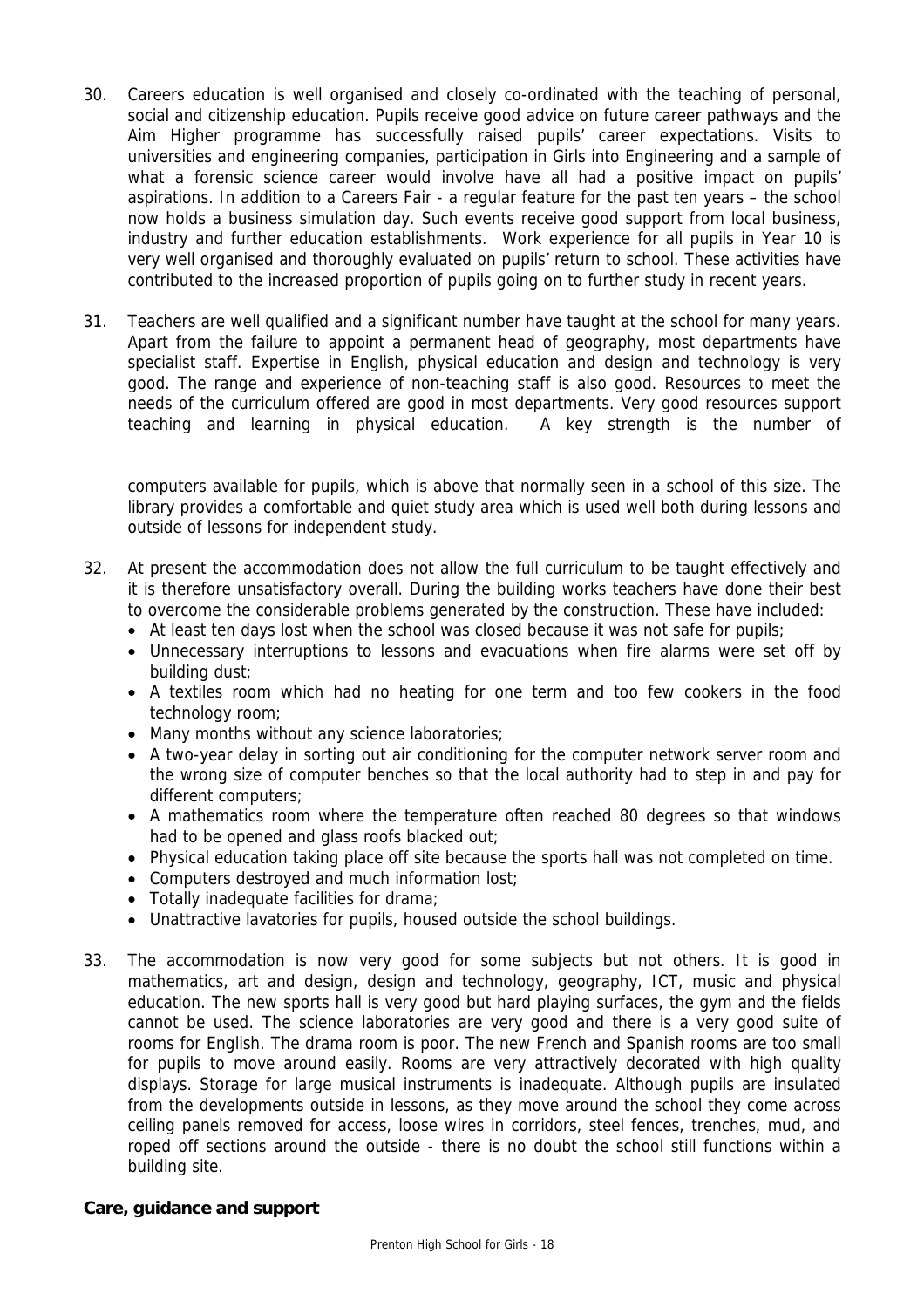Procedures to ensure pupils' health and safety, support, guidance and welfare are very effective and pupils are well cared for during their time at school. Mentoring systems to monitor and support their personal development are good. Induction processes into the school and careers guidance are good. Pupils have positive views about the school and feel that they are consulted and that their views are taken into consideration.

#### **Main strengths and weaknesses**

- The pastoral system ensures that pupils are well supported and that there is an adult they can turn to if needed.
- The personal mentoring arrangements provide focused care and assistance for individuals with behavioural or other personal difficulties.
- Pupils receive good guidance about their futures, which helps them to make well-informed choices.
- The procedures to ensure pupils' health, safety and security have been paramount during the building work.
- Pupils think the school listens to them and values their views.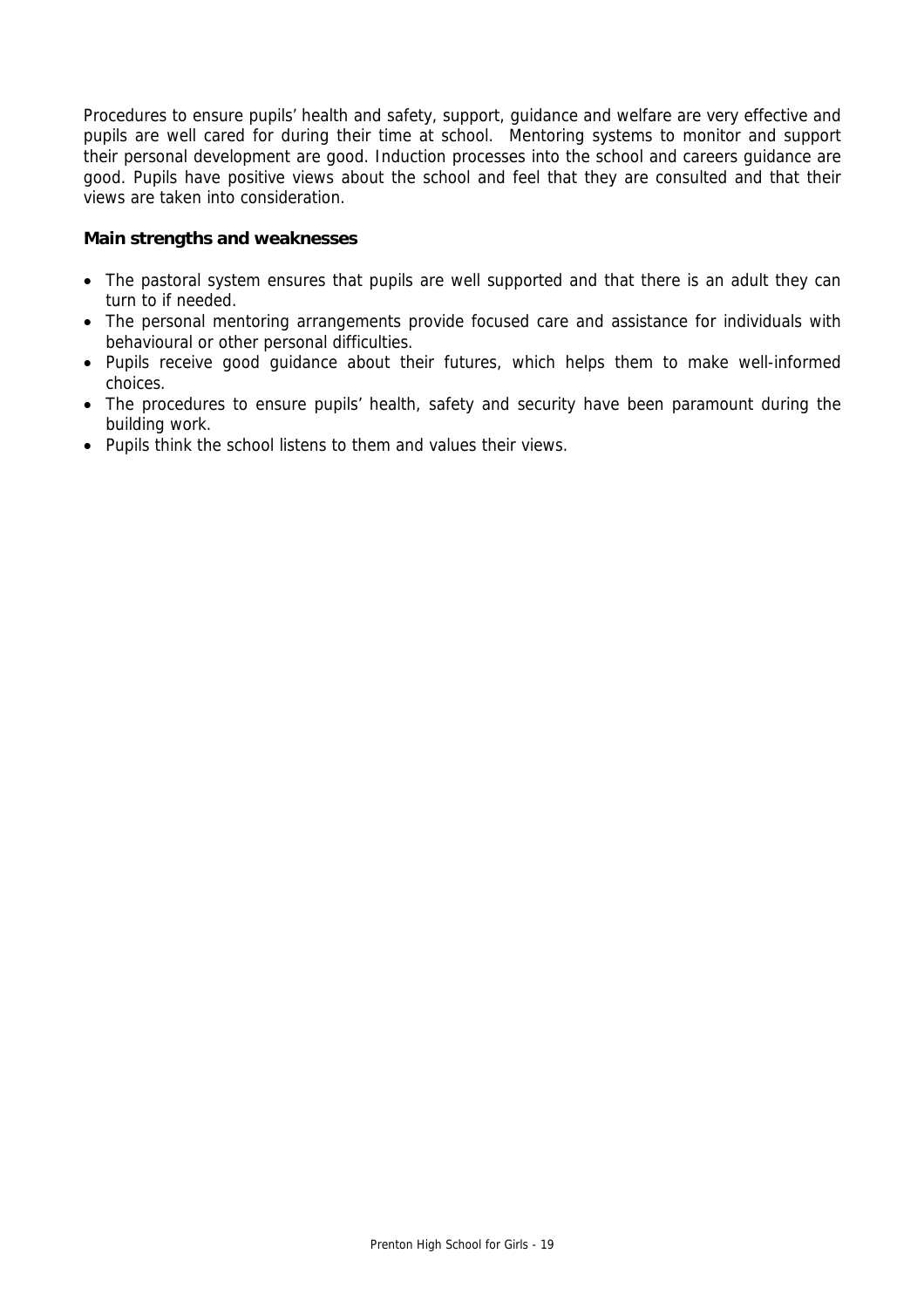- 34. Parents are very complimentary about the school and feel it treats pupils fairly. Pupils have very positive views about the school and appreciate the care, support and guidance they receive; almost all of them like the school. They value the friendly atmosphere, teachers, the range of extra-curricular clubs, activities and trips, and the whole atmosphere. Some Year 11 girls spoke of a feeling of mutual respect between them and the teachers. They feel 'It's a good school to be at', and, although the building work has frustrated them at times, they observe that despite 'the noise disturbing lessons… it will be good in the end'. Although the pupil questionnaires indicated some concerns about behaviour and bullying, during the inspection most pupils felt that this was not a major concern and that any problems were dealt with quickly and effectively.
- 35. Some older girls spoke of the 'lack of school spirit because of the building work', and many complained about the lack of lockers, the one-way system and the lack of outside facilities because of the building site. Many of these issues will be addressed once the work is completed, although there will be no space for lockers. Pupils generally feel they are well consulted. The re-invigorated school council is considering a number of issues. Pupils feel that their views are now being taken into consideration and that they have an opportunity to be part of decision-making processes in the school.
- 36. The school has a very inclusive stance towards the pupils' care. The well-structured pastoral system, delivered through form tutors, heads of year and senior staff, provides stability as pupils move through the school, and ensures that there is an adult who knows them and who can provide help and guidance when needed. Specialist advice, counselling and valuable additional support is provided by learning mentors, the school nurse and several outside agencies. These all help those who may be having difficulties, and they also contribute to the well-rounded development of pupils. The link contact with Wirral Metropolitan College offers pupils who work there much helpful advice as well.
- 37. Procedures to monitor and support pupils' personal development are very well developed. Although academic mentoring with form tutors is in an early stage - currently being piloted in Year 8 - it will eventually be offered to all girls. This should enable them to discuss their progress and negotiate targets, pinpointing what they need to do to improve. The induction processes and support for new pupils very effectively help them to settle into school quickly. This level of care continues, with readily available information about important decisions at key points, such as course options at the end of Year 9. Careers advice is very well developed through the citizenship programme and takes advantage of the good resources in the careers library and links with local colleges and businesses. The citizenship/personal programme and religious education lessons equip pupils well with the knowledge and understanding to make informed choices in their life.
- 38. Arrangements for child protection issues and addressing the needs of children in care are very well developed. The school carefully monitors these girls and sensitively intervenes where necessary, to ensure that they receive the help they require. The school is rigorous in its approach to health and safety, particularly during the building works. There are almost daily site inspections, regular risk assessments and a direct line to the local authority health and safety officials when concerns are identified. The school and the governing body take their responsibilities for health, safety and security seriously to ensure a safe environment for learning.
- 39. Provision for pupils with special educational needs is good in all years. The special educational needs department is central to the school's focus on the individual. The department responds well to individual needs and creates an environment where pupils want to succeed. When pupils are withdrawn for lessons, their personal development is also effectively nurtured. The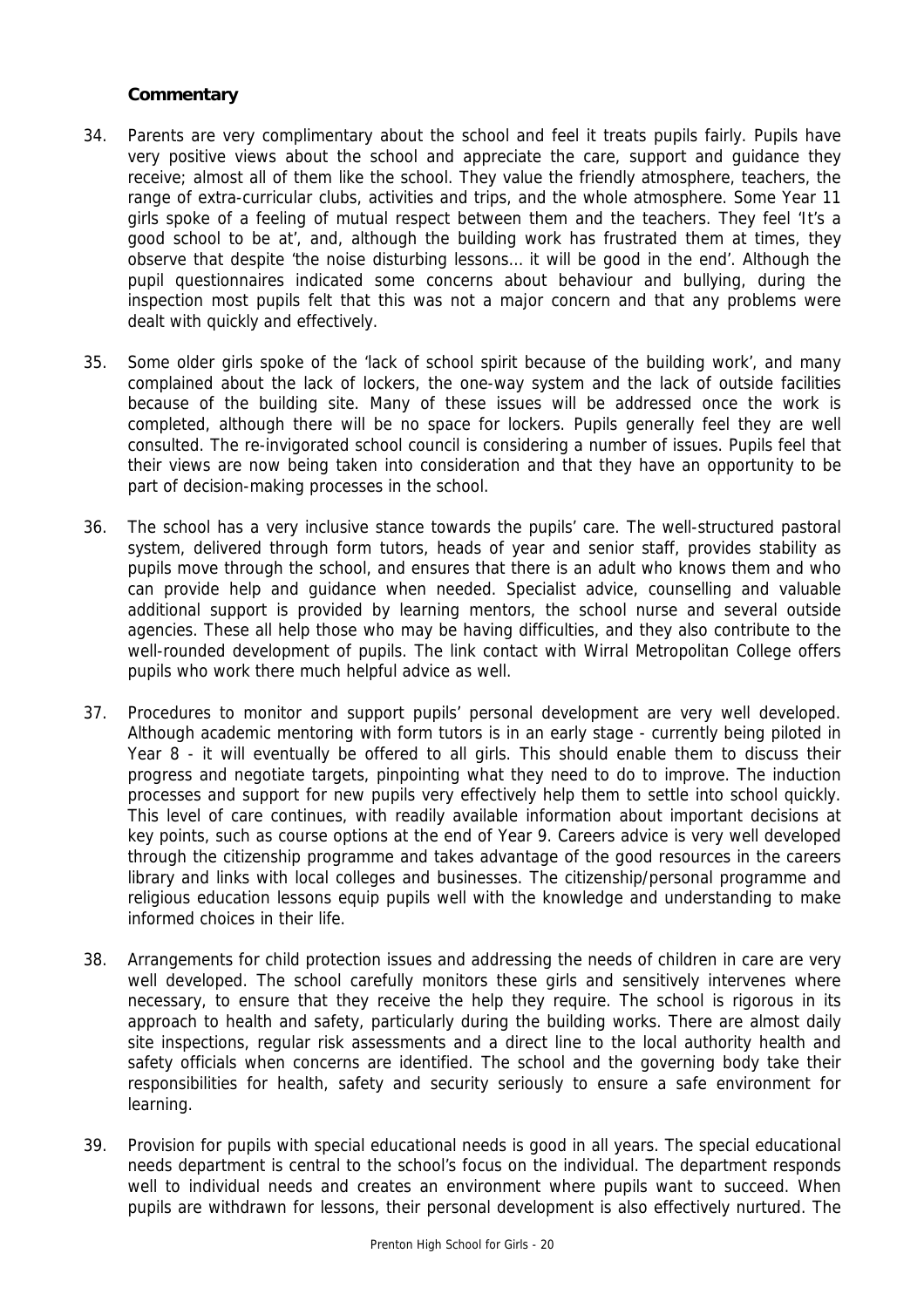good procedures for identifying pupils with special educational needs are very thorough, and the individual education plans are well written and thoroughly reviewed. The revised Code of Practice is securely in place and its principles and procedures are well understood. The school has made good progress in meeting the requirements of the Disability Access Act ,2001, but access to the upper floor for a wheelchair pupil is not possible owing to the incomplete installation of the lift to that floor.

#### **Partnership with parents, other schools and the community**

The school's partnership with parents and the community is satisfactory. The school's links with other schools and colleges are good.

#### **Main strengths and weaknesses**

- The good links with partner institutions help promote pupils' educational progress.
- Too many parents are not supporting the school, nor their daughters' education, by ensuring that they attend regularly.

- 40. The school seeks to build effective relationships with parents and involve them in their daughters' education. When this happens, it has a positive effect on pupils' learning and their levels of achievement. However, there are still a significant number of parents who do not get involved in their daughters' learning and do not value education enough to ensure that they attend regularly and arrive on time. The very small numbers of parents who completed the pre-inspection questionnaire and attended the parents' meeting were generally satisfied with the work of the school. However, they were too few to be considered representative of the parent body.
- 41. Whilst there is no newsletter celebrating the school's successes, parents are updated about activities and events and provided with relevant documents to ensure that they are fully informed about key events as their children progress through the school. Home/school links are effectively maintained with the form tutors through pupils' planners, and parents are contacted when there are problems or if their child has done well. Parents' views are sought via questionnaires and through the home/school association.
- 42. Parents receive regular progress reports and are advised about their daughters' progress through consultation and review meetings. The annual reports to parents are under review. They are not very helpful as they show only what has been covered, provide a brief comment about progress with grades for effort and attainment. The written comments are not evaluative and rarely propose targets for improvement. Parents of pupils with special education needs are kept well informed of their progress and are involved in the review processes.
- 43. Links with the local community have been limited by the building work. Use of the facilities for adult education courses, sports and other events has been put on hold. The school is well aware of the disturbances caused for its neighbours by the construction site. This has been beyond the school's control and it has welcomed the support from the local authority in dealing with these concerns. To enhance aspects of the curriculum, the school has developed valuable links with local community groups such as the Salvation Army, Zero Tolerance and the Wirral Youth for Christ. A number of local businesses give support through sponsorship deals or by offering pupils work experience.
- 44. The school has developed effective links with local colleges and makes use of their range of vocational courses and resources to support the work-related programmes. Wider links are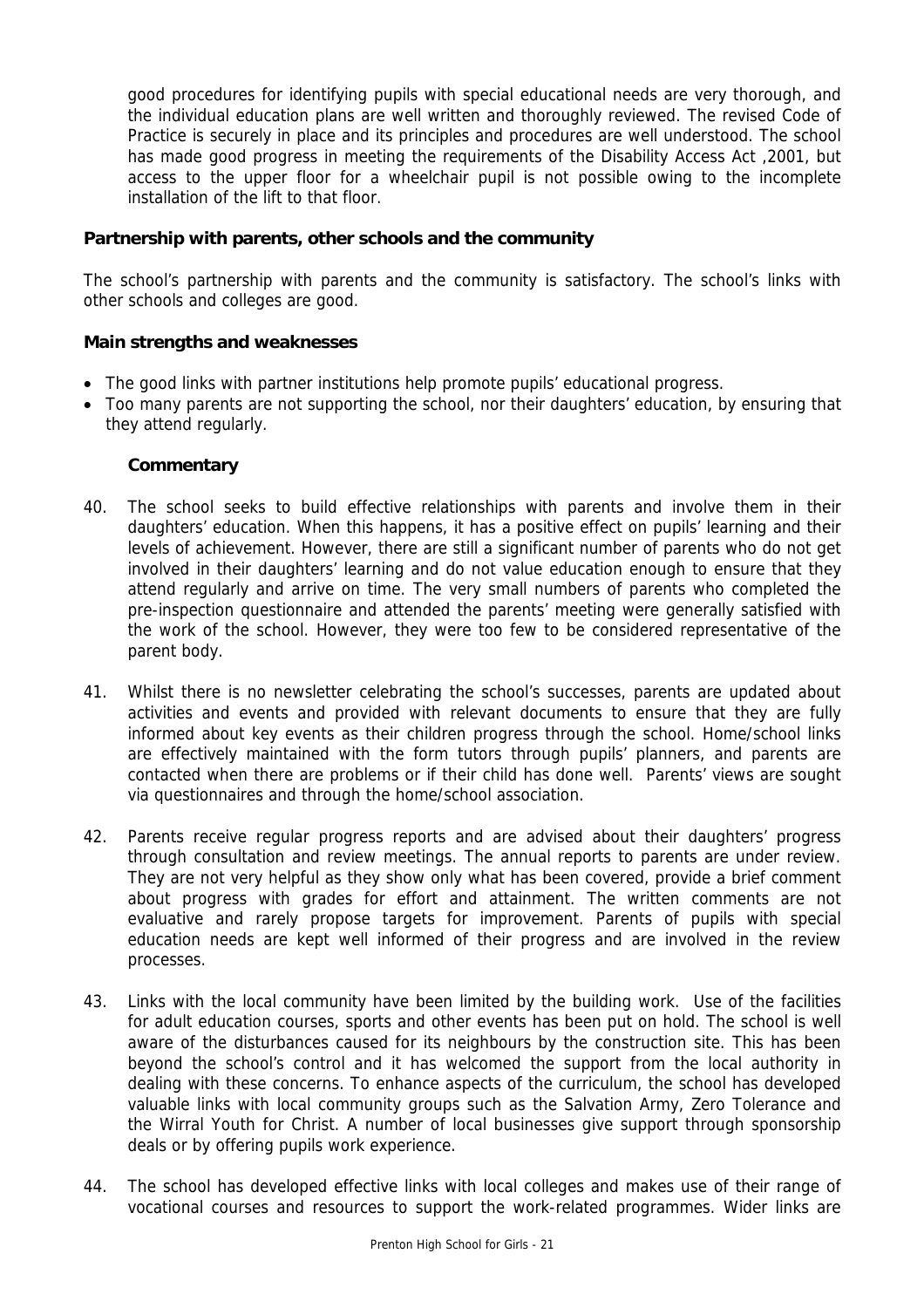being established with schools abroad in France, Spain, Holland and New Zealand. The school seeks to develop effective links with its large number of feeder primary schools. A wellstructured liaison process helps to ensure a smooth transition into Year 7. There are very close links with the adjoining primary school, with visits from Prenton art teachers and English teachers, to promote poetry. A forensic science course has been offered to some primary

schools as a transition project for Year 6 pupils – this is good practice. In previous years sporting links and opportunities for primary school visits were better developed; these have had to be withdrawn because of the building works.

#### **LEADERSHIP AND MANAGEMENT**

Leadership and management are good at all levels. The work of the governing body is good. The building works have generated many problems for the school over the last couple of years (see the two introductory paragraphs under the heading Part B, and paragraph 32).

#### **Main strengths and weaknesses**

- The headteacher and senior leadership team have managed to focus on raising standards and achievement despite the problems generated by the building programme.
- The school successfully includes all pupils in worthwhile education and has their welfare as a top priority.
- A core of dedicated and hard-working governors has provided steadfast encouragement throughout the building programme. The governing body works well.
- The business manager is efficiently and effectively streamlining financial control and management.

- 45. The headteacher and senior leadership team provide very good role models to teachers, staff and pupils and they motivate them very well to pursue higher standards and achievement – until 2003, GCSE results overall had been improving since the last inspection. The recently restructured senior leadership team is working well and new members are playing key roles in the oversight of teaching and learning and work-related learning. The very experienced deputy head continues to oversee pastoral care with professionalism and dedication.
- 46. The headteacher and senior leadership team have coped extremely well during the building programme. They have done everything possible to keep the school functioning normally, whilst giving due regard to health and safety. As the headteacher of another school experiencing building works observes, "Only those of us who have experienced the traumatic impact can fully understand how well our staff cope despite the difficulties."
- 47. One significant area of leadership that has suffered is the number of lesson observations carried out, apart from performance management requirements. This means that the senior leadership team, although aware of weaknesses, was not fully alert to the degree of unsatisfactory teaching or the unsuccessful curriculum arrangements in French and Spanish. It also means that heads of department have not had time to monitor teaching and learning enough, both to share good practice and also to spot problems at an early stage.
- 48. The school has moved forward in evaluating its own performance and using performance data to analyse patterns and take action. The senior leadership team considers test and examination results overall and establishes the links between pupils' performance and their attendance and home situations very well. Some departments are further ahead than others at responding to analysis of test and GCSE results. The English department has responded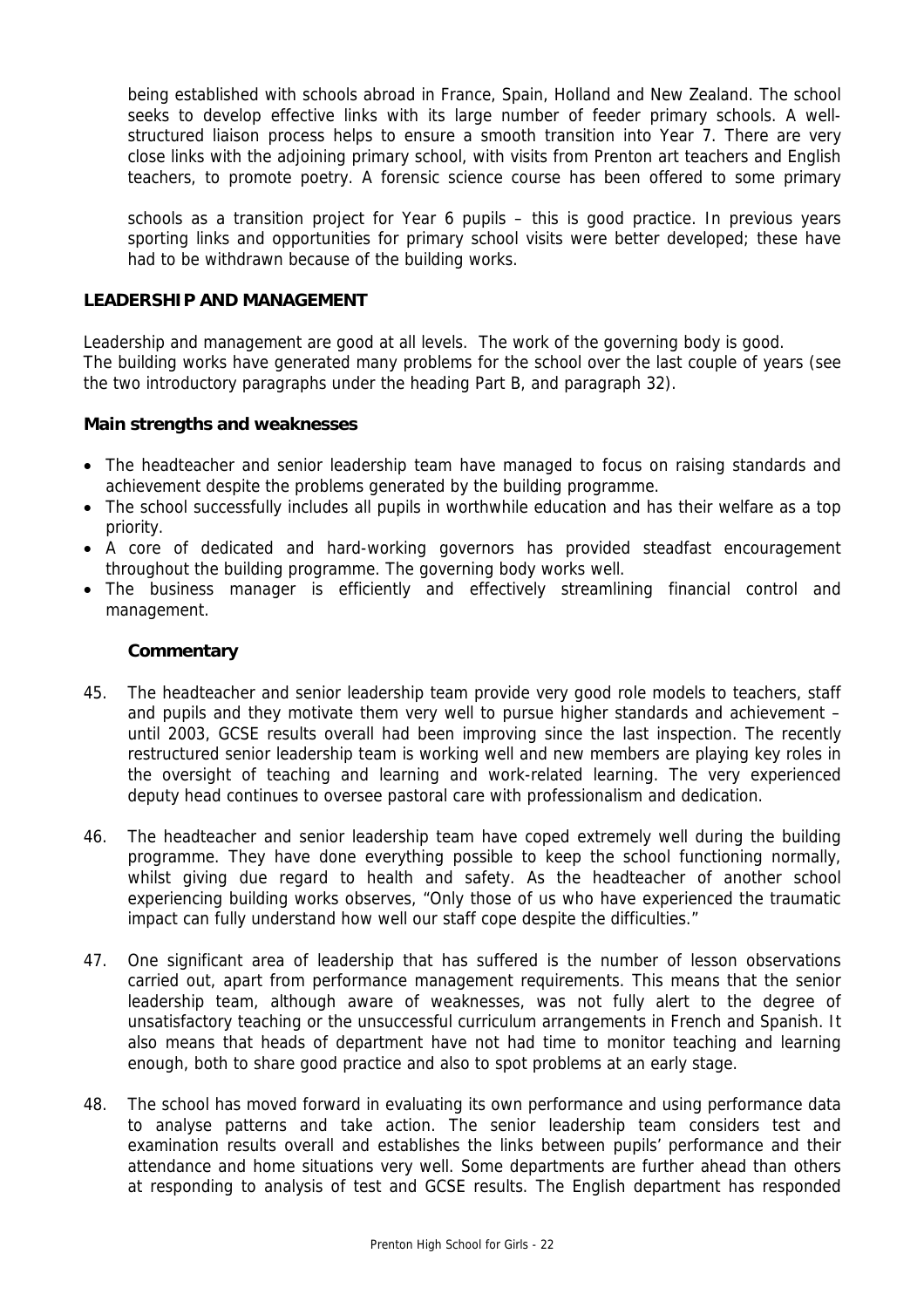with specific changes to its teaching and curriculum in response to its analysis, focusing more on poetry, for example.

- 49. The school's very strong commitment to including all pupils in worthwhile education is put into practice in many ways. The headteacher and senior leadership team are fully involved in the child protection and care arrangements, in the promotion of personal education and citizenship and in developing alternative curriculum arrangements for those pupils who find full-time school difficult. They appreciate that attendance is not good enough and that poor punctuality must be tackled as strongly.
- 50. Leadership of four successful departments English, design and technology, ICT and physical education - is very good. Within these subjects there are examples of pupils achieving very well because the teaching and learning are innovative or consistently effective. Geography is without a head of department but temporary arrangements are keeping the subject afloat. Leadership of French and Spanish is unsatisfactory because standards have been low for too long and pupils do not learn enough in a significant number of lessons. Leadership of special educational needs is good. The co-ordinator has a clear focus on meeting pupils' individual needs and on supporting teachers to do this as well. Teachers and classroom assistants work well together. Governors provide good support for special educational needs and funding is spent well.
- 51. The governing body has a few vacancies and does not find it easy to attract new members. A small core of hard-working and dedicated governors, well led by the experienced chair, is aware of the school's main strengths and weaknesses and clear on how it wants the school to develop - for example, seeking to gain specialist status. Inevitably, governors have given up much time to supporting the school through its building problems, especially those likely to threaten pupils' health and safety. Consequently, they have not always probed in depth the reasons behind differences in standards among subjects. One governor observes that the committees are becoming more important and now expect to challenge the status quo and development ideas more rigorously.
- 52. Financial management is satisfactory. The recently appointed business manager is efficiently and effectively streamlining and tightening systems of financial control and management. Financial issues related to the construction of the new building have made this difficult to achieve at times. The school makes good use of the local education authority services in its financial management. The Leadership Incentive Grant is used to support collaboration with seven local schools, including two grammar schools, and all involved benefit from the sharing of good practice. Prenton and another school's science departments have worked together on improving assessment. Leaders of subjects which are not tested at the end of Year 9 have met to agree on standards against National Curriculum levels.
- 53. The school spends the extra funds it receives wisely. The learning mentors, for example, funded through Excellence in Cities, have successfully worked with many pupils who do not find school life easy. Parents see them as a point of contact with the school with whom they can share their thoughts about their daughters' behaviour or other issues. Funds spent on provision for gifted and talented pupils - on the design and technology trip to Italy, for example - often benefit other pupils indirectly. The Year 6 to Year 7 transition project, funded by the Education Action Zone, has been very successful.
- 54. The recent audit gives a satisfactory picture of financial control, and action has been taken on nearly all of its recommendations. The outstanding issues are currently being dealt with. The governors' finance committee is well informed about progress on these items. The school accounts show a large positive balance carried forward from last year; there is a similar one this year. These funds are earmarked for resources and equipment for the new accommodation when it is completed. The expenditure per pupil is above average. However, in relation to the quality of education provided this represents good value for money.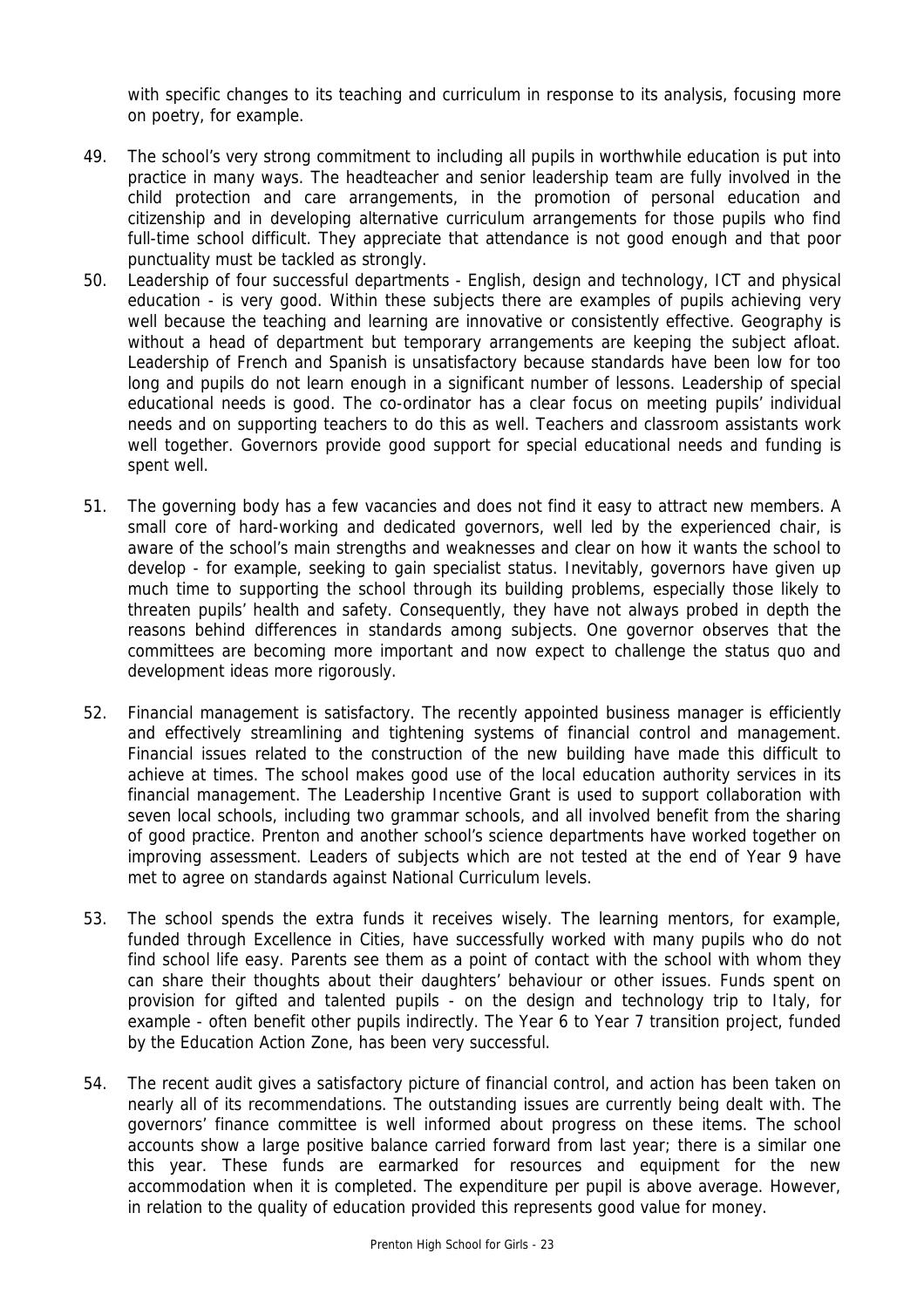# **Financial information for the year April 2003 to March 2004**

| Income and expenditure (£) |           | Balances (£)                           |         |
|----------------------------|-----------|----------------------------------------|---------|
| Total income               | 2,960,973 | Balance from previous year             | 203,290 |
| Total expenditure          | 2,884,286 | Balance carried forward to the<br>next | 279,977 |
| Expenditure per pupil      | 3,726     |                                        |         |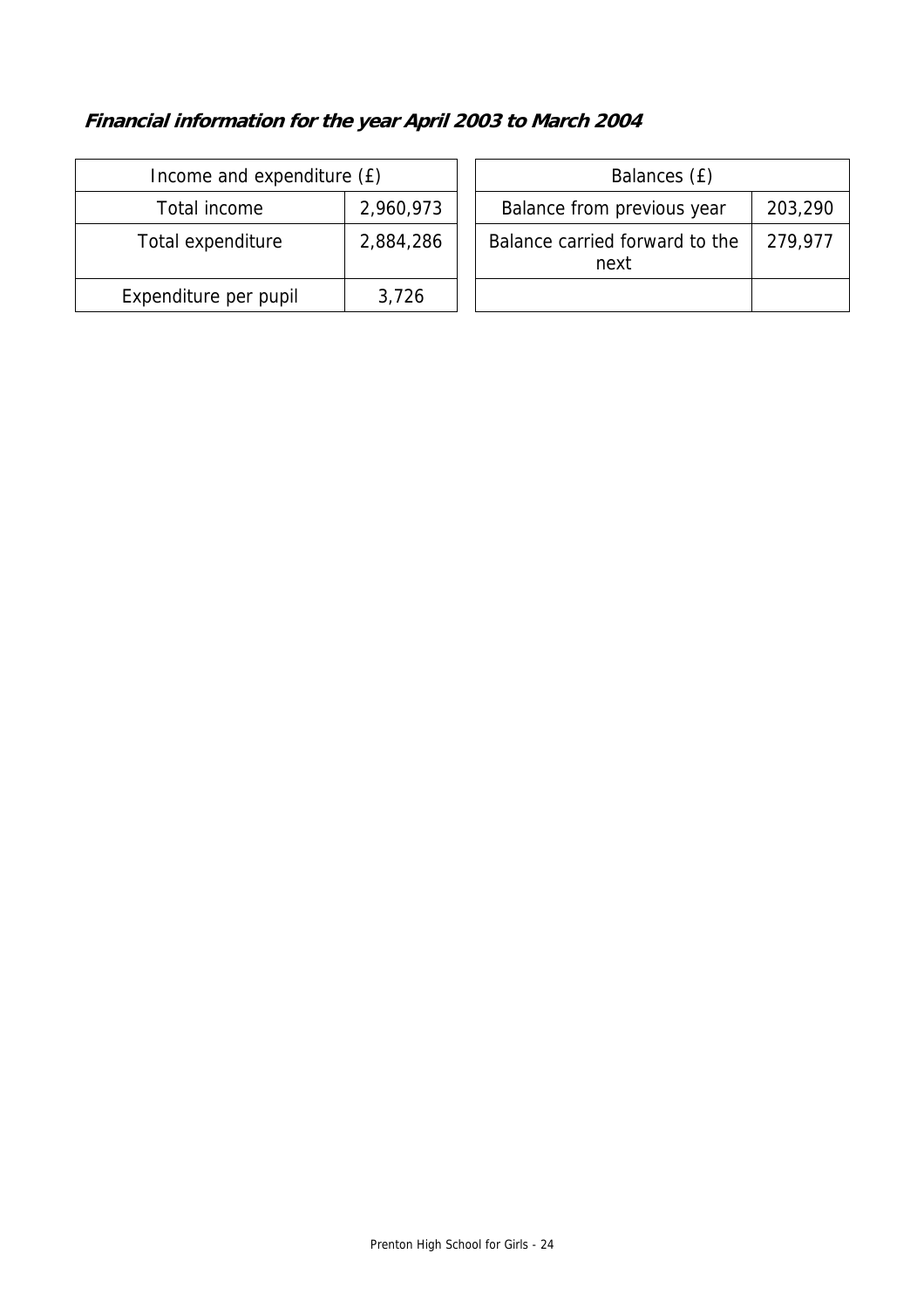55. The school's effectiveness has improved well since its last inspection. Standards and teaching in mathematics are better; more learning support assistants are employed so pupils with special educational needs are supported well; standards in Years 10 and 11 are more consistent across subjects; statutory requirements for ICT in Years 10 and 11 are now met; performance management is in place; and pupils' spiritual development is better. The use of form time in the morning is more purposeful but its quality is still variable. The school does not meet the statutory requirement to provide a daily act of collective worship.

#### **OTHER SPECIFIED FEATURES**

#### **WORK-RELATED LEARNING**

Provision for work-related learning is **satisfactory.** 

#### **Main strengths and weaknesses**

- Work experience is well organised and worthwhile.
- Pupils in Years 10 and 11 can study practical, work-related courses.
- The Duke of Edinburgh Award scheme is offered to pupils in Years 10 and 11 as an interesting alternative option course in the curriculum.

- 56. The school has offered GCSE media studies, dance and drama for several years. Such vocational courses are popular and each year a few pupils continue with one or more of these subjects in further education. A few decide to pursue ICT at a higher level, having taken either GCSE or GNVQ in Years 10 and 11.
- 57. The success of the Year 11 pupils who took vocational courses at Wirral Metropolitan College in the previous academic year has led to Year 10 pupils starting NVQ level 1 courses in hairdressing and catering, with the option to continue to a higher level, or take a further level 1 course when they move into Year 11. Pupils' attendance at the college is better than their attendance at school. Most of them went into college when the school was closed because of the building works. Some of the Year 11 pupils taking GCSEs in 2004 and attending college were persuaded to attend school for their GCSEs in English and mathematics as they appreciated they could not continue at college without these qualifications. For a growing number of pupils this work-related learning is very worthwhile.
- 58. A small group of pupils in Years 10 and 11 undertake the Duke of Edinburgh Award scheme instead of one GCSE. This is successful and, for several of them, the outdoor element is particularly worthwhile and they enjoy it. Pupils work on useful work-related skills such as team work, co-operation, taking responsibility and planning. Their self-confidence improves and this benefits their work in other subjects.
- 59. The work experience programme has received a quality award, which confirms the benefit pupils have from their one week out of school in Year 10. Preparation is thorough and pupils evaluate what they have learned afterwards. The careers programme (see paragraph 30) focuses pupils' thoughts on how their future education will affect their working lives. It is made quite clear to pupils where qualifications lead in terms of future employment.
- 60. The senior leadership team member with responsibility for vocational courses and workrelated learning has carried out an audit to establish in which subjects these aspects are not emphasised enough. Few heads of department have considered this in depth but they cover several key areas through the focus they place on citizenship. The school is wisely considering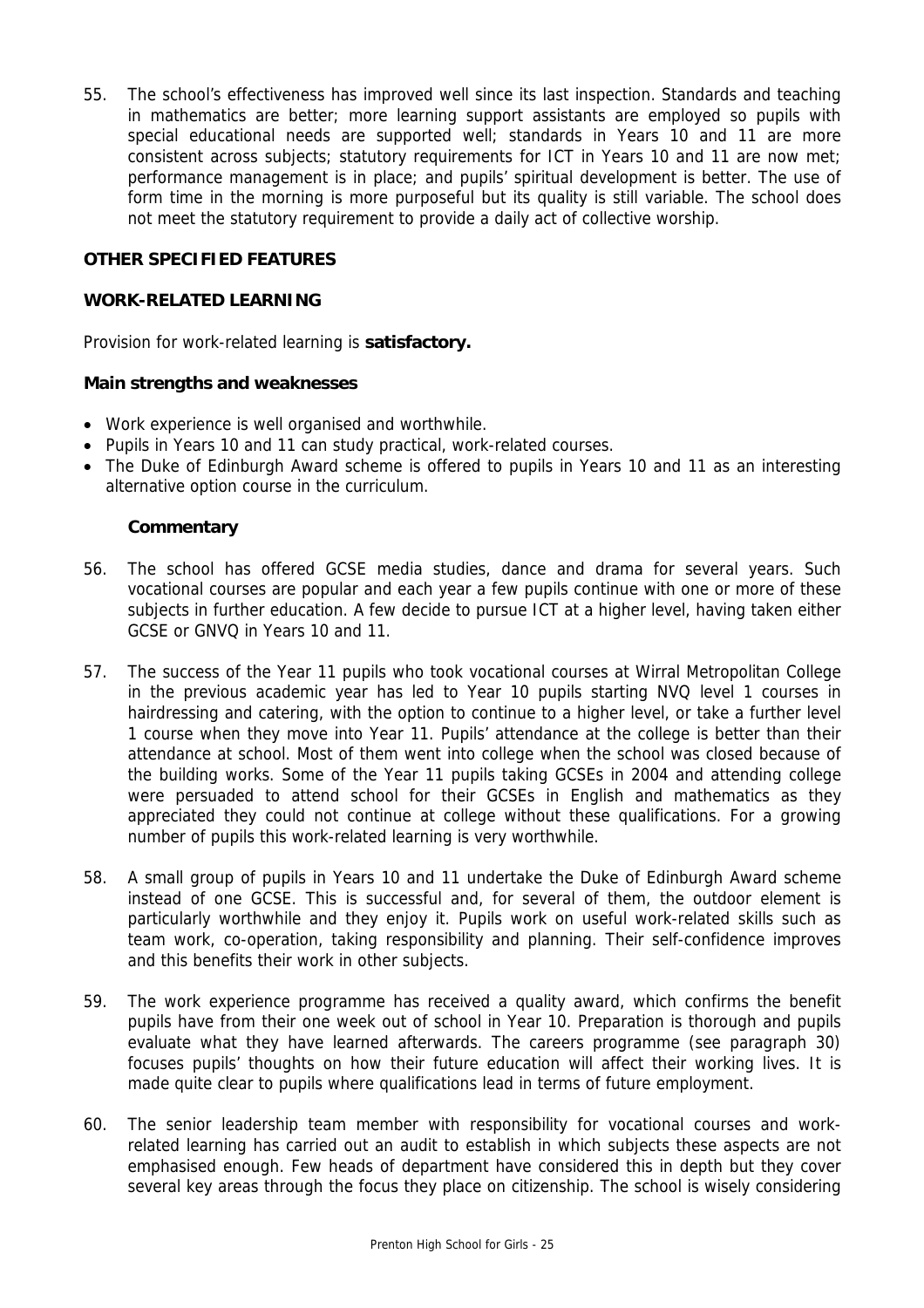accrediting pupils for the skills they acquire through mentoring and possibly introducing applied ICT, and business courses in Years 10 and 11.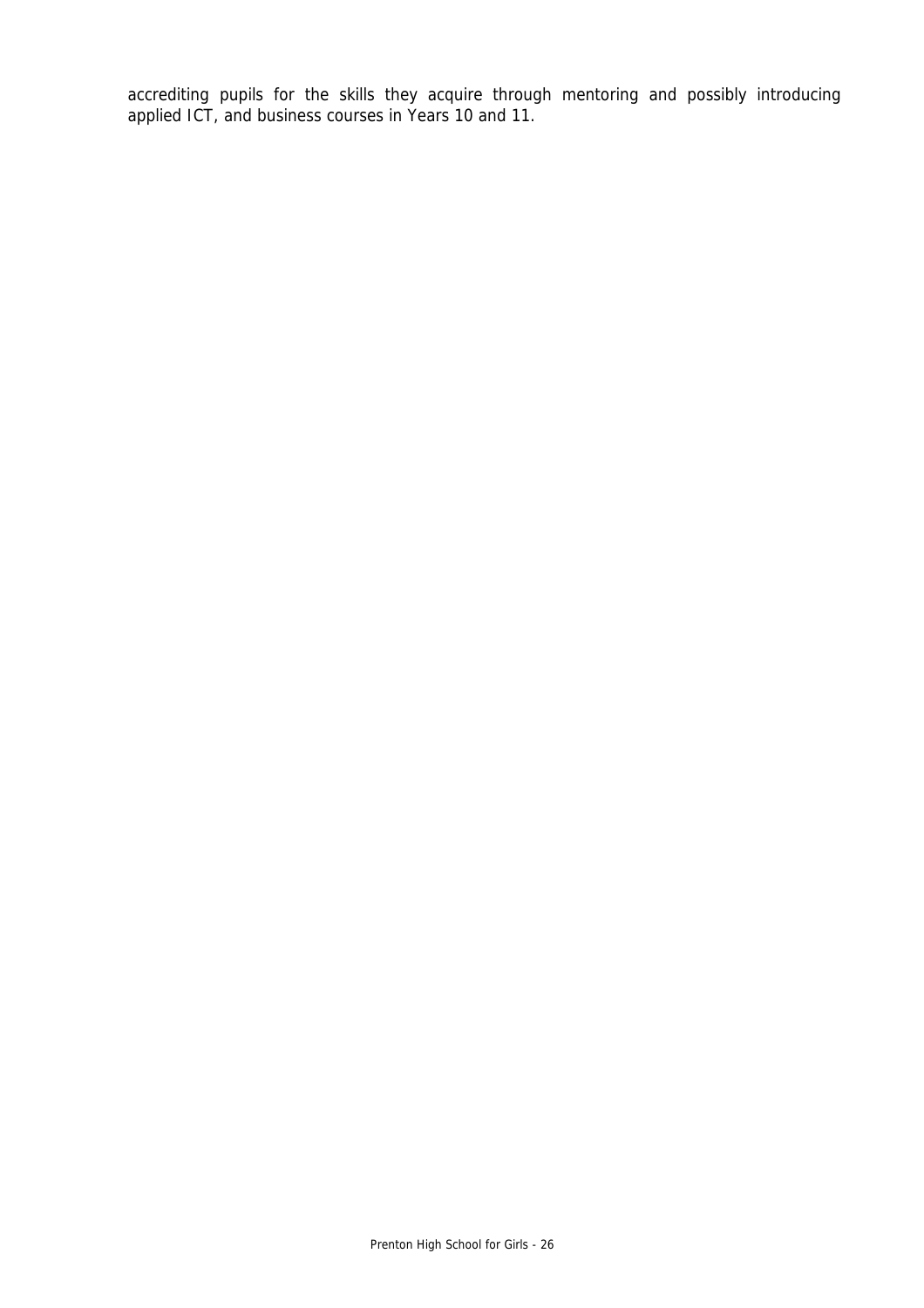# **PART C: THE QUALITY OF EDUCATION IN SUBJECTS AND COURSES**

# **SUBJECTS AND COURSES IN KEY STAGES 3 and 4**

# **ENGLISH AND MODERN FOREIGN LANGUAGES**

## **English**

Provision in English is **very good.**

| Standards are average                                    | Pupils achieve well     |  |
|----------------------------------------------------------|-------------------------|--|
| Teaching is very good                                    | Learning is very good   |  |
| Leadership is very good                                  | Management is very good |  |
| Improvement since the last inspection has been very good |                         |  |

#### **Main strengths and weaknesses**

- GCSE English language results have been consistently above average with an increasing percentage of A\*/A grades.
- Leadership and management are strong and effective.
- Teachers write high quality, detailed plans for the curriculum and lessons.
- There is a lack of consistency in assessment and marking, even though very good practice exists.

- 61. In 2003 Year 9 test results were average. They improved in 2004, particularly at the higher level, Level 6 and above. As in mathematics and science, GCSE results dropped in 2004; they were still above average in English language, but not in English literature. The percentage of A\*/A grades improved in English language in 2004 showing that higher ability pupils did well. Teachers plan lessons very well so that pupils are motivated and interested. Teachers use the Key Stage 3 Strategy effectively and split lessons into short sections, often timed, which help to keep pupils focused. Because of this, pupils learn very well and make good progress in lessons.
- 62. Pupils speak and listen well. Teachers plan sessions for talking and pupils participate confidently in discussions. Teachers urge pupils to give extended answers and expect them to justify what they say by reference to the texts being studied. Pupils are keen to express their ideas and, by referring to one another's views, they show that they listen attentively. Teachers ask very good questions, which are particularly effective when targeted at specific pupils. Teachers introduce discussions about contemporary issues such as bullying or refugees and pupils are used to having their views challenged.
- 63. Pupils read a wide variety of texts, both fiction and non-fiction, and show in a number of ways that they understand what they read - for example, through reviews or studies of plot and character. Teachers encourage pupils to read widely by having attractive books in the classrooms for pupils to borrow and by sharing opinions about texts. Pupils write well in a variety of forms because teachers model and share writing and mark pupils' work with enthusiastic comments. Teachers set interesting assignments, such as writing letters to authors or writing poetry in the style of GCSE set poets. They invite pupils to read out their work but sometimes miss opportunities to point out the good features of this work.
- 64. Pupils are taught in mixed-ability classes and teachers take into account their wide range of needs - supporting lower attaining pupils by giving extra information sheets or by adding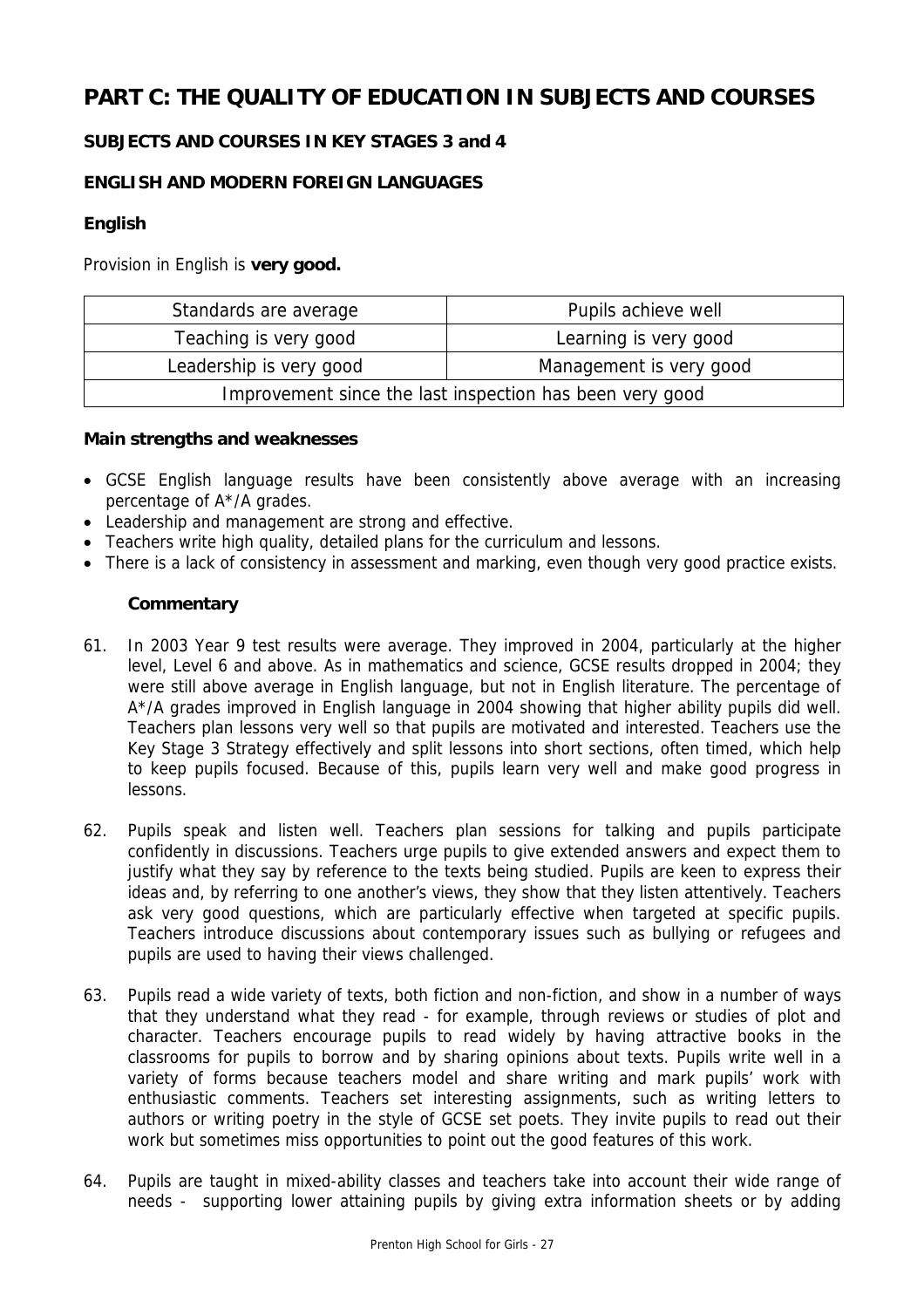hints; this approach was seen working effectively in a poetry sequencing lesson. Sometimes teachers offer different approaches, such as grids to chart character and plot or to compare poems. Character studies are prepared using pictures, symbols and objects. Regular competitions for poetry, short stories and scriptwriting encourage budding writers. Some teachers use the last session of lessons expertly to assess pupils' progress; such very good practice is not shared widely enough.

- 65. Although the marking policy has recently been revised, assessment procedures are not consistent. Teachers mark finished work in folders regularly, often giving pupils clear advice about how to improve, but pupils do not keep their folders. Pupils do not understand how to reach their end-of-key-stage targets. They are not always given short-term, easy to understand targets with specific advice on how to reach them. Most pupils structure their writing well but they need to be reminded to check spelling, which is not strong, and teachers do not present enough starter activities to revise spelling rules and use of apostrophes, for example.
- 66. The head of department leads a very effective team. She responds to changing needs quickly. The 2004 GCSE scripts have been analysed and plans made to improve the teaching of poetry. As pupils achieved best in the written tasks in the Year 9 tests, so teachers are preparing them more thoroughly for the reading and Shakespeare papers. The department meets weekly to share planning and good practice; all pupils experience the same, well-balanced curriculum. Teachers moderate written work and review and revise the schemes of work regularly.
- 67. Very good extra-curricular activities include regular book weeks, a reading scheme where Year 10 pupils support Year 7 pupils, a twice weekly reading club for Year 7, Easter holiday classes, regular competitions, visits from theatre groups and visits to see poets perform their work. The Year 10 drama class is preparing to perform the Key Stage 3 Shakespeare scenes to Year 9 pupils - excellent learning for all involved. The English team is now based in a suite of wellkept rooms with attractive and useful displays and well-used audio-visual resources. Drama and media studies are described in paragraphs 115 to 117.

#### **Language and literacy across the curriculum**

- 68. Standards of literacy are satisfactory. Staff undertook whole-school training last year. Literacy is included in every department's action plan and is monitored by heads of department and line managers. Pupils are confident speakers and listen well to teachers and to each other. Opportunities for talk are planned into most lessons. Key words are defined and technical language is explained well in the majority of lessons. Teachers remind pupils of the need to use the correct terms in both speaking and writing.
- 69. Writing frames support pupils' writing in a range of subjects. There are examples of writing for a range of purposes in science and opportunities for extended writing in history. In geography, pupils are encouraged to extend their vocabulary by searching for a wide range of adjectives in preparation for creative writing. At present the focus in writing in design and technology is on evaluation, investigation and annotation.
- 70. In all subjects pupils need to be reminded about spelling correctly. Spelling is not always corrected and pupils frequently misspell common words and misuse apostrophes. Year 7 pupils are given much good support to improve their reading. The library is an inviting environment where pupils can attend a daily after-school homework club during which they can use computers and receive good support from teaching assistants.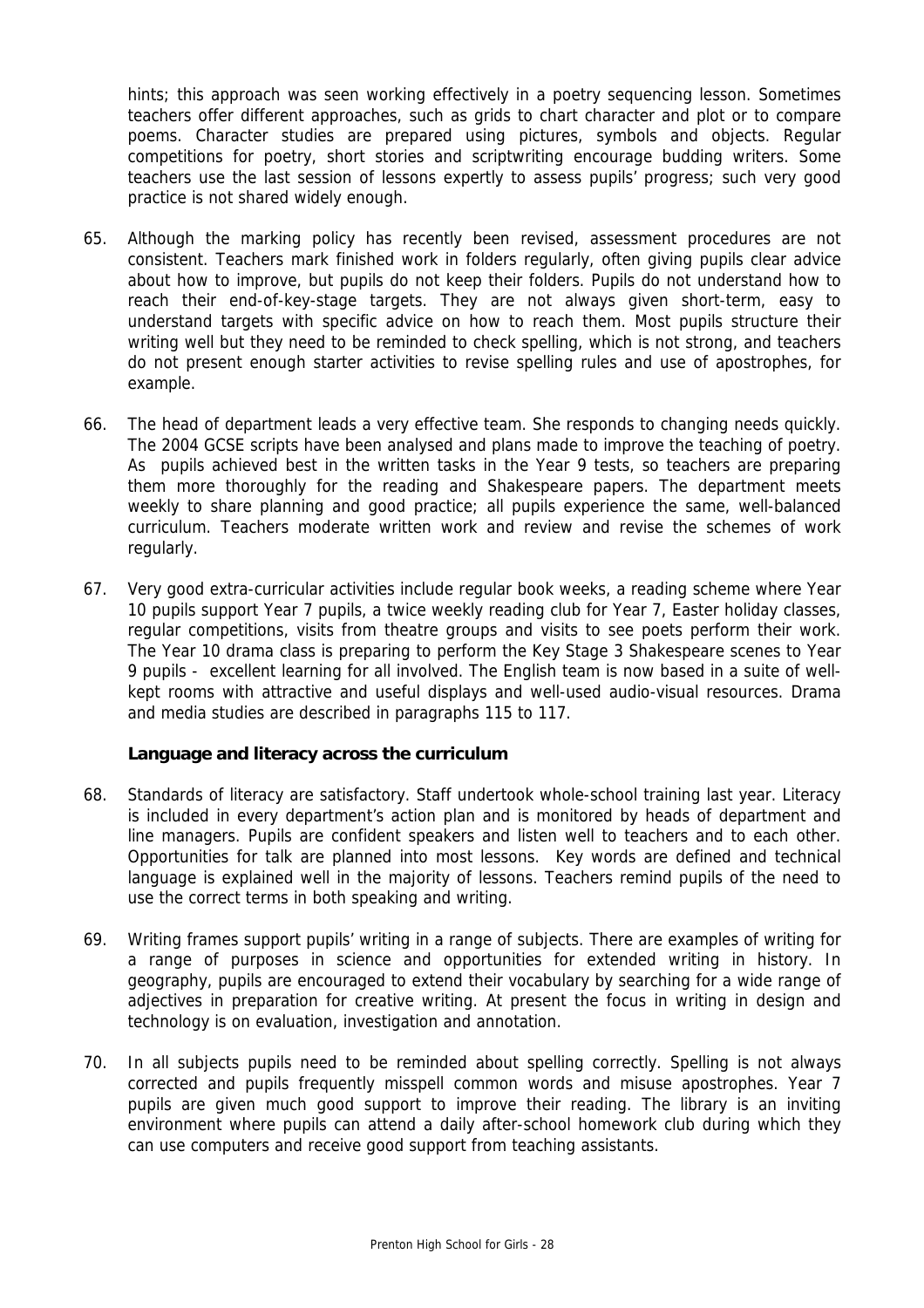# **French and Spanish**

Provision in French is **unsatisfactory.**

| Standards are below average in Years 7<br>to 9 and average in Years 10 and 11 | Pupils achieve unsatisfactorily in Years 7 to 9<br>and well in Years 10 and 11 |  |
|-------------------------------------------------------------------------------|--------------------------------------------------------------------------------|--|
| Teaching is unsatisfactory in Years 7 to 9<br>and good in Years 10 and 11     | Learning is unsatisfactory in Years 7 to 9 and<br>good in Years 10 and 11      |  |
| Leadership is unsatisfactory                                                  | Management is unsatisfactory                                                   |  |
| Improvement since the last inspection has been unsatisfactory                 |                                                                                |  |

Provision in Spanish is **unsatisfactory.**

| Standards are below average                                                       | Pupils achieve unsatisfactorily in Years 7 to 9<br>and satisfactorily in Years 10 and 11 |
|-----------------------------------------------------------------------------------|------------------------------------------------------------------------------------------|
| Teaching is unsatisfactory in Years 7 to 9<br>and satisfactory in Years 10 and 11 | Learning is unsatisfactory in Years 7 to 9 and<br>satisfactory in Years 10 and 11        |
| Leadership is unsatisfactory                                                      | Management is unsatisfactory                                                             |

#### **Main strengths and weaknesses**

- The pace of lessons is often slow so that pupils lose concentration and make little progress.
- In Years 7 to 9, the content of lessons does not always stretch the higher attainers.
- The introduction of Spanish in Year 9 has not been successful, leading to poor motivation and some disruptive behaviour.
- In French in Years 10 and 11, innovative teaching methods and challenging content lead to enthusiastic and productive learning.
- Day-to-day marking of written work and formal assessments are not effective in highlighting weaknesses and pointing the way to improvements.

- 71. In 2004, seven of the eight candidates entered for GCSE French gained grades A\*-C. Pupils did better in French than in most of the other GCSE subjects they took, which was a big improvement on 2003. In Spanish GCSE, only four of the eleven pupils attained grade C. Pupils did not do as well in Spanish as in their other GCSE subjects and the results were lower than in 2003.
- 72. In both French and Spanish in Years 7 to 9, listening skills are the strongest feature of pupils' attainment. Teachers are very anxious that all pupils should do well and understand the content of the lesson. In classes with a wide range of ability, this can result in a slow pace. Average and higher attainers lose concentration, some fill in the time with gossip, and pupils generally do not achieve as well as they should. The activities and resources chosen are sometimes dull, so that pupils are not always motivated to learn.
- 73. Motivation is especially poor in the Year 9 groups which are beginning to study either French or Spanish as a second language - many are reluctant learners. When they may already be struggling with their first modern foreign language, they do not want to learn a second one. Finding themselves thrust back to the beginning of a new language, they feel inadequate and unhappy and some pupils show this in poor behaviour. It is unlikely that the new arrangement will improve the very low take-up of languages at GCSE – fewer than 30 Year 11 pupils, although closer to 40 Year 10 pupils, are taking a foreign language for GCSE.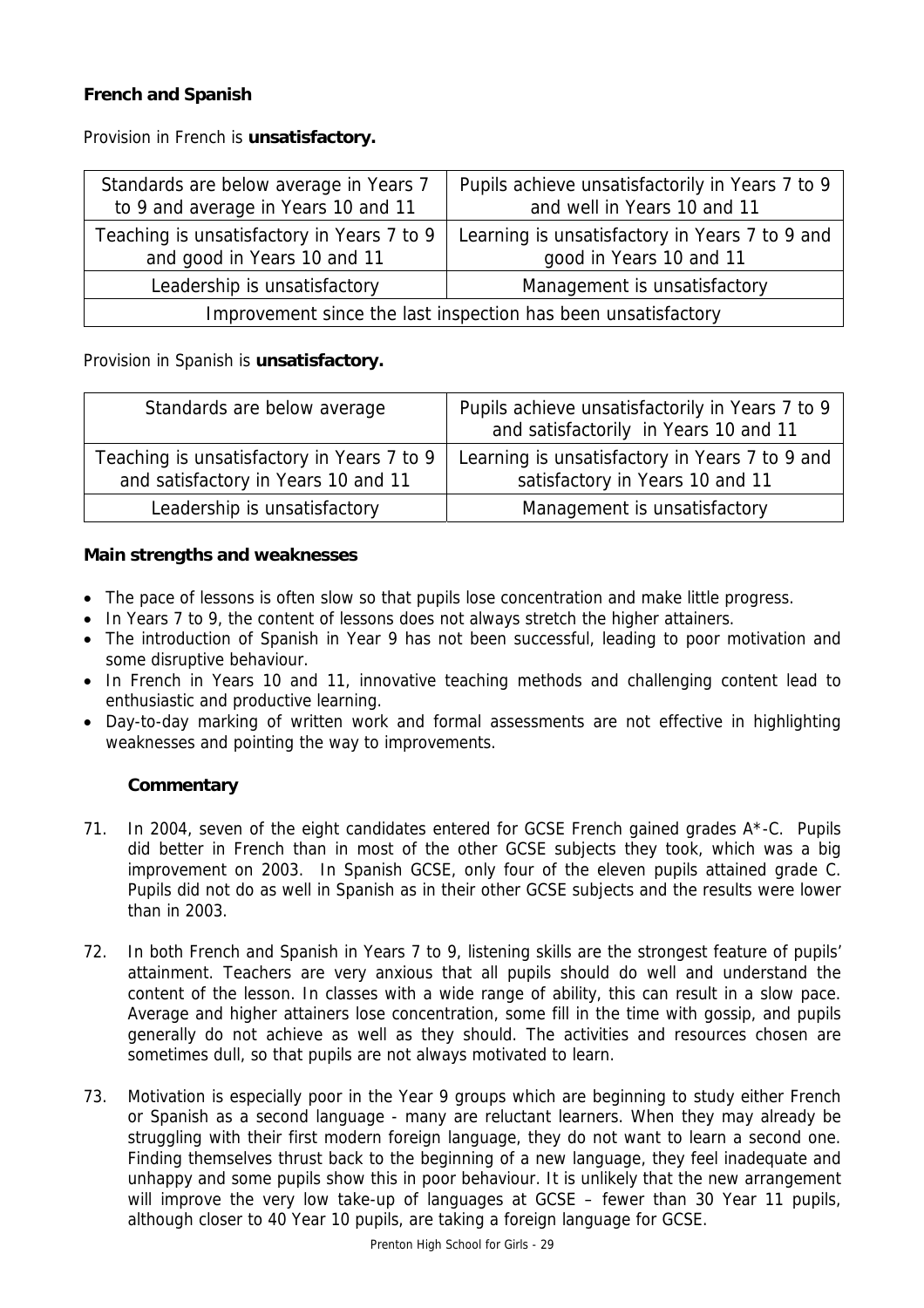- 74. In French in Years 10 and 11, where the group sizes are very small, pupils' listening skills are strong as a result of the extensive use of French by the teacher, a native speaker. The content of the lessons is very challenging and pupils acquire a wide range of interesting vocabulary and solid grammatical structures. The methods chosen are often very innovative and delivered with humour. As a result, pupils are thoroughly engaged and they learn with enthusiasm. With excellent individual and choral repetition, pupils speak and read aloud well. The pace of lessons is swift, often measured by a timer, so that all pupils learn productively.
- 75. In Spanish in Years 10 and 11, pupils' command of structures and their range of vocabulary are below expectations. This is partly because most of these pupils had not studied Spanish before Year 10. Preparation for the examinations is thorough and some appropriate activities are chosen, so that most pupils learn satisfactorily, particularly at the beginning of the lessons. However, the wide range of attainment in the groups and the use of some mundane methods make it difficult for the higher attainers to achieve as well as they should.
- 76. Teachers' marking is irregular and mostly superficial; too many errors go uncorrected and mistakes become entrenched. Formal assessment, although regular, is not followed up stringently enough to overcome the weaknesses in marking. As a consequence, pupils do not recognise how well they are doing or what steps they need to take to improve. The new classrooms are small and the layout does not allow for active teaching styles, such as role play, which promote good learning. The equipment does not match up to the latest modern standards.
- 77. The head of department has built a good team spirit in the face of the extensive disruption caused by the building work. The team has worked hard to provide enrichment in the form of visits and exchanges to France and Spain – about 40 pupils from Years 8 to 10 are involved in these. The department's new policies are detailed but implementation is patchy and goes unchecked because the quality of teaching and learning is not monitored adequately. Too many unresolved issues remain from the last inspection: below average standards, some unsatisfactory teaching, learning and achievement in Years 7 to 9, the inconsistencies in assessment and the lack of challenge for the higher-attaining pupils.

#### **MATHEMATICS**

Provision in mathematics is **satisfactory.**

| Standards are average in Years 7 to 9<br>and below average in Years 10 and 11 | Pupils achieve well in Years 7 to 9 and<br>satisfactorily in Years 10 and 11 |  |  |
|-------------------------------------------------------------------------------|------------------------------------------------------------------------------|--|--|
| Teaching is satisfactory                                                      | Learning is satisfactory                                                     |  |  |
| Leadership is good<br>Management is satisfactory                              |                                                                              |  |  |
| Improvement since the last inspection has been good                           |                                                                              |  |  |

#### **Main strengths and weaknesses**

- Teachers have adopted the Key Stage 3 Strategy effectively and widened the range of their teaching styles to help pupils learn.
- The department is well led, with a strong emphasis on improving teaching and standards.
- There is not enough formal monitoring of teaching and learning, so good practice is not shared.
- Poor attendance adversely affects the achievement of a small minority of Year 11 pupils.
- The mathematics area of the school is now very attractive and conducive to learning.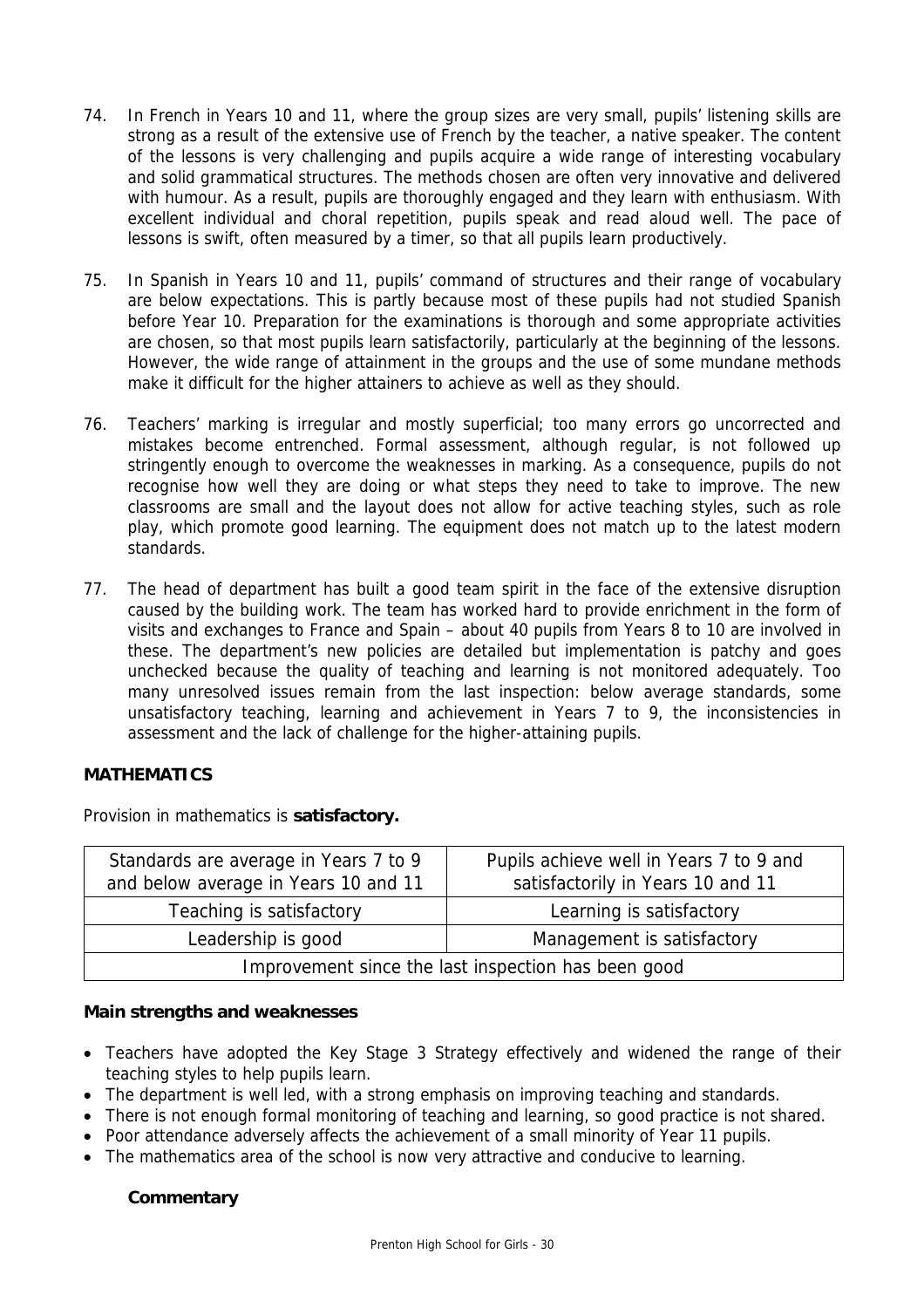- 78. Standards on entry, of the current Years 9 and 11 pupils were below national expectations. For the 2004 Year 11 pupils they were well below. Year 9 test results in 2003 were average and showed a strong upward trend. Pupils achieved better than expected. Test results in 2004 were much better at Level 5, but a smaller proportion of pupils achieved the higher levels. The National Key Stage 3 Strategy has had a strong impact on improving the variety and effectiveness of teaching and learning, and consequently on achievement. Higher attainers now attain above average standards.
- 79. Although GCSE results in 2003 were below average, pupils' achievement was better than expected. In 2004 nearly all pupils attained a pass grade and the percentage of A\*/A grades increased, but that for  $A^*$  to C grades was lower. This was because some girls, mainly average and lower attainers, did less well than they should have done because of erratic or poor attendance. Pupils' learning was also interrupted by problems related to the new building. Higher attainers' study skills enabled them to cope more effectively than other groups with the disruptions caused by the building work.
- 80. The present picture in Years 10 and 11 is varied. Higher ability pupils achieve well reflected in the increasing proportion of girls working at well above average standards. The improvement in their algebraic skills in Years 10 and 11 is an example of this. Their study skills have enabled them to cope more effectively – as did last year's Year 11 - than other groups with the disruption due to building problems. Achievement for most average and lower ability pupils is satisfactory but for a few it is unsatisfactory because they do not attend regularly. Teachers hold many additional catch-up sessions after school and revision sessions near to examinations, but frequently the pupils who most need them do not attend.
- 81. In all years, the well-planned curriculum provides pupils, whatever their ability, with a firm foundation in knowledge and techniques across all aspects of mathematics. Pupils have a good repertoire of skills to apply in different situations. Not all pupils talk confidently about their work and the reasons behind their choice of methods. This variation in explaining reasoning is also reflected in their written work and is directly related to the quality of teaching. For example, pupils in a lower-attaining Year 9 group talked very well about what they were doing, because of the exciting practical activities that had helped them to learn. Pupils with special educational needs achieve as well as other pupils in their class; learning support assistants play an important part in their progress.
- 82. All teachers are good at quickly assessing how confident pupils are with a particular topic and whether any skills need reinforcement. This helps pupils to learn more effectively and enjoy what they are doing. There is some variation in the way in which teachers mark written work, but any problems are dealt with effectively in class. When teaching is good or very good, there is a strong emphasis on getting pupils to talk about mathematics - for example, why they have chosen particular methods. Pupils enjoy their work and there is a lively buzz in the classroom.
- 83. The head of department provides good leadership to a specialist team of teachers, with a strong emphasis on improving teaching and standards. The team has coped well in difficult circumstances. For example, heating was difficult to control so teaching in the autumn term could take place only with all the windows open. The new classrooms now provide a very attractive atmosphere for learning, with colourful displays of pupils' work. Good systems to monitor the work of the department are in place but are not yet fully implemented. There is not enough formal monitoring of teaching and learning to share good practice more fully. Teaching, standards - especially in Year 9 - and achievement have all improved since the last inspection. Teaching is more interactive, involving pupils more in their learning.

#### **Mathematics across the curriculum**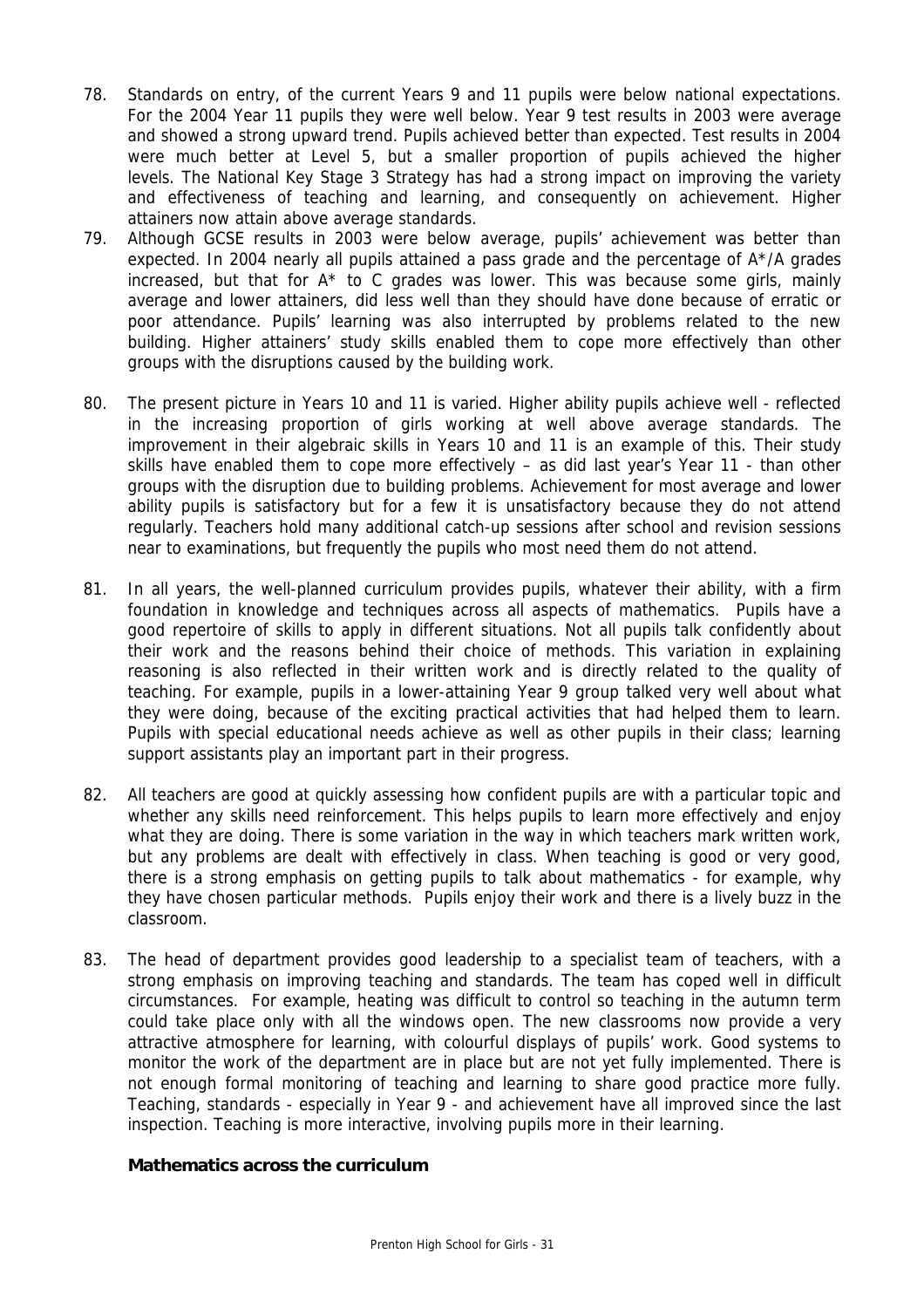84. Pupils' mathematical skills make a satisfactory contribution to their progress in other subjects. They have the necessary skills to calculate and measure accurately - for example, in design and technology. They use data handling skills in geography and science to present and analyse data collected in surveys and investigations. Their graphical skills are good. They are able to use formulae and adapt them as required - for example, in ICT and science.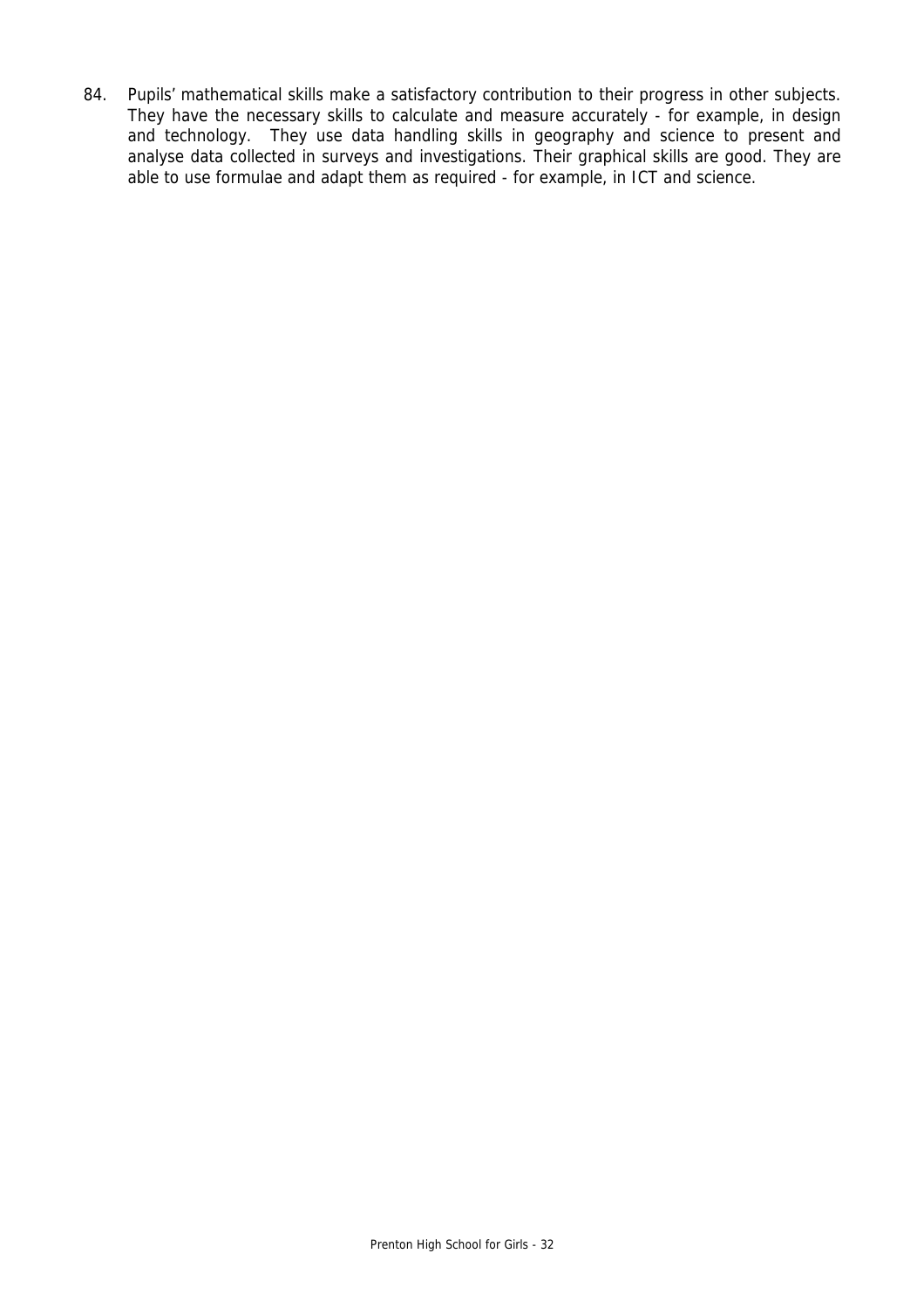## **SCIENCE**

Provision in science is **satisfactory.**

| Standards are below average in Years 7<br>to 9 and average in Years 10 and 11 | Pupils achieve satisfactorily |  |
|-------------------------------------------------------------------------------|-------------------------------|--|
| Teaching is satisfactory                                                      | Learning is satisfactory      |  |
| Leadership is good                                                            | Management is good            |  |
| Improvement since the last inspection has been satisfactory                   |                               |  |

#### **Main strengths and weaknesses**

- Staff are strongly committed to raising standards and the department's action plan outlines a clear way forward.
- Teaching has many good features and promotes interest and good behaviour.
- Innovations in assessment are beginning to improve standards.
- Pupils work hard and produce a good amount of work.

- 85. The percentage of pupils reaching Level 5 and above in 2004 was average in the Year 9 tests, although the overall point score was below average. This was because the proportion of pupils reaching Level 6 was well below that expected. However, when considering their prior attainment, pupils had made reasonable progress. GCSE results in 2004 were below average, a drop since 2002 when standards were average. However, data about pupils' standards when they entered the school show that progress has been satisfactory. Learning was affected by the building programme - for several months the laboratories and many science resources were unavailable. Given the practical nature of the subject, the staff worked effectively to minimise the impact of this.
- 86. In Year 9, pupils have a clear idea about their current level of work, by doing tests and receiving helpful comments from teachers. However, a few pupils currently working at Level 5 lack the confidence to believe that they could aim for the higher Level 6. Year 7 pupils have made a satisfactory start in the school, and Year 8 pupils are making good progress. Pupils used their understanding of particles to explain the differences between solids, liquids and gases well. In lessons observed, Year 8 pupils worked well together and persevered to understand ideas about, for example, light bending through glass or how weathering of rocks occurs. Pupils with special educational needs are well supported by teaching assistants and are taught in small groups, which ensures that they get the attention they need.
- 87. The department's own test results, and coursework, clearly show that present Year 11 pupils will attain better GCSE results than those attained in 2004. Teachers provide helpful comments in pupils' books and there are some good examples of units of work which build up ideas systematically. In one lesson, pupils made good progress in their understanding of static electricity because the teacher gave a good practical demonstration and posed questions which made the pupils think and apply their knowledge and understanding.
- 88. Teachers are skilled at finding out what pupils know and can do. A new initiative to develop assessment practice, which helps pupils to know the levels at which they are working and targets to aim for, is working well. The quality of teaching and learning ranges from satisfactory to very good. A strong feature in several lessons was the way teachers shared objectives at the beginning and reviewed whether they had been achieved at the end. This provides both teachers and pupils with clear information about what has been learnt. In the best lesson seen, in Year 11, this was made explicit in the way the teacher questioned pupils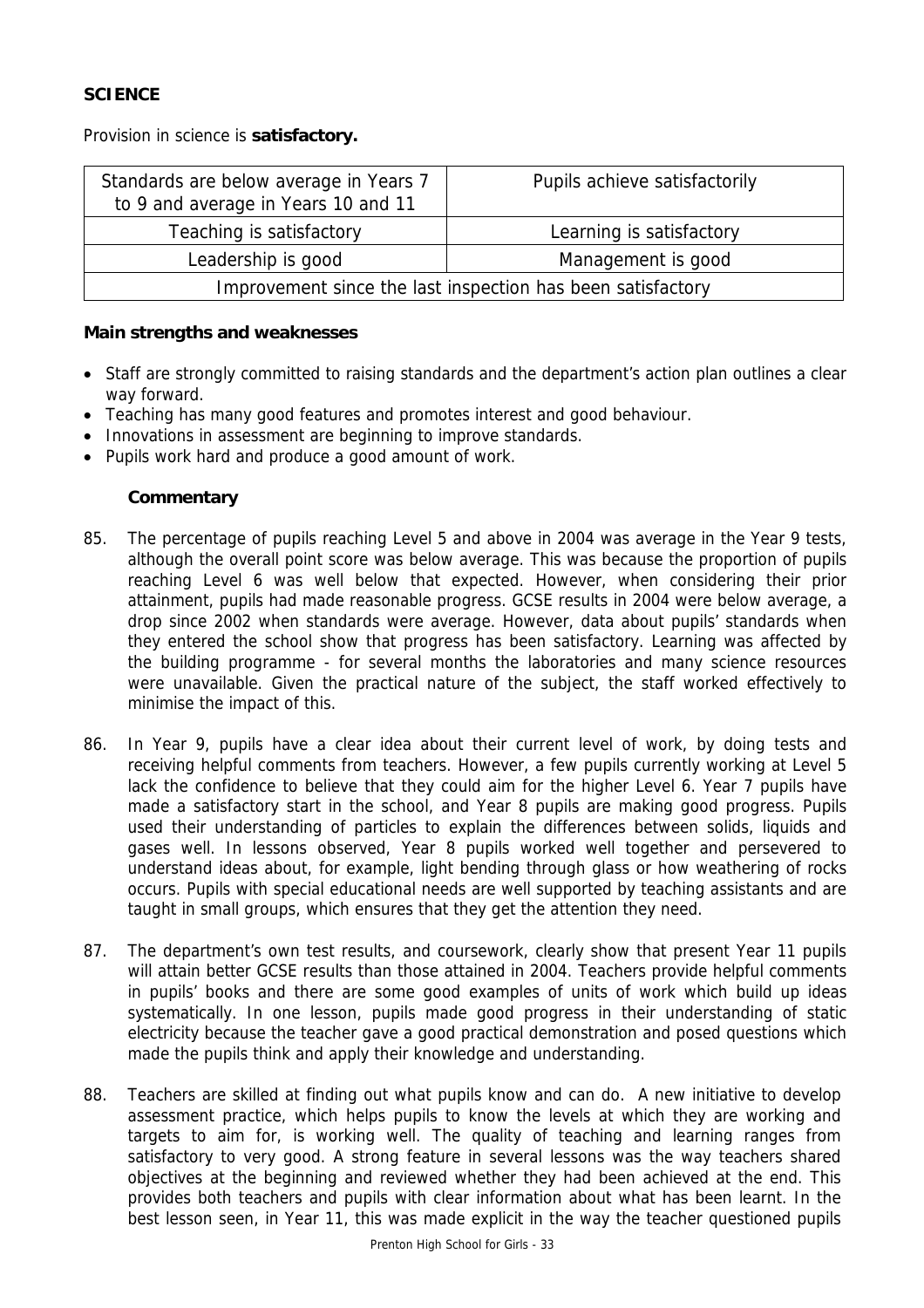about activities at different times during the lesson and frequently referred back to the original learning objectives; pupils had a keen sense of their own progress. The weaknesses in teaching, in parts of some lessons, were due to teachers answering the questions that they asked, with the result that some pupils did not think enough for themselves. On other occasions the objectives were not sufficiently sharp and some discussions lacked clear purpose.

89. The overall strengths in teaching outweigh the few weaknesses. The department's work in piloting new assessment materials is proving successful. It is developing pupils' understanding about what they need to do to improve their own work. The monitoring of teaching is satisfactory, and the stronger focus on learning and on sharing good practice, identified in the action plan, is timely. The recently refurbished laboratories are spacious and well resourced. Teachers use interactive whiteboards well and ICT regularly. The department has a strong team spirit. Levels of commitment to improvement and the capacity for further improvement are good.

## **INFORMATION AND COMMUNICATION TECHNOLOGY**

| Standards are average in Years 7 to 9<br>and above average in Years 10 and 11 | Pupils achieve well |  |
|-------------------------------------------------------------------------------|---------------------|--|
| Teaching is good                                                              | Learning is good    |  |
| Leadership is very good                                                       | Management is good  |  |
| Improvement since the last inspection has been good                           |                     |  |

Provision in information and communication technology (ICT) is **good.**

#### **Main strengths and weaknesses**

- In one lesson teaching was excellent, imaginative and lively.
- Standards are improving as teaching is good and pupils are very positive about using computers.
- Teachers do not observe each other teaching, to share good practice.

- 90. In 2003 and 2004, teachers correctly assessed standards at the end of Year 9 as being average. When girls enter the school they have limited experience of using computers but make good progress in Years 7 to 9. In these years girls have two ICT lessons a week, which exceeds the recommended time to cover the ICT strand of the Key Stage 3 Strategy. This means that girls acquire firm foundations for future study. The number of pupils taking an accredited ICT course in Years 10 and 11 is increasing. GNVQ results in 2004 were above average; those for the GCSE course were below average. Girls who do not choose to follow a formal course learn enough, by using computers in other subjects, to cover the requirements of the National Curriculum.
- 91. Pupils learn to use ICT well in a range of contexts and annotate their work very well to illustrate their understanding. Teachers help pupils to learn by preparing good resources which pupils find interesting. Girls learn to use computer models well and, because teachers emphasise this, they use technical vocabulary confidently. Girls' understanding of how to deal with problems in managing their ICT projects is not well developed and holds back higher ability pupils from attaining higher standards.
- 92. Teachers know their pupils well and ensure that they all get the support that they need. Girls concentrate for long periods of time. Teachers set relevant and practical homework using an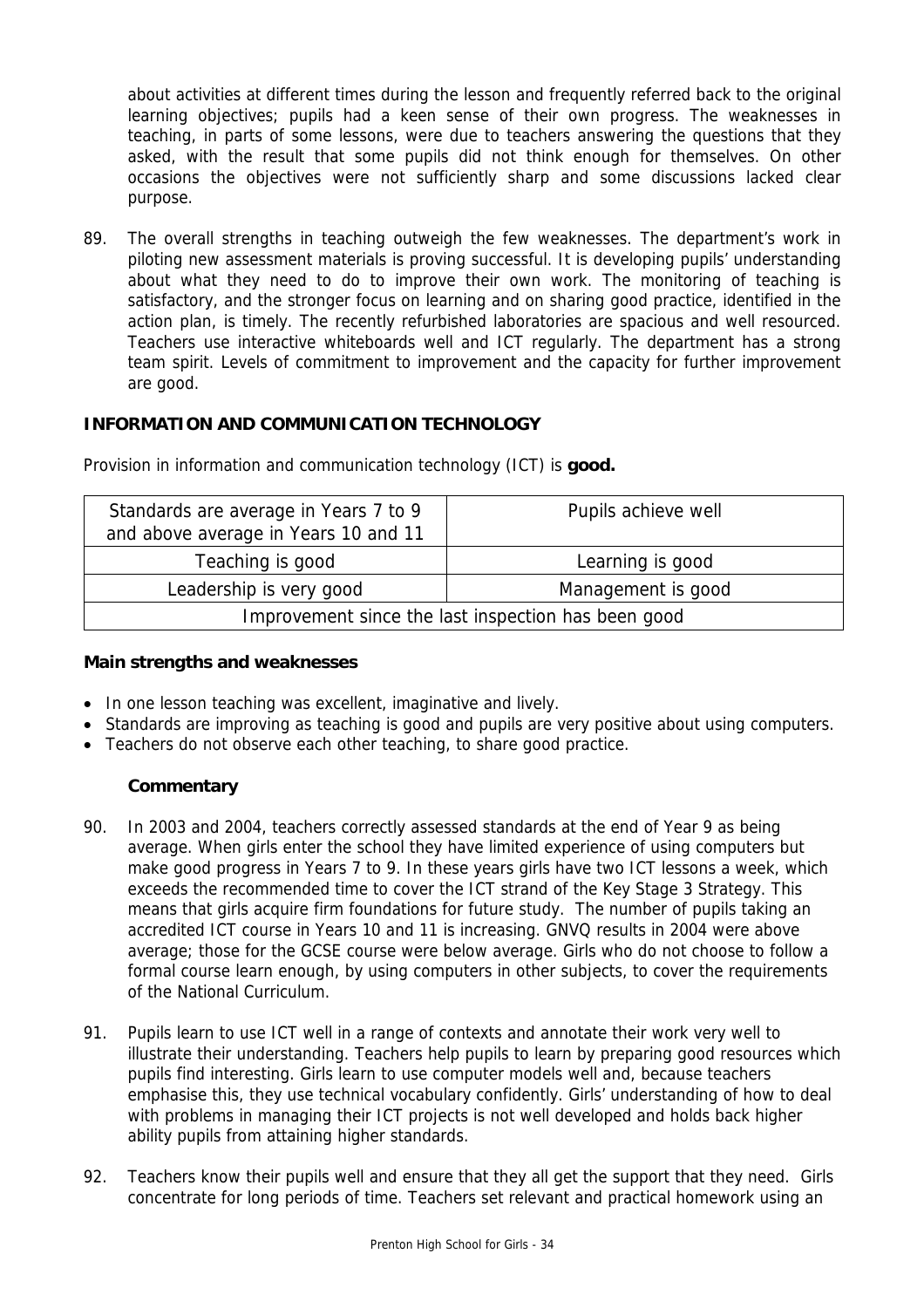effective homework booklet. Knowing the routines well, girls usually enter the computer room in a very orderly way and sit down and log on to the school's network efficiently.

- 93. Inspirational teaching in a Year 7 lesson resulted in very high standards of work. The teacher's opening review of the homework on the ICT vocabulary used for presenting information allowed girls to confidently and excitedly recall their work and link up anagrams and words on the whiteboard. As the teacher questioned and praised the girls about what they had learned recently, she revealed the lesson's objectives. She carefully included as many girls as possible, listened carefully to what they said and did not rush them. The girls were busy and productive throughout the lesson and, seating having been arranged by the teacher, they helped each other when necessary. They used books, the Internet and relevant software to produce high quality presentations on endangered species. They clearly understood the purpose of and the audience for their presentations. Two pupils who had been absent received excellent support to help them make quick progress.
- 94. The head of department is an excellent role model for pupils and she expects them to aim high. The department is managed well, with accurate evaluation of standards informing planning. The excellent teaching is not shared. External contract arrangements stop the efficient technicians from dealing with some problems that they could sort out. It is very good that there are more computers than are normally seen in a school of this size.

#### **Information and communication technology across the curriculum**

95. Pupils' competence in using ICT in other subjects is reasonable. In music they use composing and music writing software well, in history they use the Internet for research and in physical education teachers evaluate performance using digital and video cameras. Satisfactory use of computers, mainly to gather and present information in coursework, was seen in all other subjects. In a small number of lessons, interactive whiteboards and digital projectors are capturing girls' interest and getting lessons off to a brisk start but access to this technology is limited.

#### **HUMANITIES**

#### **Geography**

Provision in geography is **satisfactory.**

| Standards are average in Years 7 to 9<br>and below average in Years 10 and 11 | Pupils achieve satisfactorily                                           |  |  |
|-------------------------------------------------------------------------------|-------------------------------------------------------------------------|--|--|
| Teaching is good in Years 7 to 9 and<br>satisfactory in Years 10 and 11       | Learning is good in Years 7 to 9 and<br>satisfactory in Years 10 and 11 |  |  |
| Leadership is satisfactory                                                    | Management is satisfactory                                              |  |  |
| Improvement since the last inspection has been unsatisfactory                 |                                                                         |  |  |

#### **Main strengths and weaknesses**

- Staffing changes in September 2004 have improved provision so that it is now satisfactory; standards and achievement in Years 10 and 11 have begun to move forward.
- Teaching in Years 7 to 9 is often good because of effective planning and well-chosen activities.
- Learning is strengthened in lessons that make good use of fieldwork, ICT and aspects of citizenship.
- Assessment is not consistently used to help pupils understand how to improve their work. In Years 7 to 9 assessment is not referenced accurately to National Curriculum levels.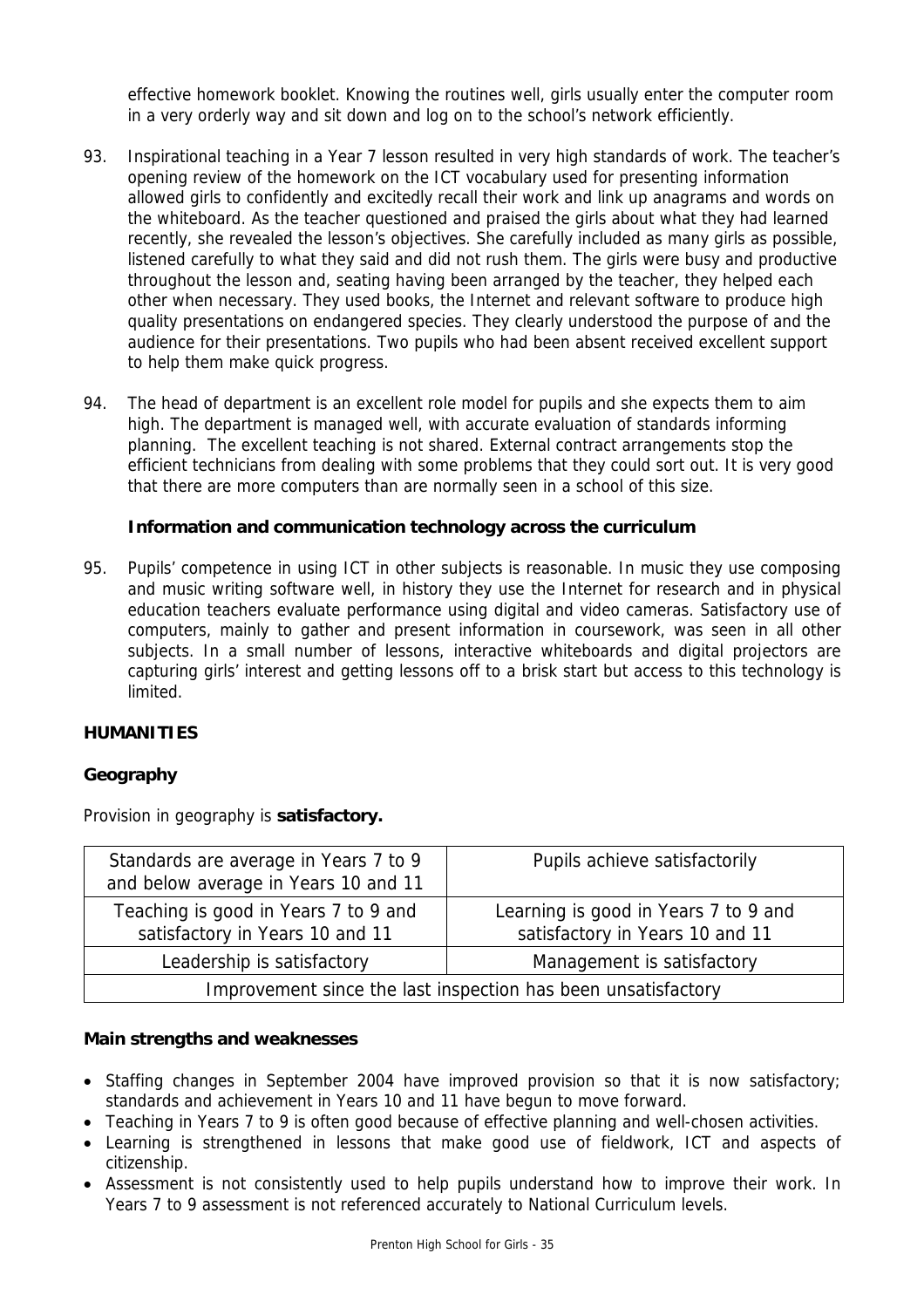#### **Commentary**

- 96. In 2003 and 2004, teachers assessed standards at the end of Year 9 as being above average related to National Curriculum levels; this was over-generous and not reflected in standards seen during the inspection. On entry to the school pupils' overall geographical skills are underdeveloped. The strong emphasis in Year 7 lessons, on building competence with maps and knowledge of places, enables pupils to make satisfactory progress.
- 97. At the time of the last inspection GCSE results were well below average. The number of pupils choosing geography for GCSE has declined, with only 18 pupils in Year 11. As in 2003, in 2004 GCSE results were well below average and significantly below pupils' results in other subjects. Since September 2004, well-organised schemes of work, good relationships and staffing changes have raised the quality of teaching.
- 98. Imaginative teaching seen in Year 7 not only improved pupils' map reading skills by very good use of a PowerPoint presentation but also helped pupils draft accurate written work. Pupils quickly grasped the concepts of scale and the difference between physical and human features on maps because of the imaginative presentation of photographs and the teacher's skilful questions, which challenged pupils to think. When these features combine, learning and achievement are good.
- 99. In Years 10 and 11 achievement has been unsatisfactory in recent years. This is because of the high level of staff absence and the impact this had on pupils' motivation, learning and progress. Achievement was also held back by a small number of pupils' failing to make up work missed through absence. The building programme has caused further disruption and loss of teaching time. Now, there are signs that achievement is improving. The number of pupils opting for geography in Year 10 has increased and revised staffing arrangements give more consistently effective teaching.
- 100. The quality of teaching is often good. In Years 7 to 9 the teachers' good subject knowledge and awareness of pupils' prior learning lead to effective use of good resources. In a Year 9 lesson on the development of tourism in different European countries, lower-attaining pupils, some of whom have special educational needs, gathered information from Internet sites, textbooks and travel brochures. These Year 9 pupils received good support from both the teacher and the classroom assistant and achieved well. In Year 11 a small group of pupils explained confidently how they had collected information in Birkenhead and used this fieldwork to test hypotheses on models of urban development. Teachers' marking is satisfactory and most pupils are aware of their targets but do not always have an adequate understanding of what they need to do to improve. In some lessons progress is held back by weaknesses from the past in knowledge, skills and understanding.
- 101. Work now includes more fieldwork, ICT and consideration of environmental issues that enhance aspects of citizenship. Weaknesses previously identified in standards at GCSE have not been tackled. Very recent staffing changes have improved the situation and, with good support from senior staff, the subject is now in a stronger position to move forward. Pending the appointment of a new head of department, the school has made satisfactory temporary arrangements for the leadership and management of the subject. The head of history has been supporting the subject in recent years and continues to provide valuable guidance. There is a clear commitment and the capacity to make further improvements.

#### **History**

Provision in history is **satisfactory.**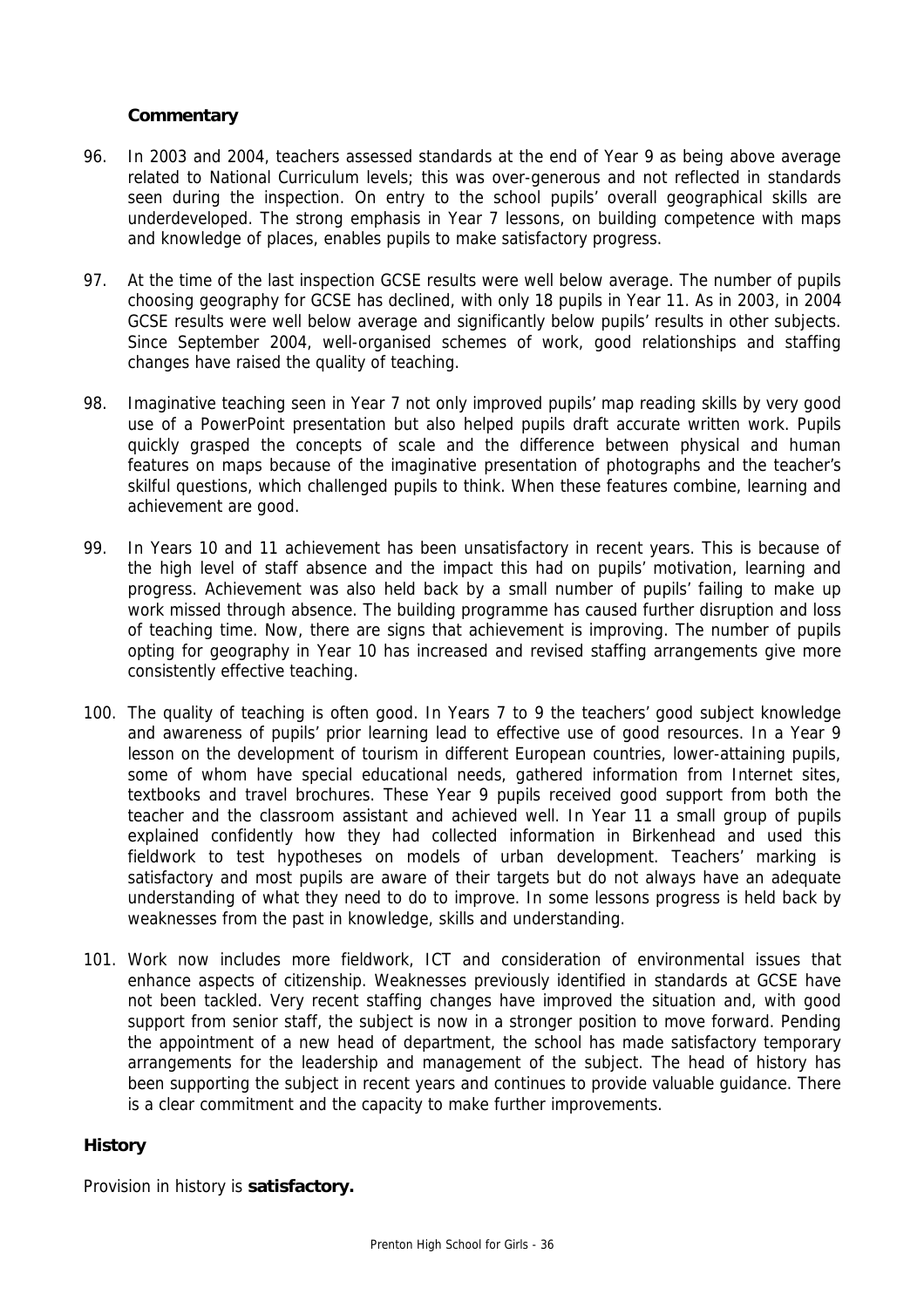| Standards are average in Years 7 to 9<br>and below average in Years 10 and 11 | Pupils achieve well in Years 7 to 9 and<br>satisfactorily in Years 10 and 11 |  |
|-------------------------------------------------------------------------------|------------------------------------------------------------------------------|--|
| Teaching is good                                                              | Learning is good                                                             |  |
| Leadership is satisfactory                                                    | Management is satisfactory                                                   |  |
| Improvement since the last inspection has been satisfactory                   |                                                                              |  |

## **Main strengths and weaknesses**

- Well-qualified and experienced teachers provide stability for pupils to learn during a period of severe disruption.
- Assessment data about Year 9 performance is used effectively to raise pupils' expectations for their GCSE examinations.
- Teachers do not assess pupils' historical skills well enough in Years 7 to 9.
- Work is not adapted enough for pupils' differing abilities.

# **Commentary**

- 102. As in 2003, GCSE results for 2004 were well below average. This was due to a significant number of absentees for the examination and a few pupils' erratic attendance. Up to 2004 standards had been below average. Teachers use school data on pupils' performance at the end of Year 9 effectively, to set targets and to raise pupils' expectations. History is a popular option subject in Years 10 and 11. However, teachers do not assess pupils' knowledge and understanding of, for example, evidence, chronology and research well enough. This adversely affects standards.
- 103. The quality of teaching and learning is occasionally good or very good in Years 7 to 9. Wellqualified teachers, with high expectations, create an encouraging atmosphere for learning. This gives pupils confidence and supports their good achievement in Years 7 to 9. Teachers expect pupils to present work carefully and neatly, and they do. However, when marking work, teachers do not indicate clearly what pupils have achieved and how they can improve. Pupils lack a clear understanding of the small steps needed to do better.
- 104. Teachers use ICT well to interest pupils. In Year 7, for example, after watching a video, pupils understood better the tactics used by the Roman Army; in Year 9 pupils researched the activities of the suffragettes on the Internet. This provided them effectively with an historical background to their studies on democracy in citizenship. Pupils with special educational needs are well supported by teaching assistants and this enables them to play a full part in the lessons. Because of weakness in assessment, teaching is not always matched closely to pupils' learning needs and different abilities, at both ends of the spectrum. There is a lack of precision in the use of chronology, for both dates and periods, to help make historical events manageable for study.
- 105. The head of department has maintained stability through difficult times. The history classrooms are small and cramped, especially with full-sized classes of older pupils, limiting the activities that could be used for teaching and learning.

# **Religious education**

Provision in religious education is **good.**

| Standards are below average in Years 7 to 9 and<br>average in Years 10 and 11 | Pupils achieve well |
|-------------------------------------------------------------------------------|---------------------|
| Teaching is good                                                              | Learning is good    |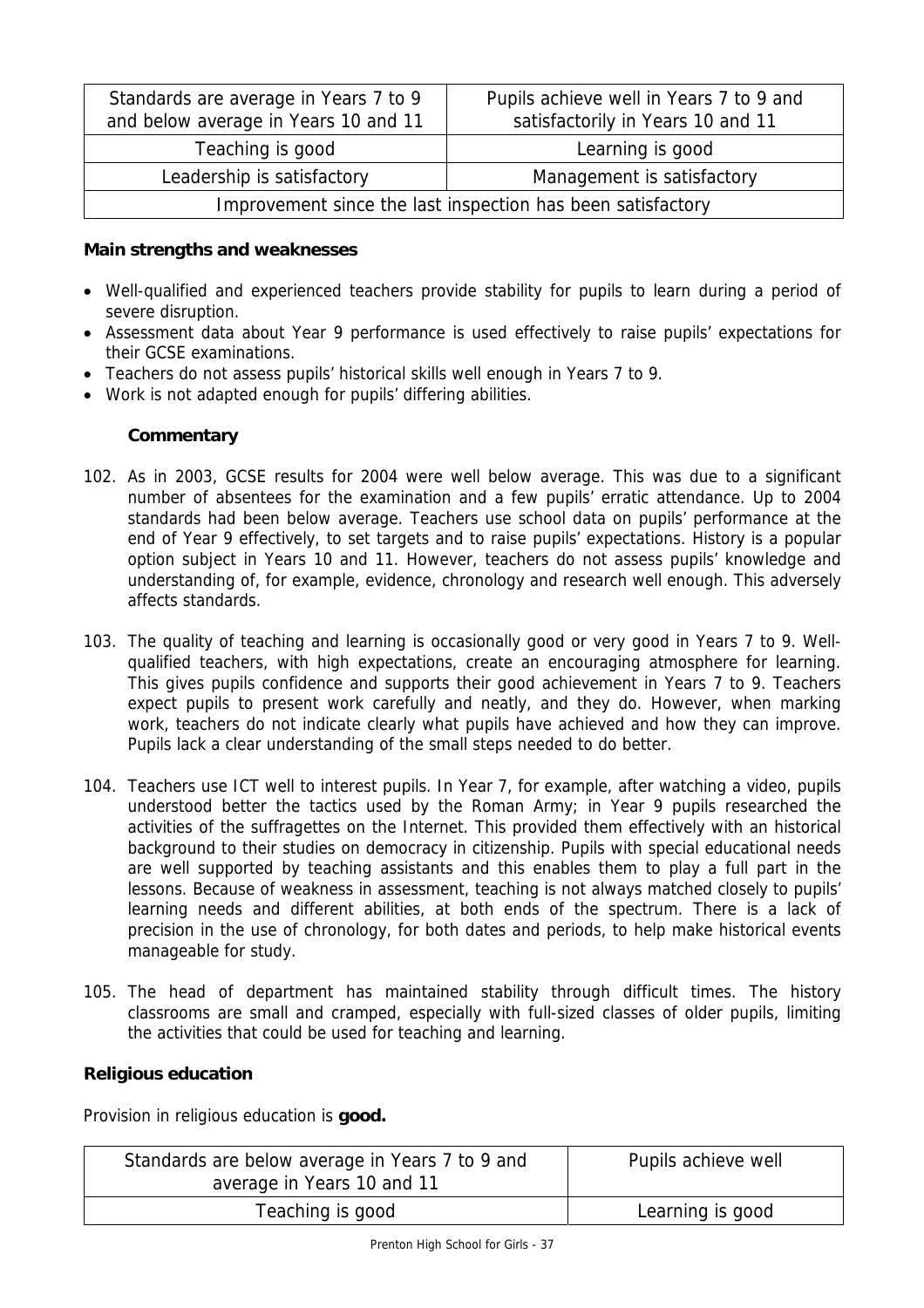| Leadership is good                                  | Management is good |
|-----------------------------------------------------|--------------------|
| Improvement since the last inspection has been good |                    |

#### **Main strengths and weaknesses**

- Pupils learn and achieve well because teachers plan lessons that interest them in religious and moral issues that are very relevant to their lives.
- A good improvement in the GCSE short course results in 2004 is evidence of the improvement in standards.
- Pupils are well taught to think and explain their ideas and to give examples to support their views.
- Pupils who are more able are not always given tasks that push them to achieve at the higher levels.

#### **Commentary**

- 106. Pupils enter the school with well below average levels of knowledge, skill and understanding in religious education. By the end of Year 9, pupils have a better understanding and knowledge of the major world faiths, although standards are below expectations for their age. Given their attainment on entry, they are achieving well. In 2004 nearly half of the pupils who took the GCSE short course gained A\*-C grades. This was a significant improvement on the 2003 results. The majority of pupils in Years 10 and 11 analyse and explain their ideas well orally. They compare religious ideas on a variety of issues satisfactorily in written work, achieving well.
- 107. The knowledgeable team of teachers explain ideas and ask searching questions skilfully, about religious beliefs and moral issues. In the more effective lessons, it is not enough for pupils to say what they think. They have to build a case, explaining why and giving examples to support their ideas. This was a particular feature of a very good Year 11 lesson that led to a well-ordered, vibrant debate about what was most important - personal happiness, money or family. The teacher used the pupils' views very well to challenge them about what they valued most in life.
- 108. Good use is made of key words and oral work to build up pupils' religious vocabulary. This is particularly helpful to pupils with special educational needs. They achieve well because their needs are well known by their teachers, who give them good individual support. However, teaching is not always sufficiently well planned to meet the needs of higher-attaining pupils. Although they achieve as well as other pupils, their time is occasionally wasted when teachers instruct them exactly how they should tackle tasks. They do not get the chance to plan their own approach. Occasionally teachers spent too long telling pupils ideas, rather than helping them to explore and share their own thoughts.
- 109. Teachers mark written work well, showing pupils how they can improve their work, rewarding effort and giving encouragement and praise – clearly evident from the stamps in books and oral feedback in lessons. This clearly helps pupils' progress as they understand how well they are doing and how to improve their work. The monitoring of teaching and its impact on pupils' learning is developing well. Good links with the local community through Wirral Youth for Christ and the Christian Drug Action group are used to support work in religious education. Good charity work and involvement in remembrance of the victims of the Holocaust and the school siege in Russia also support the pupils' learning about religious teachings and practices. The improvements in standards, teaching and learning have been good. The development of a good programme for Years 10 and 11, that meets the requirements of the locally agreed syllabus, has successfully addressed a key issue raised in the last inspection.

#### **TECHNOLOGY**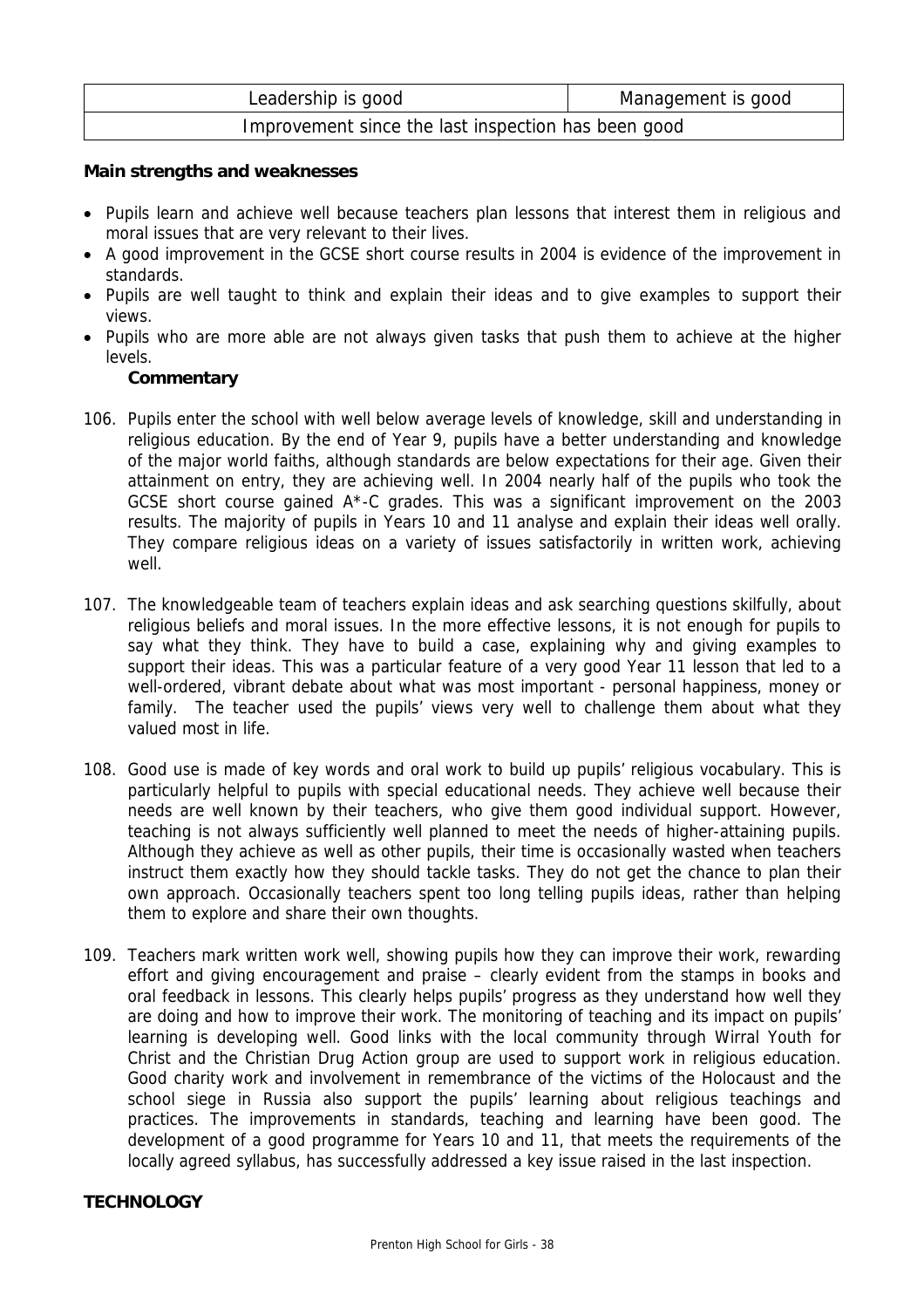# **Design and technology**

Provision in design and technology is **very good.**

| Standards are above average                              | Pupils achieve well |
|----------------------------------------------------------|---------------------|
| Teaching is good                                         | Learning is good    |
| Leadership is very good                                  | Management is good  |
| Improvement since the last inspection has been very good |                     |

#### **Main strengths and weaknesses**

- A high proportion of lively and engaging teaching ensures that all pupils achieve well.
- Strong leadership has resulted in significant improvements since the last inspection.
- Pupils attained above average GCSE results in 2004, despite the disruptions caused by the building programme.
- Limited monitoring of teaching takes place to share good ideas and best practice.

- 110. In 2003 GCSE results were well above average, comparing very favourably with pupils' performance in other subjects. Despite a drop in 2004, results were still above average with an increase in the percentage of A\*/A grades. Food technology and resistant materials results were well above average, graphics results were above and textiles results were below average. The department did well to achieve such GCSE results in the light of the difficulties experienced during the building work.
- 111. Most pupils enter the school with limited knowledge and skills in design and technology. From the outset, challenging projects, like planning a healthy packed lunch, quickly build pupils' confidence in essential skills and techniques, providing a strong foundation on which they then design and make more complex products. Textiles skills and techniques are less well developed than those in other areas. By Year 9 pupils produce jewellery boxes, cook-chill products, and animal print bags of a good quality, applying skills and knowledge from across the different materials. Although they use ICT effectively in both designing and making, their progress is hindered because the computers in the specialist rooms are not up to date. Pupils with special educational needs make good progress as teachers give them high quality support and well-planned resources. They complete challenging activities like evaluating others' products and making presentations to the class.
- 112. By the end of Year 11 most pupils achieve well in comparison to their prior attainment and in relation to their target grades. Teachers help them to develop practical skills to make products of a high standard in most areas, guided by expert tutoring. Most pupils plan and use time very productively and meet the regularly reinforced coursework deadlines. High ability pupils are routinely challenged by teachers' high expectations that they will achieve the highest grades. When progress is less good, pupils have missed lessons and have not chosen the most motivating products – particularly noted in textiles - and their analysis and evaluation skills are less well developed.
- 113. A significant proportion of teaching is very good. Teachers deliver interesting and well-planned lessons usually involving a starter, several different activities and good reviews of learning at the end. Pupils listen attentively, frequently ask questions, take part with enthusiasm and complete homework. During lunchtime and after school, the technology rooms are regularly full of pupils wanting to work on their projects. In resistant materials and graphics teachers clearly demonstrate different ways of how finished work - for example, jewellery boxes or promotional materials - can be evaluated. They provide a range of prompt sheets and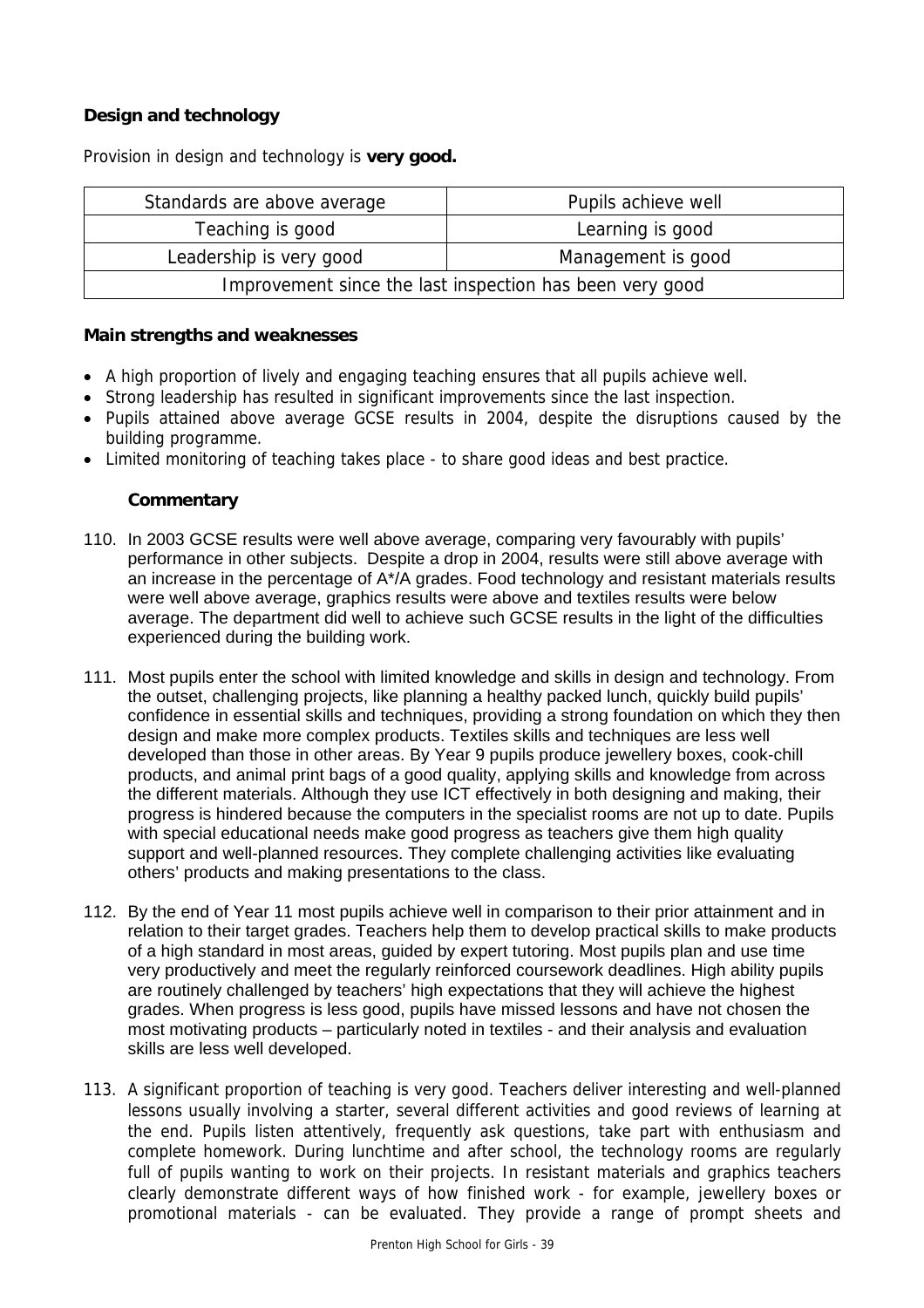methods from which pupils choose their preferred type; thus pupils understand and can apply these skills in other situations. In the satisfactory textiles lessons there is not enough variety of activities, pupils work more at their own pace, and not enough is expected of them.

114. The department is very well led and management is good. There is a culture of enterprise within the team, which regularly reviews its priorities and enthusiastically takes on new ideas like the KS3 Strategy. Very good use is made of extra funding to enrich pupils' experiences, such as the impressive Italian food experience. Monitoring of teaching and learning still needs to be formalised as a tool to further raise standards. There has been very good progress since the last inspection: standards have risen, new schemes of work and GCSE examinations have been introduced, successful appointments have been made, and the quality of teaching has improved. Weaknesses in assessment have been tackled; pupils now use ICT regularly and work in specialist rooms where attractive displays create a rich and stimulating environment for learning.

# **VISUAL AND PERFORMING ARTS**

- 115. **Drama** is an increasingly popular GCSE subject with two groups in Year 10. In 2004, over 60 per cent of pupils attained A\*-C grades, one-third with A\*/A grades. Teaching is very good. The teacher prepares lessons very well, encourages and supports pupils and has very good knowledge of the subject, which she uses effectively in demonstrations. She selects assignments wisely as they motivate pupils. Year 10 pupils are working on a piece of Theatre in Education to perform to Year 7 pupils, on issues they have chosen. Year 10 drama pupils will practise key scenes from Macbeth to perform to Year 9 pupils who will be preparing for their national tests on this play. The teacher regularly encourages pupils to evaluate their own and others' work, guiding them with very good questions. Pupils feel confident and make good progress.
- 116. Last year drama pupils performed as part of the Shakespeare Festival in Liverpool and also attended workshops at the Globe Theatre in London. This is valuable experience. Lessons are held in a large mobile classroom with poor facilities. The teacher and pupils make very good use of the space and manage to focus on the work in spite of noise from heavy machinery. Many resources, including costumes and texts, have been lost in the course of the building works.
- 117. With one Year 11 group and two Year 10 groups it is clear that **media studies** is an increasingly popular GCSE choice. Results in 2004 were outstanding - 96 per cent of pupils attained  $A^*$ -C grades, including one quarter with  $A^*/A$  grades. Teaching is very good. Pupils respond with interest to the well-chosen and carefully planned assignments. In addition to very good preparation, the teacher explains technical terms well and pupils use them correctly. The teacher encourages pupils to learn independently. Year 11 pupils invited speakers into a lesson to give them background information for their present project - creating a magazine for a chosen audience. Pupils worked hard to prepare interview questions and learned how to take part in discussions and take notes. The teacher supported this by showing pupils how to phrase questions and giving them ideas about different ways to take notes. Pupils take great pride in their coursework and present it very attractively. They do not have easy access to an interactive whiteboard, computers and colour printers. At present they use the computer room just once a week.

# **Art and design**

Provision in art and design is **good.**

| Standards are above average | Pupils achieve very well in Years 7 to 9 and |
|-----------------------------|----------------------------------------------|
|-----------------------------|----------------------------------------------|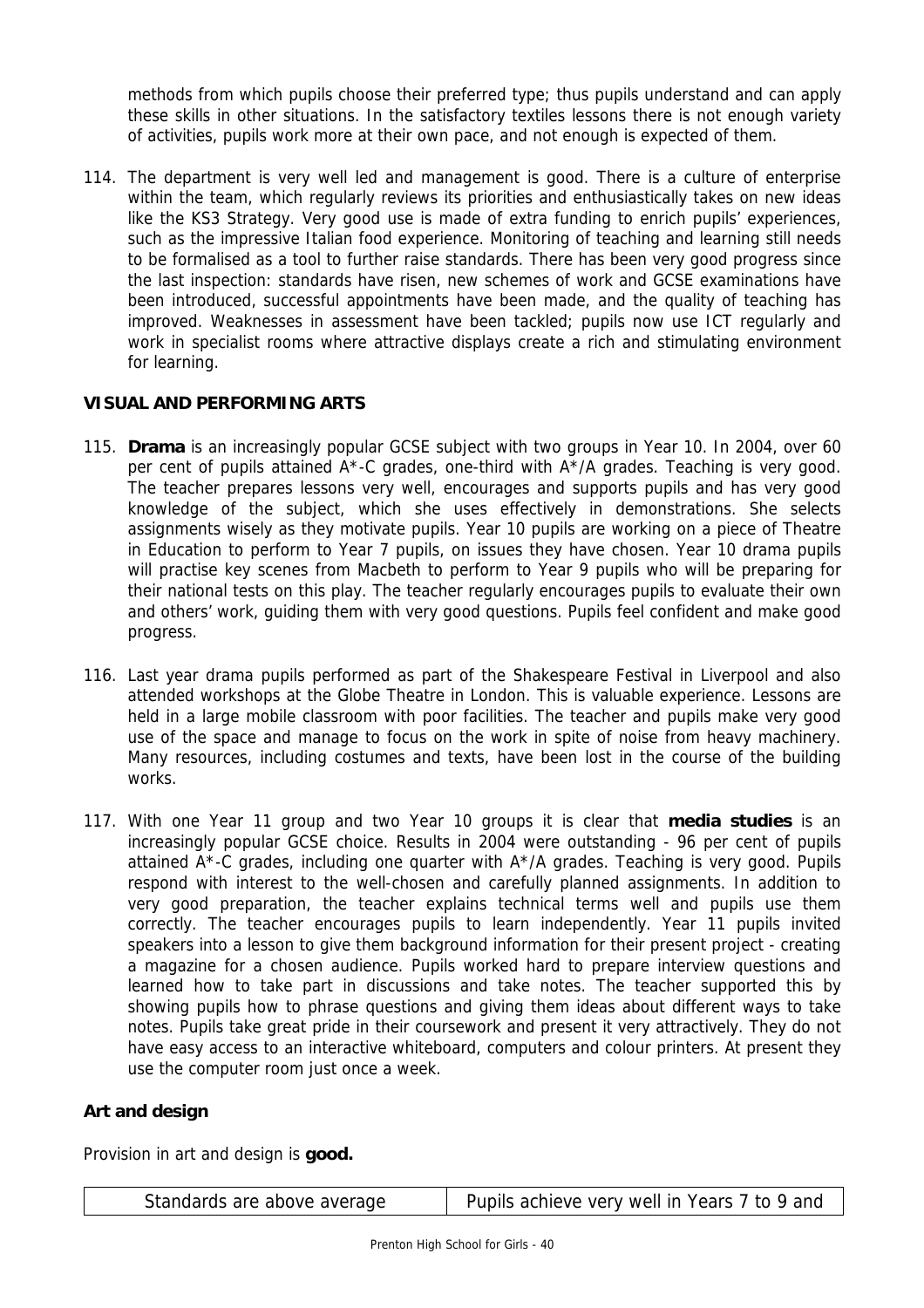|                                                     | well in Years 10 and 11 |
|-----------------------------------------------------|-------------------------|
| Teaching is good                                    | Learning is good        |
| Leadership is good                                  | Management is good      |
| Improvement since the last inspection has been good |                         |

#### **Main strengths and weaknesses**

- GCSE results have risen rapidly in the last three years.
- Good teaching has resulted in improved standards for all pupils and better achievement.
- Good leadership and management have established a vibrant and worthwhile artistic experience for pupils.
- ICT is not sufficiently well developed for pupils to use it as an additional tool during lessons.

- 118. Teachers' assessment, that Year 9 pupils' work was well above average in 2004, was generous but it correctly confirmed the rise in standards brought about by a thorough revision of the Years 7 to 9 curriculum. Under the good leadership of the present head of department, GCSE results have risen from well below average in 2002 to above average in 2004. The fact that one quarter of pupils attained A\*/A grades represents good achievement for pupils in 2004.
- 119. Because pupils begin the course with below average ability and are taught well, they make rapid progress in Years 7 to 9. Teachers show pupils how to use sketchbooks well, so these form a valuable record of emerging ideas and developing techniques. Pupils have a good understanding of how to link their own work with that of established artists, resulting in pupils' interesting and creative developmental work. Higher-attaining pupils, for example, combine good observational drawing techniques with Robert Delauney's more radical, fragmented images for architectural studies. Whilst lower-attaining pupils do not apply these techniques skilfully, they can follow a theme, referring to a variety of media; they produce worthwhile three-dimensional interpretations.
- 120. Some pupils in Years 10 and 11 produce work of a well above average standard. Pupils annotate their work effectively and often present these notes in an imaginative way, capturing the essence of the artist they are studying. For example, one higher-attaining pupil captured the three-dimensional qualities of Frank Stella's work in her sketchbook presentation of his life and work. Pupils see three-dimensional work as a natural progression after preliminary studies and produce some very imaginative relief work, using a variety of techniques and media. Pupils develop a good understanding of artistic styles and movements as well as technical skills.
- 121. Teachers plan lessons thoroughly and consider well how the subject can contribute to pupils' wider development. A well-taught lesson exploring architectural themes contributed to pupils' understanding of the social, historical and technological context surrounding the construction of the Eiffel Tower. The link with Delauney's apparently chaotic views of the building resulted in a genuine *eureka* moment for one Year 8 pupil when she realised the objectives of his work. Teachers' clear explanations and emphasis on accuracy and care help pupils to value their work. Recently revised assessment procedures now guide pupils' learning and how they can evaluate their own and others' work. 'Homework of the week' and 'sketchbook of the week' most effectively celebrate good work. They contribute to pupils' high levels of interest in art and corresponding good behaviour.
- 122. The head of department is very aware of the value of teaching pupils through art as well as about art, so this subject makes a very good contribution to pupils' personal and social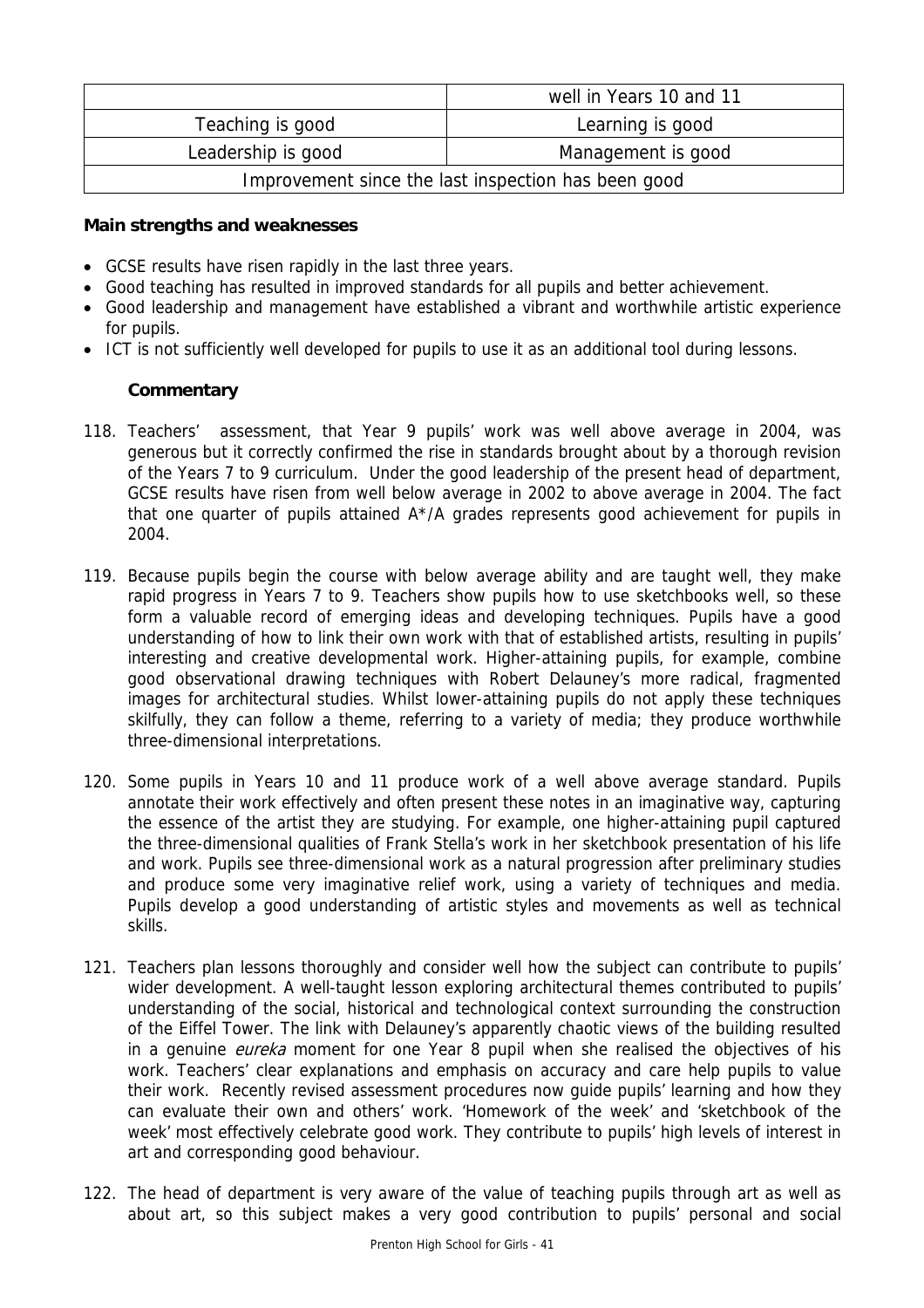development. This is supported by a good range of enrichment activities for all pupils, which are particularly valuable for talented pupils. The department has used a neighbouring college's resources to provide some pupils with the chance to use ICT but until recently, lack of computers has limited their use in lessons. Good accommodation and resources have emerged from the disruption caused by the recent building works. High quality displays provide inspiration and information. The incorrect installation of a kiln has delayed the development of ceramic work.

#### **Music**

Provision in music is **good.**

| Standards are average                               | Pupils achieve well     |  |
|-----------------------------------------------------|-------------------------|--|
| Teaching is good                                    | Learning is good        |  |
| Leadership is very good                             | Management is very good |  |
| Improvement since the last inspection has been good |                         |  |

#### **Main strengths and weaknesses**

- Pupils are enthusiastic about music lessons and the extra-curricular activities.
- Good, often imaginative, teaching leads to good learning.
- Storage facilities for instruments are not good enough to avoid damage.
- Teachers and pupils use ICT effectively, for example for composition.

- 123. GCSE results in 2004 were above average for A\* to G grades but below average for A\* to C grades. Present standards are higher. Years 10 and 11 pupils have a good understanding of Indian, Caribbean and folk elements commonly used in 'fusion' music. Year 9 pupils understand chord sequencing and play the keyboard effectively, for example, accompanying their own singing of 'Stand By Me'. Pupils with special educational needs are fully integrated in lessons and achieve as well as others, and teachers make sure that pupils who have particular musical talents are encouraged to aim high.
- 124. Teachers and the visiting vocalist and instrumentalists have a secure subject knowledge and are most competent, skilled performers. They successfully convey their enthusiasm to pupils, who respond by being keen to learn and concentrating hard. Teachers use a good range of teaching styles effectively, so that pupils are interested throughout lessons. Teaching in GCSE classes is very good and in Years 7 to 9 it is predominantly good. In a small, but significant, minority of lessons, there are too few times when pupils perform their own compositions to the class.
- 125. Year 8 pupils effectively broaden their understanding of African music when singing songs such as 'O Ye Narimbo' and 'Babethandazo' in a *cappella* style, building up from unison to harmony using call and response. Teachers assess pupils' work effectively as lessons proceed. Teaching is best when pupils are given a wide range of activities related to listening, composing, performing and appraising. There is good pace when such elements of a lesson have to be completed in a set amount of time. Teaching is less effective when lessons lack substance, objectives are not accomplished and teachers hold forth for too long, with only a few pupils making contributions.
- 126. An impressive number of pupils, 120, participate in the school instrumental group, harmony group, choir and additional GCSE classes, all of which significantly develop pupils' confidence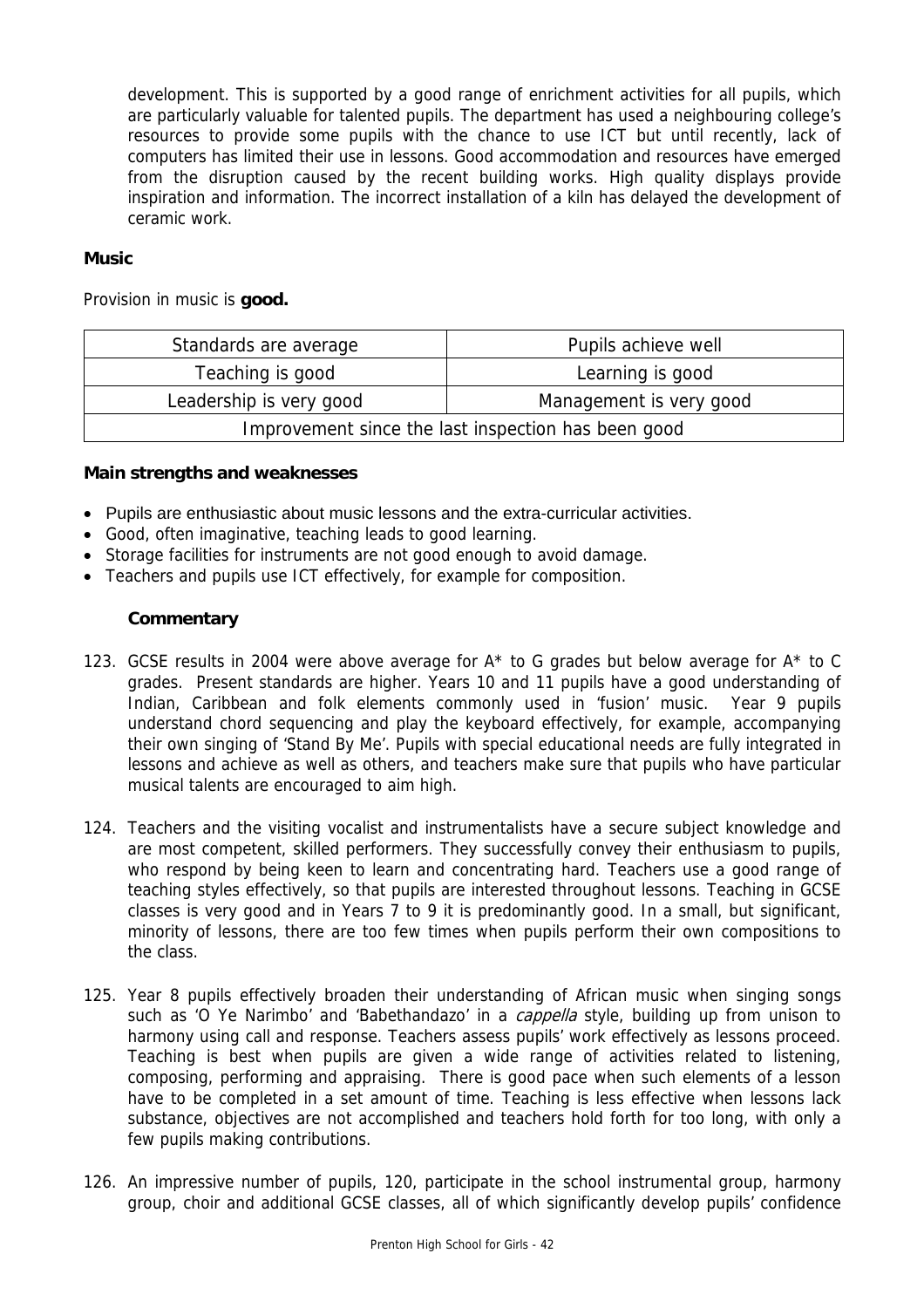in performing. These, together with a carol concert and visits from specialist composers and performers, all make an important contribution to the development of the pupils' spiritual, social and cultural development. Sixty pupils benefit from instrumental and vocal tuition from six visiting specialists. It is unfortunate that assemblies rarely include musical performances. Accommodation is now good but there is a lack of storage space for large instruments. Teachers and pupils use ICT and music technology effectively, for example composition software and recording equipment. The school choir, with 80 girls, regularly produces CDs of its performances.

#### **PHYSICAL EDUCATION**

Provision in physical education is **good.**

| Standards are average                               | Pupils achieve well     |
|-----------------------------------------------------|-------------------------|
| Teaching is good                                    | Learning is good        |
| Leadership is very good                             | Management is very good |
| Improvement since the last inspection has been good |                         |

#### **Main strengths and weaknesses**

- Inspiring leadership has developed a real team spirit and shared vision for the future.
- GCSE results are above average. GCSE dance results have been low, but are improving.
- Adaptable and well-organised management has seen the department through a long period with inadequate facilities, although the major disruption to the curriculum has had a negative impact on standards.
- Consistently well-planned and enthusiastic teaching results in good learning.
- The wide range of relevant extra-curricular activities is very popular.

- 127. GCSE results have been above or well above average in recent years and are expected to remain at this level. GCSE dance results have declined but are improving; predicted grades suggest further improvement next year and the following year. The decline occurred partly because the building programme, and other school events, greatly limited teaching time in the hall. The low ability and poor attendance of many pupils who chose this course also contributed. Following a departmental review, strategies were put in place to improve this situation and, along with the opening of the new sports hall, standards have improved recently.
- 128. Overall, pupils attain average standards; they have a good understanding of body tension, rhythm and timing in gymnastics and dance, with a few beginning to perform above expectations by developing finesse and grace. The GCSE physical education group have good volleying and serving skills and very good tactical awareness in volleyball. Pupils know how to improve because in all lessons they evaluate their own and others' performances. A teacher planned one Year 7 lesson based on pupils' observations the previous week, when they decided they needed to improve their balances and body tension. This demonstrates pupils' good evaluation skills, which teachers develop further by using a digital camera to capture performances for immediate analysis. This is most effective and very good practice.
- 129. All pupils achieve well in a range of sporting activities because lessons are well planned by very knowledgeable, enthusiastic, caring teachers. Relationships are good and pupils are very positive about their work. Pupils with special educational needs also achieve well, as teachers adapt tasks and equipment, and provide individual lesson plans to meet their specific needs. Leadership is a real strength, as there is a strong team spirit with a clear, shared vision of how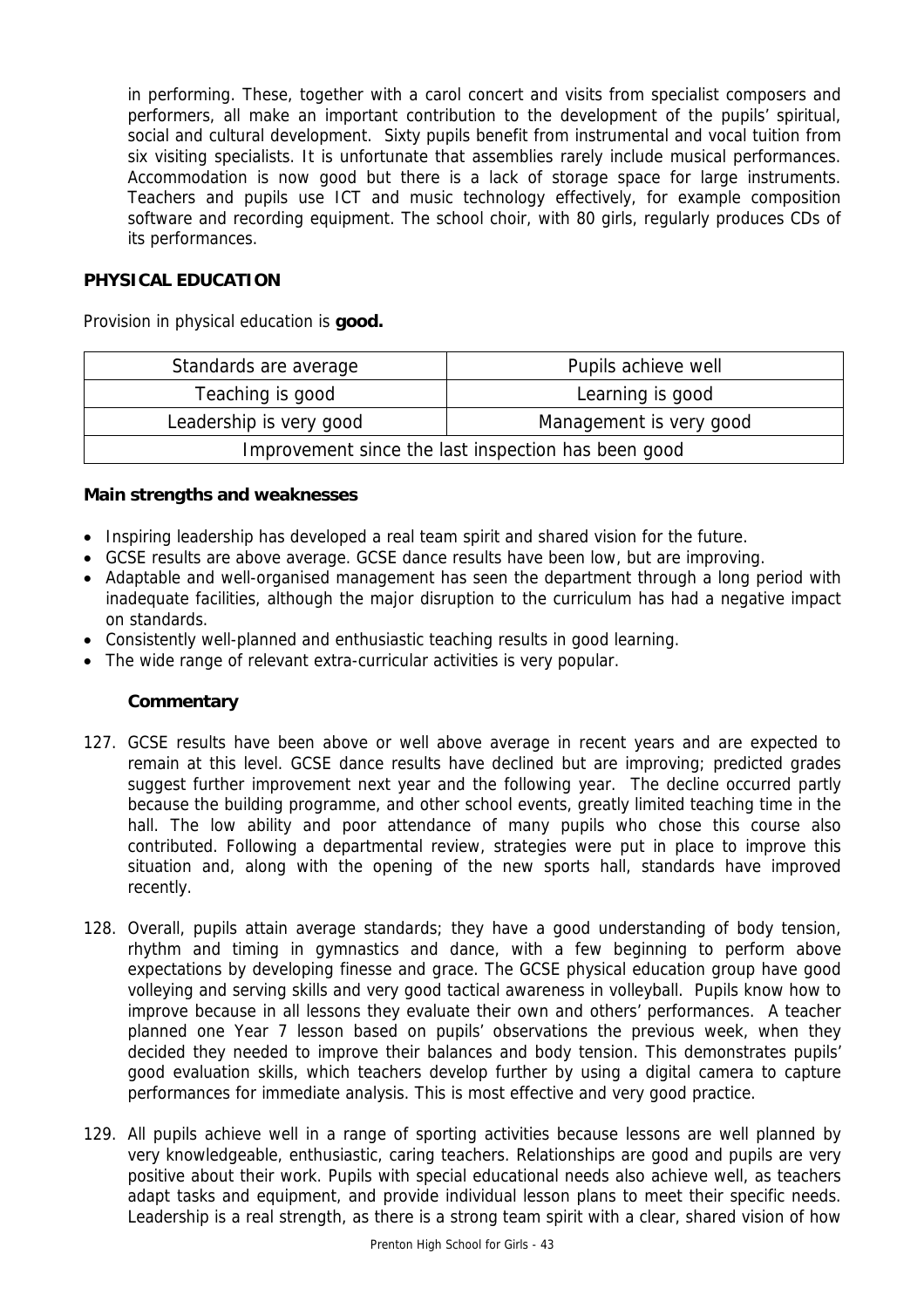the department needs to develop, and plans have been made to push this forward. Management is very good, as effective monitoring procedures are in place and the very good self-review programme has highlighted good practice to be embedded and developed.

- 130. The department offers a wide range of extra-curricular activities, which are well attended and open to all for recreation, and which provide high ability pupils with competitions, locally and nationally. School teams do well. With the commitment to the Schools Sports Co-ordinator scheme the department want to further develop its links with local secondary and primary schools, to help raise standards, participation and professional development.
- 131. Improvement since the last inspection has been good, as GCSE physical education results have remained strong. The uptake for this course and dance has doubled. Teaching is now good, and often very good. Girls now come well prepared for their lessons; for example, they remove jewellery and tie back their hair. Those who do not join in are fully involved in evaluating others. In dance there are more opportunities to perform and more guidance given for improvement. With the opening of the new sports hall, accommodation is now good, although courts and fields are still out of action. When all the work is complete accommodation will be very good.

## **PERSONAL, SOCIAL AND HEALTH EDUCATION AND CITIZENSHIP**

Personal education, religious education and citizenship and are taught together. Citizenship is also taught through other subjects.

#### **Personal education and citizenship**

Provision in personal education and citizenship is **good.** 

| Standards are average in Years 7 to 9 and<br>above average in Years 10 and 11 | Pupils achieve well |
|-------------------------------------------------------------------------------|---------------------|
| Teaching is good                                                              | Learning is good    |
| Leadership is good                                                            | Management is good  |

#### **Main strengths and weaknesses**

- Pupils achieve well because the topics studied are very relevant to their lives as young citizens.
- The school provides many good opportunities for pupils to appreciate citizenship in school life for example, charitable fund-raising or work experience.
- Teachers encourage pupils to think about their ideas and values and to listen carefully to others' ideas, without being judgemental.
- There is too little monitoring of teaching and learning to ensure the quality of provision and spread of good practice.

- 132. Pupils enter the school with limited knowledge and understanding of citizenship issues. In Years 7 to 9 they develop their communication skills through speaking and writing. By the end of Year 11 pupils have a good knowledge and appreciation of citizenship and develop their understanding well through a wide range of activities and topics studied in other subjects. Statutory requirements for drugs and sex education are covered within the lessons.
- 133. Effective teaching in Years 7 and 8 develops pupils' self-confidence and their discussion skills. This was particularly evident in a Year 8 project on improving neighbourhood buildings and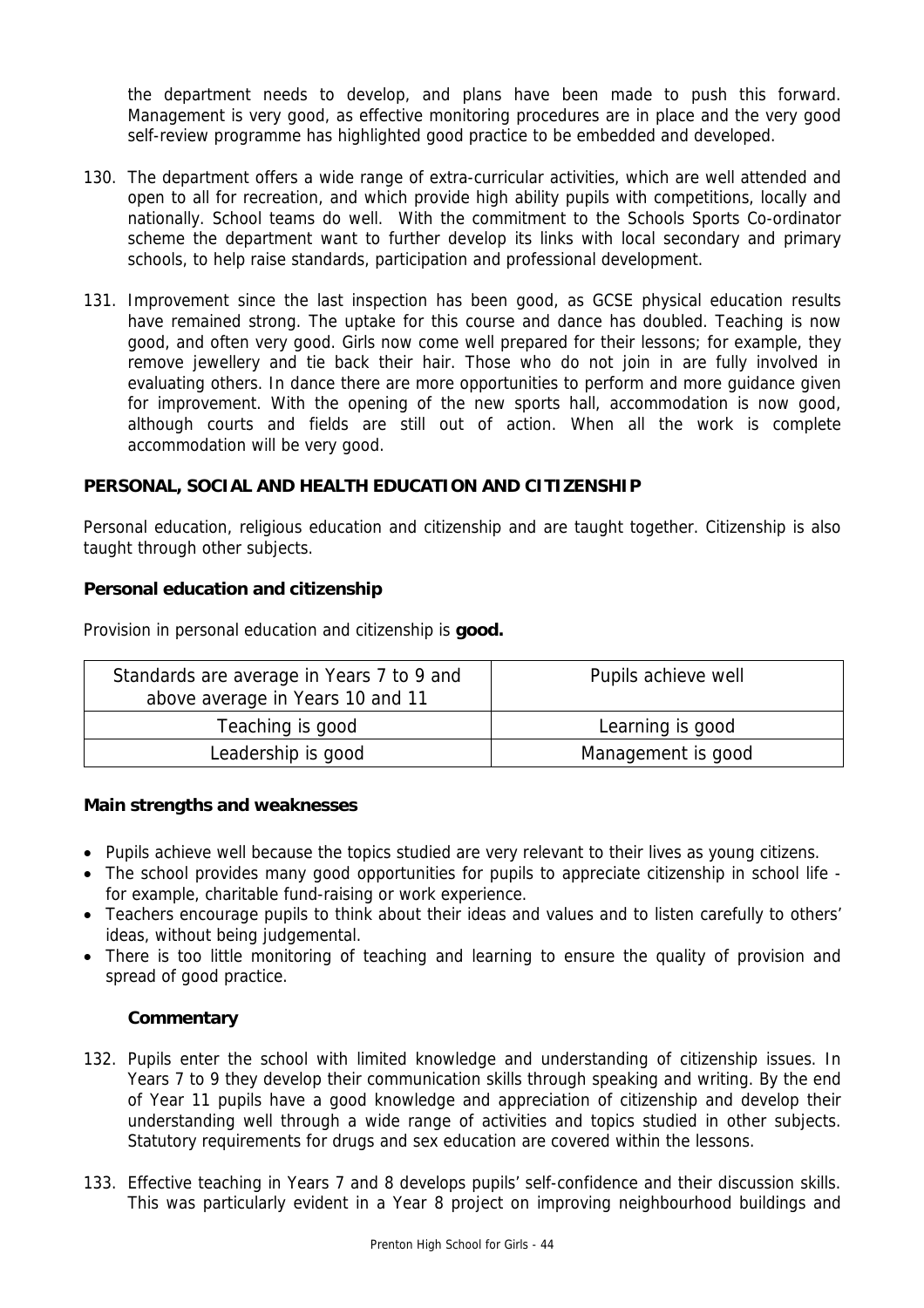facilities; after a visit from the Mayor, pupils wrote to local councillors. Very good work, based on a series of photographs taken during a local walk, helped pupils to draw up interesting plans about how to improve the area around their school.

- 134. Speakers from local community schemes, drama groups and drug education organisations contribute much to the quality of lessons. In a highly valuable Year 11 session on domestic violence, led by a speaker from a local drop-in centre, pupils responded with excellent attention and interest. The lesson got off to a really lively start when pupils had to choose a boyfriend from three possibilities. Everyone in the group chose the same boy. This showed that they were fully aware of the characteristics of individuals who are possessive and seek to control others. They clearly understood the danger signals that may lead to violent relationships. This was a good example of the way teachers and guests work together, to encourage the girls to think for themselves and make informed decisions about very important issues that could affect them as citizens.
- 135. The school provides many good opportunities for pupils to experience active citizenship, as buddies, mentors, form representatives and prefects. They are well involved in charitable projects raising money for cancer research and many other appeals. An assembly, very well led by pupils in Years 8 and 11, celebrated the contribution they had made to the Sudanese crisis fund. However, occasionally in lessons teachers talk too much and give pupils the answers to complex questions about life, rather than encouraging them to work out their own ideas independently and collaboratively.
- 136. Most pupils clearly have a good understanding of the standard of their work and know what they need to do to improve it. Teachers give them good feedback in lessons. The system developed for reporting to parents on pupils' progress in citizenship by the end of Year 9 is satisfactory. Development of the citizenship programme is well organised. The programmes of study are well developed and pupils' attitudes to work in citizenship are good. Nearly all teachers teach citizenship through the work they cover in other subjects.
- 137. Planning is thorough, but pupils' awareness of national and international politics is underdeveloped. However, there are clear plans to ensure that citizenship programmes cover the requirements of the National Curriculum. At present, the monitoring of the impact of teaching and planning upon pupils' learning is not rigorous enough to ensure that good practice is shared and the quality of provision is equally good for all pupils.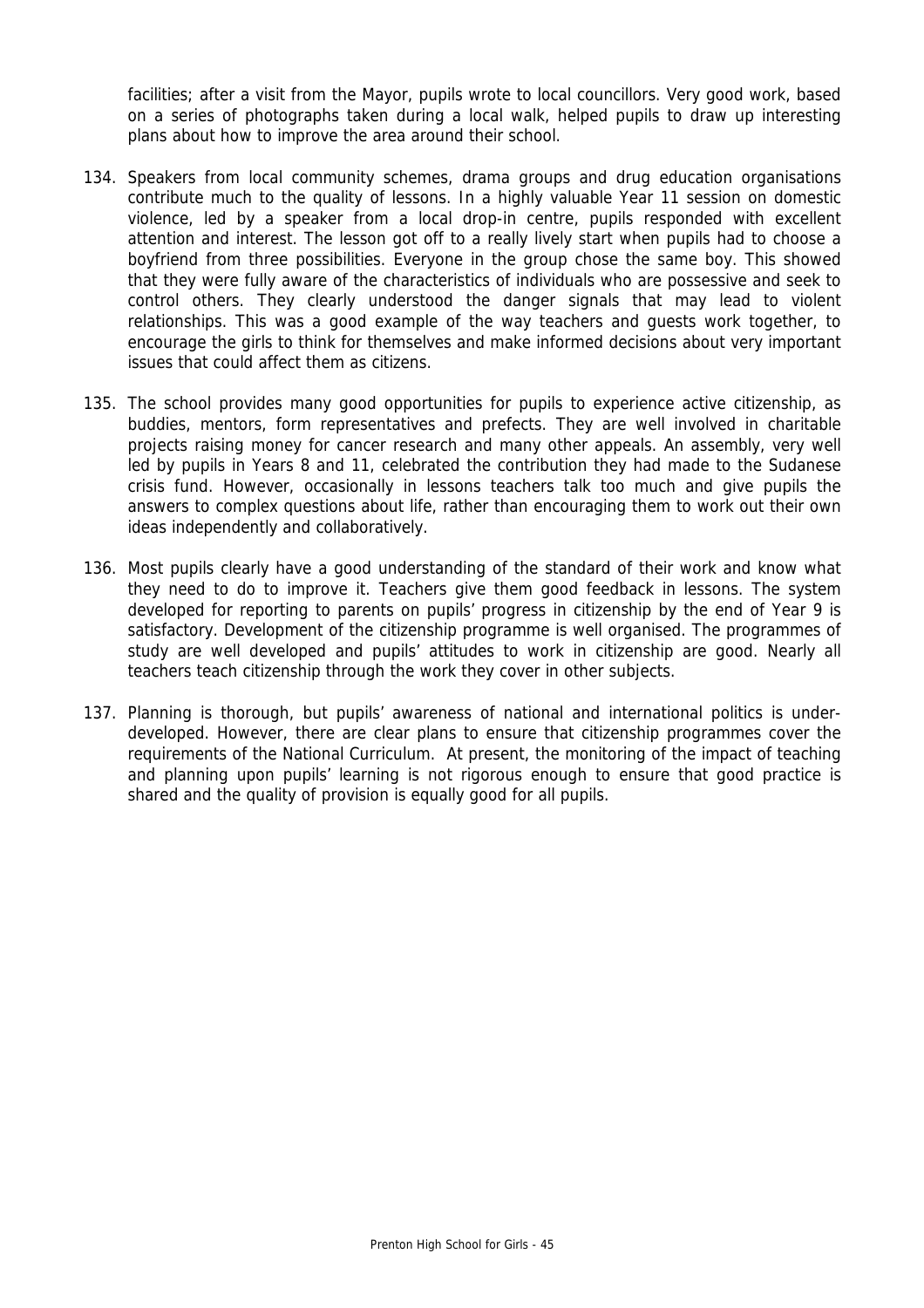# **PART D: SUMMARY OF THE MAIN INSPECTION JUDGEMENTS**

# **Inspection judgement** Grade **Grade**

| The overall effectiveness of the school                              |  |
|----------------------------------------------------------------------|--|
| How inclusive the school is                                          |  |
| How the school's effectiveness has changed since its last inspection |  |
| Value for money provided by the school                               |  |

| Overall standards achieved |  |
|----------------------------|--|
| Pupils' achievement        |  |

| Pupils' attitudes, values and other personal qualities    |  |
|-----------------------------------------------------------|--|
| Attendance                                                |  |
| <b>Attitudes</b>                                          |  |
| Behaviour, including the extent of exclusions             |  |
| Pupils' spiritual, moral, social and cultural development |  |

| The quality of education provided by the school                  | 3              |
|------------------------------------------------------------------|----------------|
| The quality of teaching                                          | 3              |
| How well pupils learn                                            | 3              |
| The quality of assessment                                        | 3              |
| How well the curriculum meets pupils' needs                      | 3              |
| Enrichment of the curriculum, including out-of-school activities | 3              |
| Accommodation and resources                                      | 5              |
| Pupils' care, welfare, health and safety                         | $\overline{2}$ |
| Support, advice and guidance for pupils                          | 4              |
| How well the school seeks and acts on pupils' views              | 3              |
| The effectiveness of the school's links with parents             | 4              |
| The quality of the school's links with the community             | 4              |
| The school's links with other schools and colleges               | 3              |

| The leadership and management of the school |  |
|---------------------------------------------|--|
| The governance of the school                |  |
| The leadership of the headteacher           |  |
| The leadership of other key staff           |  |
| The effectiveness of management             |  |